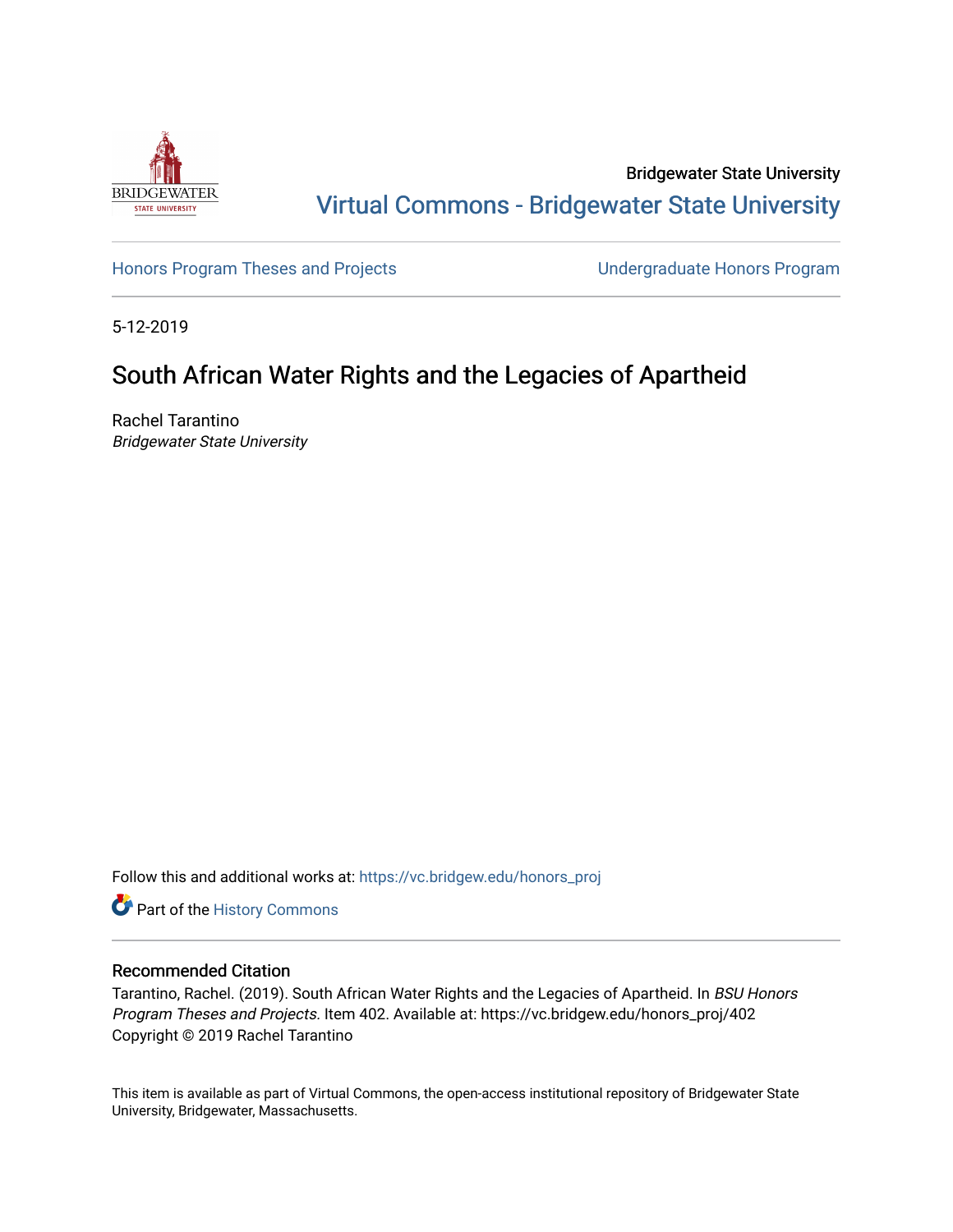South African Water Rights and the Legacies of Apartheid

Rachel Tarantino

Submitted in Partial Completion of the Requirements for Commonwealth Honors in History

Bridgewater State University

May 12, 2019

\_\_\_\_\_\_\_\_\_\_\_\_\_\_\_\_\_\_\_\_\_\_\_\_\_\_\_\_\_\_\_\_\_\_\_\_\_ \_\_\_\_\_\_\_\_\_\_\_\_

\_\_\_\_\_\_\_\_\_\_\_\_\_\_\_\_\_\_\_\_\_\_\_\_\_\_\_\_\_\_\_\_\_\_\_\_\_ \_\_\_\_\_\_\_\_\_\_\_\_

 $\overline{\phantom{a}}$  , and the contract of the contract of the contract of the contract of the contract of the contract of the contract of the contract of the contract of the contract of the contract of the contract of the contrac

Meghan Healy-Clancy, Thesis Advisor Date

Sarah Wiggins, Committee Member Date

Brian Payne, Committee Member Date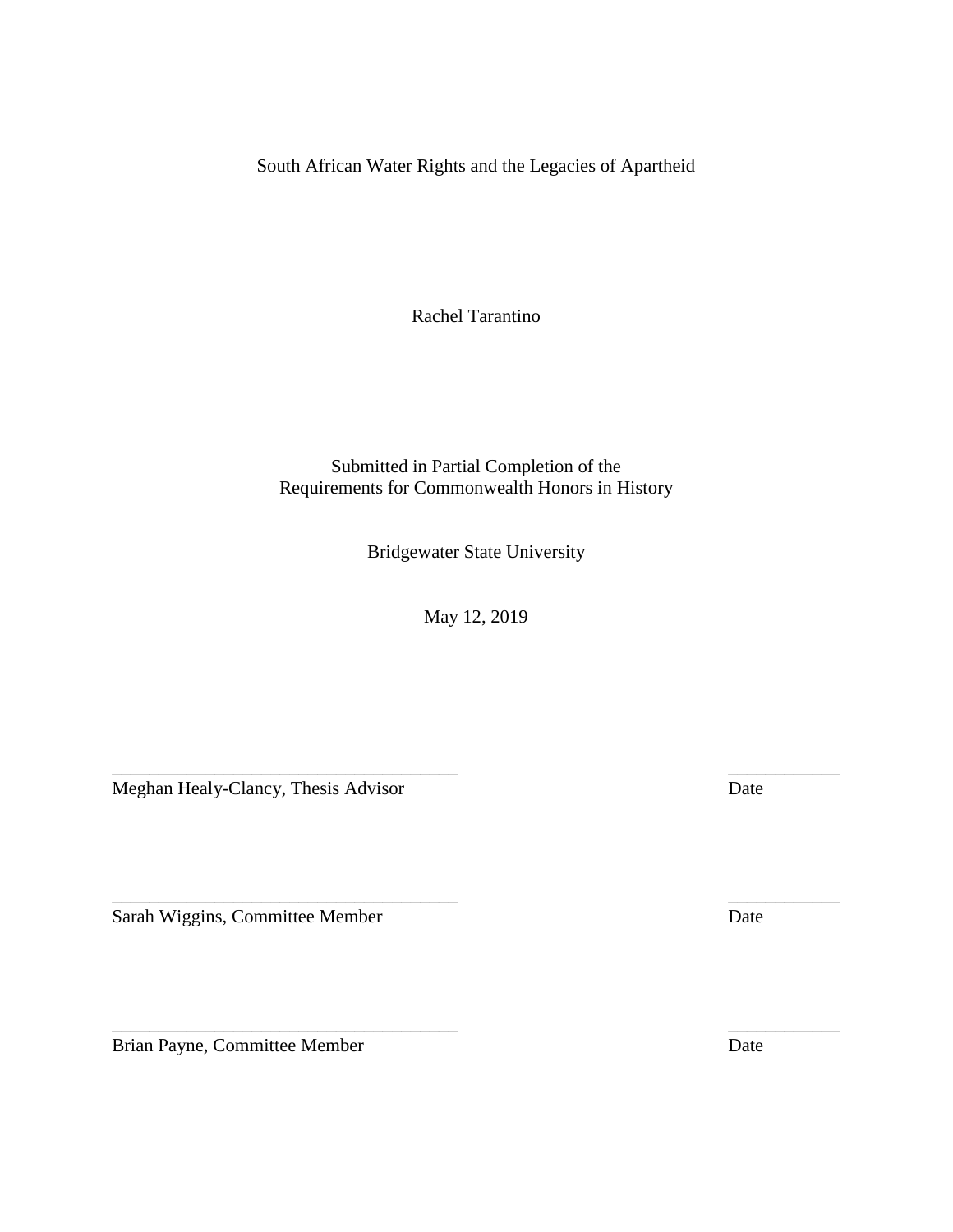#### **Introduction and Historiography**

 $\overline{\phantom{a}}$ 

On the outskirts of Durban there is a township called Chatsworth, where the government forced thousands of Indians to move during the era of apartheid in South Africa, and which is now a poor community of Indian, African, and Coloured South Africans.<sup>1</sup> In 2000, Thulisile Manqele, a resident of Chatsworth, was fighting her case in the Durban High Court for access to water. Apartheid had ended with the democratic election of Nelson Mandela in April 1994, but democracy had not brought economic justice for many black South Africans like Manqele. Unemployed since 1995, Manqele was struggling to provide for the seven children she was responsible for. Manqele had four children of her own, and she had taken in three other children from relatives who could not care for them. Without a steady income, Manqele could not afford to pay for her rent, water, and electricity services. Due to her inability to pay, officials cut off Manqele's electricity in August 1999, and even worse, in early 2000 she lost her access to water. In order to keep her family alive, Manqele was forced to beg for water from her neighbors. However, this source was severely limited, as Manqele's neighbors were afraid they would not be able to afford their bill if they continued to help her, and they could not risk having their own water cut off. After that, Manqele tried to survive by collecting water from a nearby leaking pipe or by catching rainwater. But during Durban's dry season, she could not collect enough water using these methods, so Manqele was driven to take water from a still-standing stream near her home, which was contaminated and unsuitable for drinking. Manqele's situation became so dire that an urgent application was sent to the Durban High Court to have her water service

 $<sup>1</sup>$  After coming to power in 1948, the apartheid government passed laws to strengthen existing racial segregation,</sup> creating four officially designated racial groups: Africans (indigenous ethnic groups speaking Bantu languages, such as Xhosa and Zulu people), coloureds (mixed-race people), Asians (mostly descendants of Indians who came as indentured workers during  $19<sup>th</sup>$  century British colonialism), and whites (including Afrikaners—descendants of  $17<sup>th</sup>$ century Dutch settlers—as well as English-speaking South Africans from across the British Empire and elsewhere in Europe). This paper will use the term "black" to refer to the non-white groups oppressed under the system of apartheid—Africans, coloureds, and Asians—as a whole.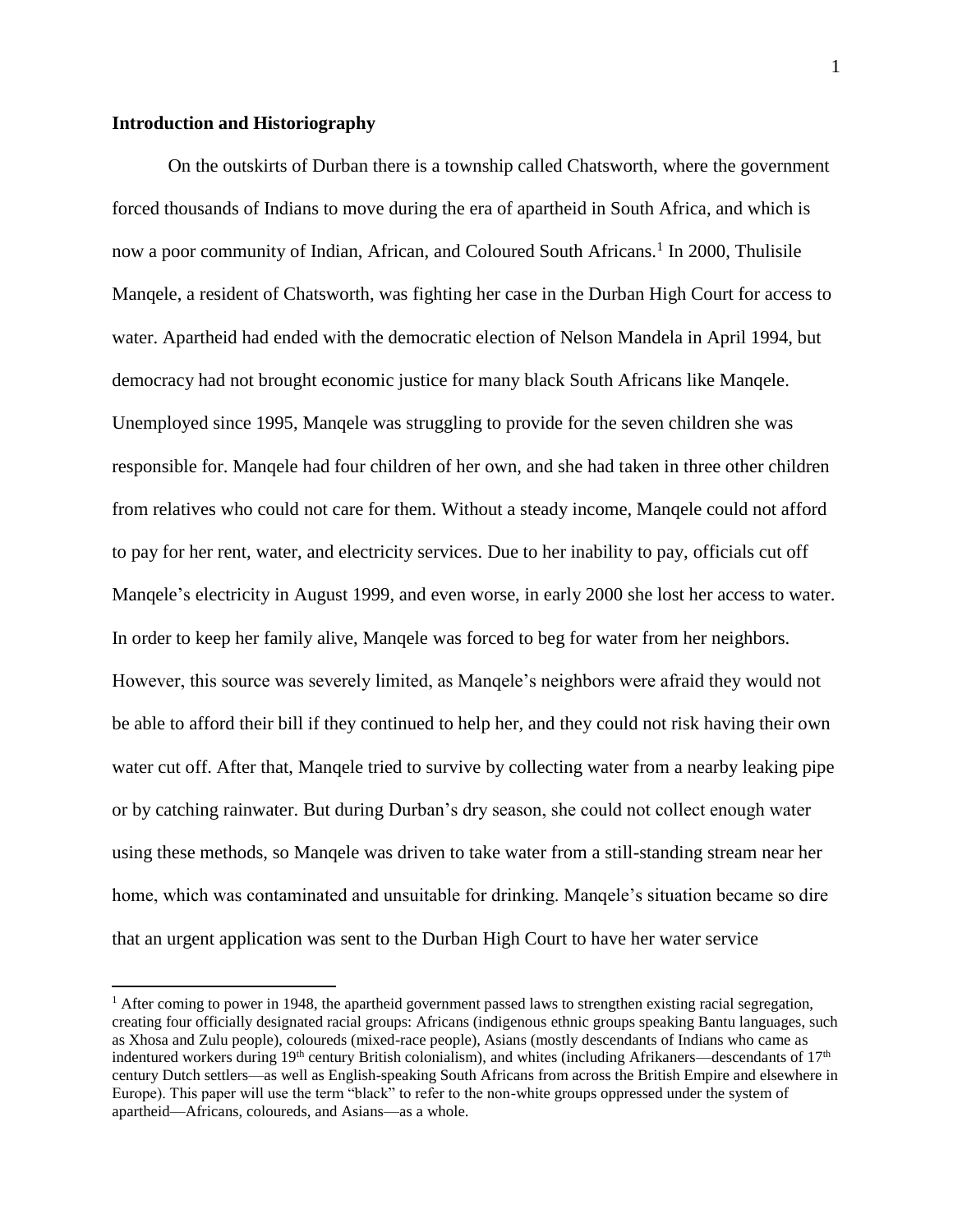reconnected. In June of 2000 Manqele went to court, and in February 2001, the judge presiding over her case ruled that as long as she failed to pay, Manqele's water would remain disconnected, and she would receive no basic water supply from the government. Years after the end of apartheid, with a new democratic government and a progressive constitution that promised access to basic services such as water, how did this happen?

Despite having one of the most progressive constitutions in the world, many South Africans continue to be denied access to water. South Africa is located in an area that is historically very vulnerable to drought, with the average rainfall measuring well under the world's average. Although the threat of a water shortage and sustainability concerns influence South African water policies, the state has failed to implement regulations equitably across social lines. Often due to geographical location and economic status, millions of South Africans, mostly black, have limited water access because of faulty infrastructure, cut-offs, and prepaid meters. While water is undeniably vital to human survival, access to water is also inextricably linked to other social and economic opportunities such as education and employment. Accepting the importance of water to the health, dignity, and overall well-being of people, it is necessary to figure out why the new government and its laws have failed South Africans like Thulisile Manqele. This paper will examine how the racial and economic institutions of apartheid influenced water policies during the apartheid era, and how these legacies continue to affect water access in South Africa under democratic rule despite policy changes during and after the 1990s. This research question is important in determining the disconnect between policy and practice, and why inequalities in South African water access persist today.

History plays a vital role in determining the cause of the disparity between policy and practice in water access in South Africa. Although apartheid ended in 1994, the racial and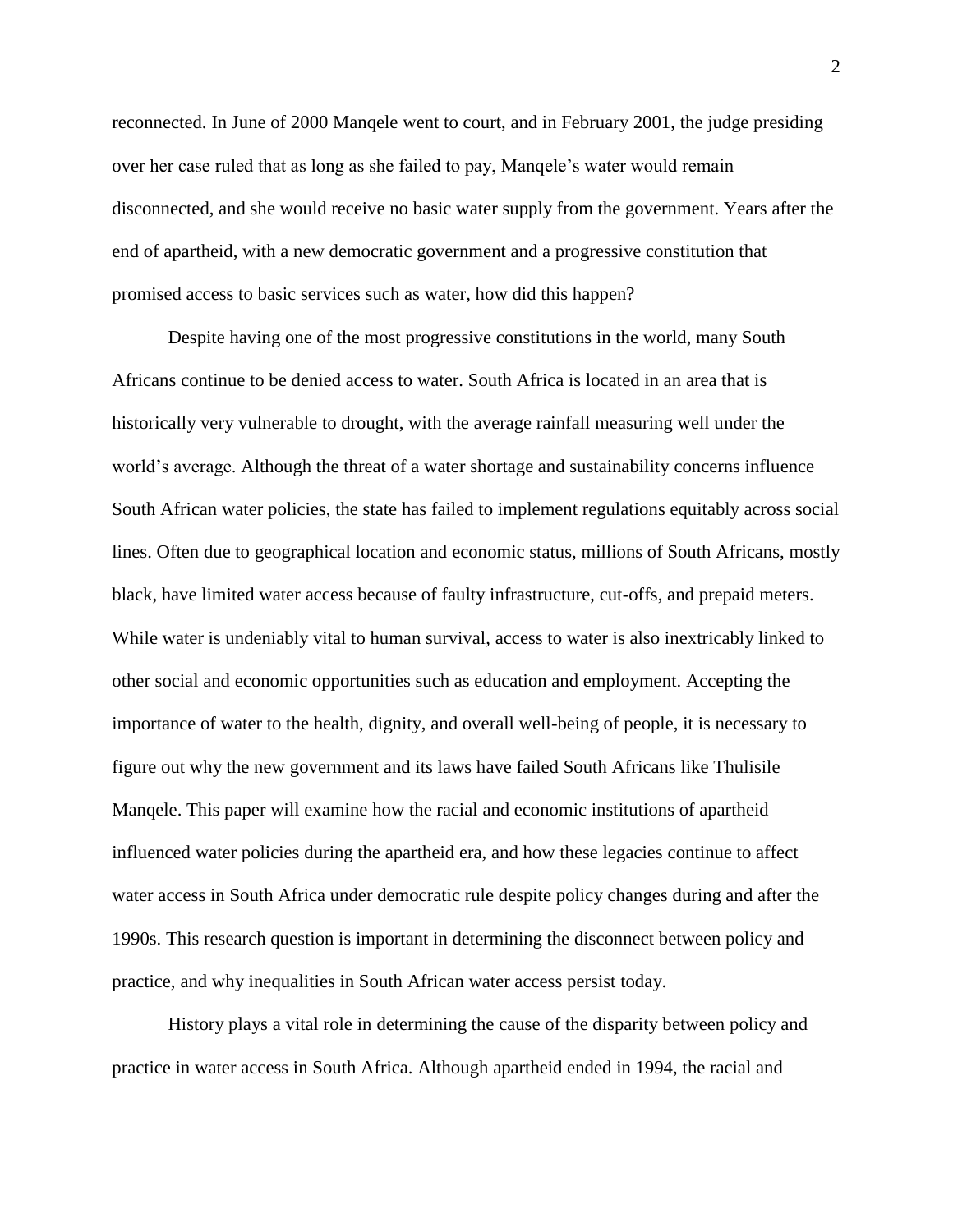economic barriers constructed during the apartheid era have yet to be dissolved, and in some cases are even upheld, by the democratic government. As a result, these legacies of apartheid continue to hinder equal water access in the present. This is why an examination of apartheid economic ideologies, water legislation, and water access is incredibly important to gaining a better understanding of the issue today. Few studies have focused on water legislation and access during the apartheid era, and while much research exists on post-apartheid water issues, few researchers use a historical approach. This paper will elaborate on post-apartheid water issues by focusing on water policies and access during apartheid, a less explored area of history. This paper will also expand on this existing body of work by considering the issue from multiple perspectives, examining both the creation and motivation behind official water legislation as well as the lived experiences and daily effects of these policies during and after apartheid.

By examining the issue from a historical perspective, I argue that South Africa's current predicament is largely a continuation of the racial and economic legacies of apartheid. While in power from 1948 to 1994, the apartheid government used racist policies to pursue economic interests, forcing black South Africans into economic instability and inadequate rural and urban living conditions that often had lasting effects for generations. Looking through the lens of water, this is reflected by unequal water access that remains skewed along racial lines. Despite the repeal of apartheid policies under the democratic government in 1994 and the implementation of a progressive constitution in 1996, many black South Africans remain in poverty and lack access to water. This is because like the apartheid government, the democratic African National Congress (ANC)-controlled government continues to pursue economic and capitalist interests over promised progressive policies and the provision of basic services, like water, to South African citizens.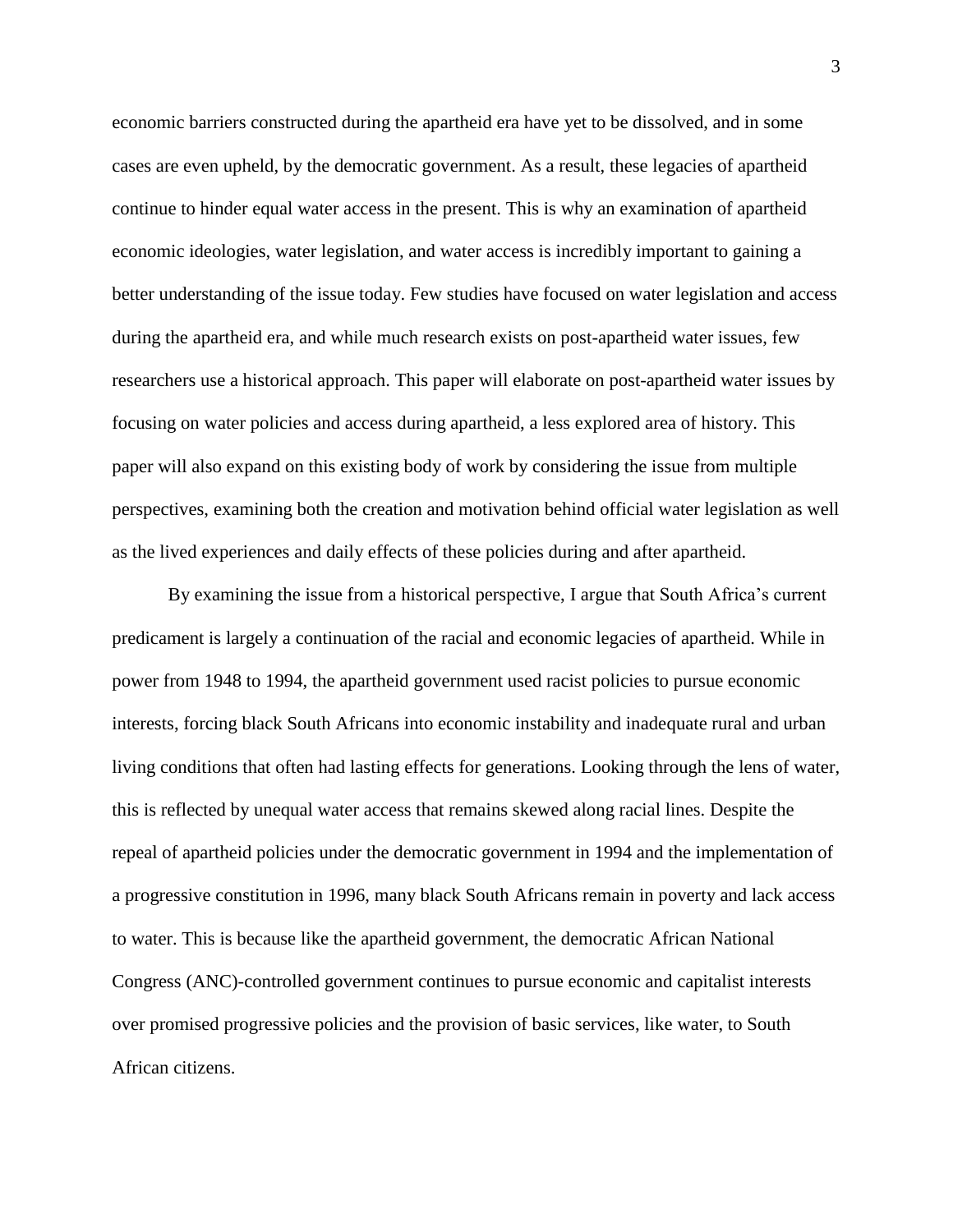One of the few historical studies done specifically on water legislation and access during apartheid was recently published by Johann Tempelhoff, a South African historian who focuses on the cultural dynamics of water.<sup>2</sup> In his article Tempelhoff discusses the content of the Water Act of 1956, the government's motivations behind the legislation, and its effects on black South Africans in the context of apartheid. As one of the only studies of its kind, Tempelhoff's 2017 article shows that while political human rights violations during apartheid have received much attention from historians, the lack of access to basic services such as water under apartheid has largely been neglected. This paper takes research on apartheid water policies further by analyzing both water legislation, as Tempelhoff does, as well as apartheid era accounts of ordinary people's water access in order to provide a fuller picture of this aspect of South Africa's history. The originality of Tempelhoff's article suggests that this emerging field of historical study is becoming more important as unequal water access continues to plague South Africa even after the end of apartheid, an issue that other researchers have explored.

While few studies have specifically examined water under apartheid, much research has been done on the state of water access since the end of apartheid and transition to a democratic government. South African scholars and activists such as Patrick Bond and Ashwin Desai have used their research to bring continuing inequalities to light in post-apartheid South Africa. Widely-cited, Bond's 2003 book *Unsustainable South Africa: Environment, Development, and Social Protest* offers analysis into the forces behind the persistence of injustice in South Africa after the end of apartheid. By "relinking empirical observations and daily ebbs and flows of social conflict, especially class struggle, back to underlying processes associated with the accumulation of power and capital," Bond argues that apartheid has been replaced by a new

<sup>2</sup> Johann Tempelhoff, "The Water Act, No. 54 of 1956 and the First Phase of Apartheid in South Africa (1948– 1960)," *Water History* 9, no. 2 (2017): 189-213.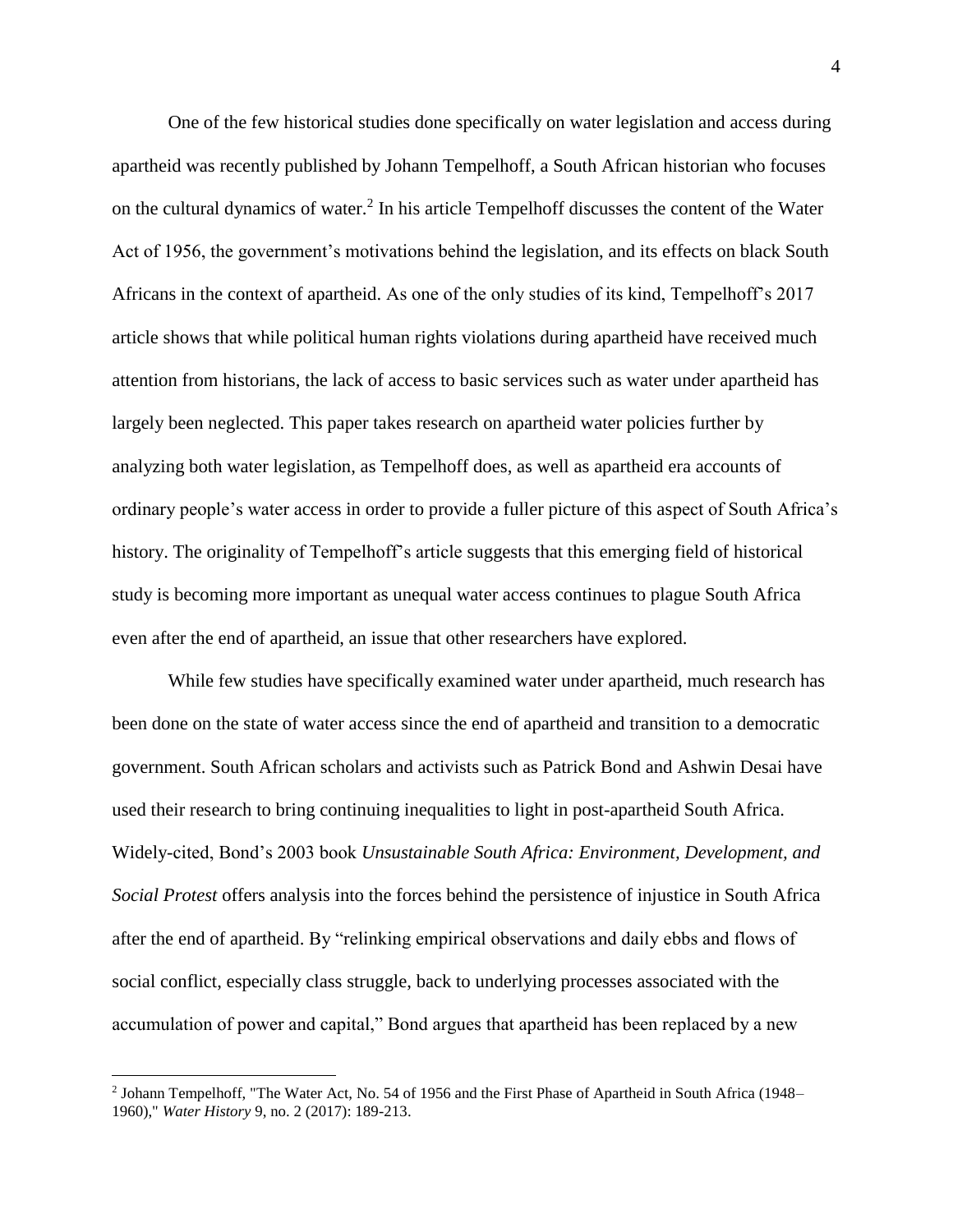"class apartheid" fueled by neoliberal government policies, which continue to hurt black South Africans in similar ways to apartheid.<sup>3</sup> While Bond's analysis looks at water issues from the perspective of power, Desai's 2002 book *We Are the Poors: Community Struggles in Post-Apartheid South Africa*, provides analysis from the perspectives of the oppressed. The story of Thulisile Manqele and her fight for access to water is one of the predicaments featured in Desai's book, which attempts to document many different lived experiences and human cost of the ANCcontrolled government's submission to capitalist interests.<sup>4</sup> Together, Bond's and Desai's research provide all around insight into post-apartheid water issues in South Africa.

Other studies on post-apartheid water issues include Antina von Schnitzler's *Democracy's Infrastructure: Techno-Politics and Protest after Apartheid.* Like Desai's *We Are the Poors*, von Schnitzer offers further insight into the daily lives of township residents and local resistance organizations and efforts. Uniquely focusing on water infrastructure, von Schnitzer uses a historical approach to explore "how administrative links to the state became a central political terrain during the antiapartheid struggle and how this terrain persists in the postapartheid present."<sup>5</sup> Von Schnitzer's analysis demonstrates that infrastructure like pre-paid water meters is a legacy of apartheid: officials first installed these meters to prevent blacks from having equal water access and are still hindering access after the end of apartheid. Finally, J. Kemerink, R. Ahlers, and P. van der Zaag's 2011 article "Contested Water Rights in Post-Apartheid South Africa" emphasizes four main challenges to providing equal water access, which are lack of access and control over water resources, unfavorable interpretation of water policies, prevention

l

<sup>3</sup> Patrick Bond, *Unsustainable South Africa: Environment, Development, and Social Protest* (Pietermaritzburg: University of KwaZulu-Natal Press, 2002).

<sup>4</sup> Ashwin Desai, *We Are the Poors: Community Struggles in Post-Apartheid South Africa* (New York: New York University Press, 2002).

<sup>5</sup> Antina von Schnitzler, *Democracy's Infrastructure: Techno-Politics and Protest after Apartheid* (Princeton: Princeton University Press, 2016) 4-5.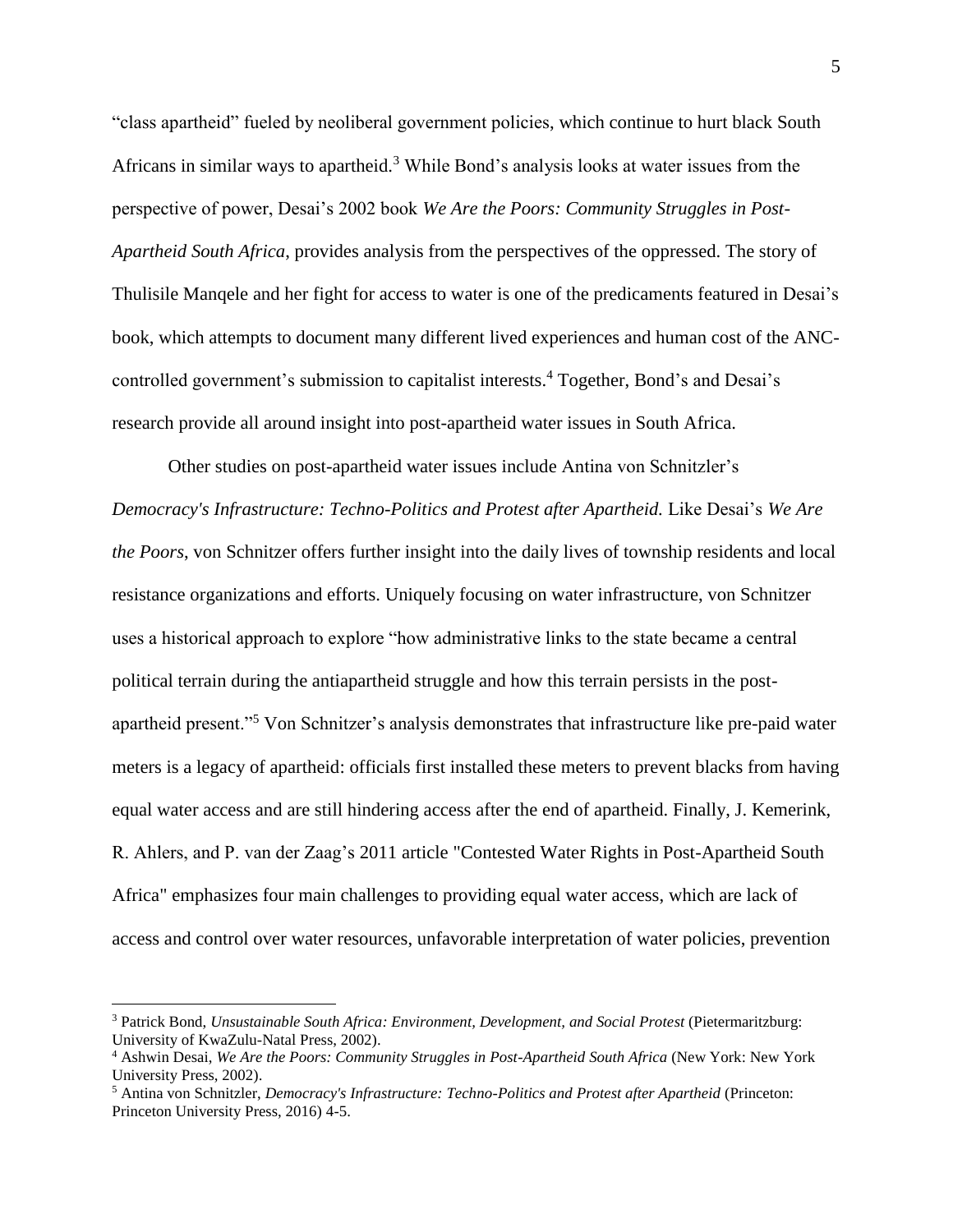of participation in decision making processes, and the apartheid political and racial ideologies that underlie water law. <sup>6</sup> With its focus on these obstacles, this article provides important analysis on the disconnect between post-apartheid water policies and practice. This paper will use a variety of post-apartheid work as a basis to work backwards from, exploring the history behind the unequal water access that continues to be experienced today by many black South Africans.

This paper's evidence is rooted in a variety of primary sources covering perspectives both from positions of power and the lived experience of the oppressed. In order to look at the issue from above and examine the goals of apartheid water policies, this paper will analyze excerpts from apartheid water legislation such as the Water Act No. 54 of 1956, as well as post-apartheid documents like the South African Constitution, adopted in 1996, the National Water Act No. 38 of 1998, and the Water Services Act No. 108 of 1997. Passed to control water usage across different sectors of the economy, the Water Act of 1956 provides important insight into how the economic goals of the apartheid government had effects on the formation of water legislation, and how these policies ultimately impeded equal water access from the administrative level. Documents written during South Africa's transition to a democratic government in the 1990s, like the Constitution and the National Water Act, demonstrate how officials struggled to combat legacies of apartheid and follow through with progressive promises, such as providing basic water services to citizens. Because legislation is only half of the story, primary source accounts of the effects these policies had on daily life are also necessary to provide a full picture.

In order to understand perspectives from both the level of policy and practice, this paper will feature first-hand accounts of restricted water access during apartheid. While rarely the sole focus of

<sup>6</sup> J. S. Kemerink, R. Ahlers, and P. van der Zaag, "Contested Water Rights in Post-Apartheid South Africa: The Struggle for Water at Catchment Level," *Water S. A.* 37, no. 4 (10, 2011): 585-594.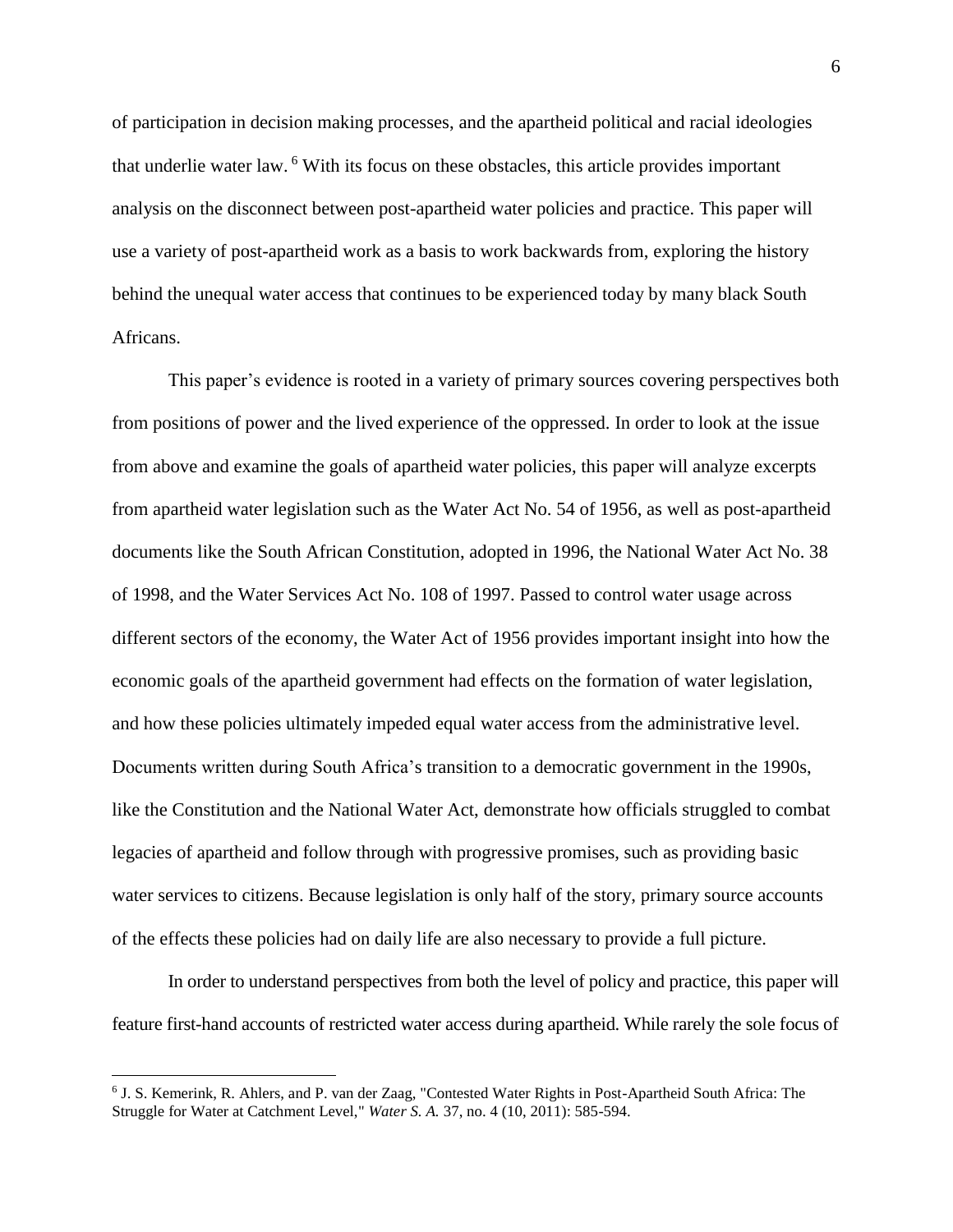these accounts, limits to black South Africans' water access under the apartheid government are evidenced by a variety of primary sources. The lack of equal water access for black South Africans is mentioned frequently in Cosmas Desmond's 1971 book *The Discarded People*. 7 In his book, Desmond, a white Catholic priest originally from an Irish family in Britain, uses his privilege as a white man to travel across South Africa and document the living conditions of resettlement camps established under apartheid. Desmond began his journey visiting the rural African reserves called "homelands" or Bantustans in March 1969, traveling for six months examining apartheid's forced resettlement schemes. After finishing his tour, Desmond returned to some of the settlements to see if conditions had changed, but often still found appalling conditions and few improvements, if any, had been made. For each resettlement scheme, Desmond reports on the status of basic services and amenities. For water, the apartheid government often only provided one source for the entire settlement, which could require a mile walk in order to access it. In addition to limited water sources, Desmond also reports on the lack of sanitation, employment opportunities, shops, medical clinics, and schools provided by the government. Desmond's attempt to record and bring light to the misery of the people in these resettlement camps provides a valuable account of the conditions black South Africans were forced to live in as consequences of apartheid's system of 'separate development,' described below. Because *The Discarded People* is one of the only detailed accounts of water access during apartheid, it will be examined extensively in this paper.

Expanding upon Desmond's work, *The Surplus People Project Report* published in 1982 serves as an updated account to *The Discarded People*, covering the conditions of resettlement schemes beyond the 1970s and into the 1980s. The Surplus People Project was an activist-led national research project on forced removals in apartheid South Africa, conducted through

<sup>7</sup> Cosmas Desmond, *The Discarded People: An Account of African Resettlement in South Africa* (Harmondsworth, UK: Penguin, 1971).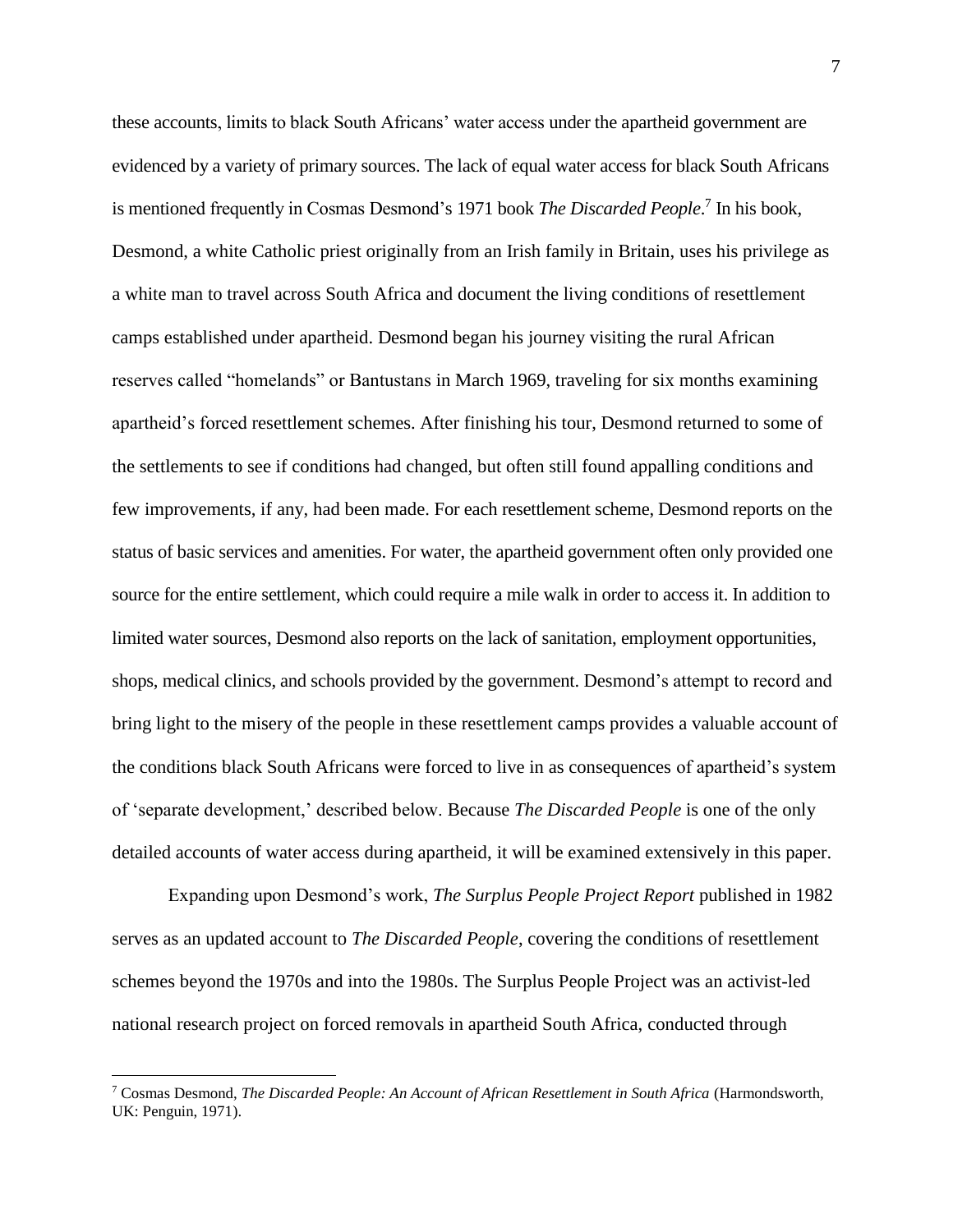surveys and field work. The Surplus People Project took a more scientific approach to researching forced removals than Desmond, by gathering information through both observations and the distribution of a household questionnaire. Researchers distributed the questionnaire to about 100 households in each of the various relocation areas selected for in-depth study, and these households were selected on a random basis in order to achieve an unbiased sample.<sup>8</sup> The household survey contained questions on a variety of conditions, including details of people's arrival, facilities such as water and sanitation, as well as the availability of shops, fuel, and transportation. Published in a total of five volumes, each covering a different region of the country, *The Surplus People Project Report* is a massive and useful primary account that includes details of water access under apartheid.

Other key primary sources from the apartheid era include the illegally filmed *Last Grave at Dimbaza*, produced by the exiled Pan Africanist Congress activist Nana Mahomo.<sup>9</sup> Though the 1974 short documentary film never explicitly mentions water, it provides graphic evidence to the conditions of resettlement camps, backing up accounts such as Desmond's. The film's purpose is to showcase the lives of black South Africans and the daily effects of apartheid policies, specifically the practice of separate development.

While *The Discarded People, The Surplus People Project Report,* and *Last Grave at Dimbaza* provide a picture of water access in the rural resettlement schemes, sources such as Trevor Huddleston's 1956 book *Naught for Your Comfort* offer a glimpse at living conditions in urban townships.<sup>10</sup> Trevor Huddleston, a white clergyman and anti-apartheid activist, includes several references to water service in his account of life in Sophiatown during the early years of

<sup>8</sup> Surplus People Project, *Forced Removals in South Africa: Volume 1[-5] of the Surplus People Project Report* (Cape Town: Surplus People Project, 1983), 43.

<sup>9</sup> Nana Mahomo, Antonia Caccia, and Andrew Tsehlana, *Last Grave at Dimbaza* (New York: Icarus Films, 1974).

<sup>10</sup> Trevor Huddleston, *Naught For Your Comfort*, Garden City, NY: Doubleday & Company, 1956.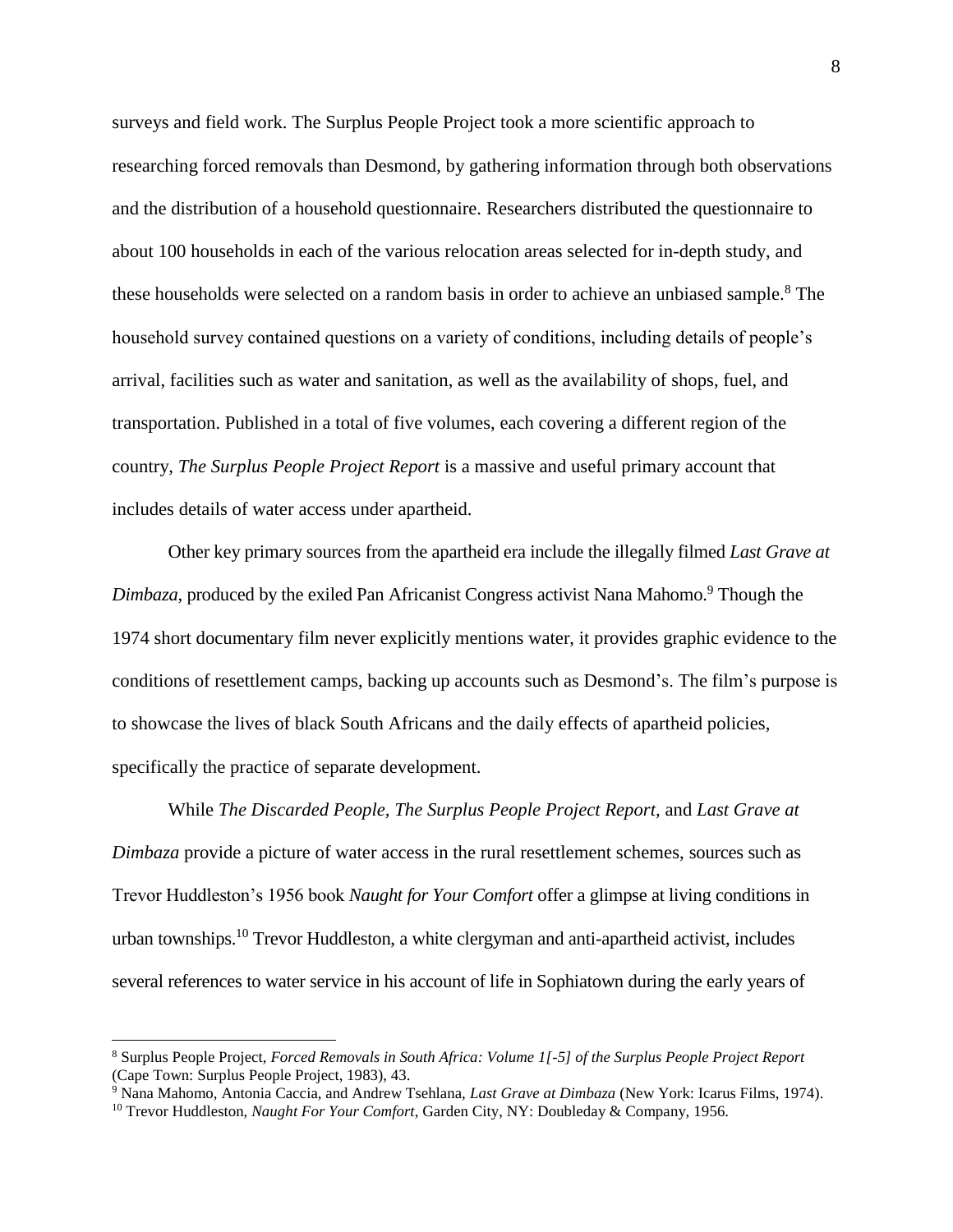apartheid. Finally, articles from the *Rand Daily Mail* provides accounts of struggles of black residents living in townships around Johannesburg. Publishing news from 1902 to 1985, the *Rand Daily Mail* was one of the first newspapers to openly oppose apartheid, giving historians valuable insight into the anti-apartheid perspective of events. The use of diverse primary sources from both urban and rural areas will illustrate the negative effects that apartheid economic ideology and water legislation had on the daily lives of black South Africans, regardless of where they lived.

This paper will begin describing the racial and economic systems of apartheid, providing a brief overview of apartheid laws that affected spatial order on the basis of race and policies that created economic inequality. Ideologies behind these laws, such as the Land Acts and labor system are reflected in water legislation under apartheid, like the Water Act of 1956, which will be covered in the following section. After analyzing water legislation during apartheid, this paper will extensively examine water access at this time from both rural and urban perspectives. Beginning with water access in rural resettlement schemes, this paper will provide evidence to the horrific living conditions black South Africans were forced into as a part of the apartheid government's forced removals in 1960s and 1970s. Continuing into rural resettlement schemes in the 1980s, this paper will show that water access remained precarious and extremely limited as the apartheid government forced more people to move to the Bantustans. Water access in urban townships was not much better, as residents frequently experienced cut-offs, which will be covered along with residents' protests to these conditions. Exploring the post-apartheid era, this paper will then cover water legislation and water access in the post-apartheid era, showing that the legacies of apartheid and prioritization of capitalist interests have resulted in continued inequality despite progressive rhetoric and policy. Finally, this paper will conclude with an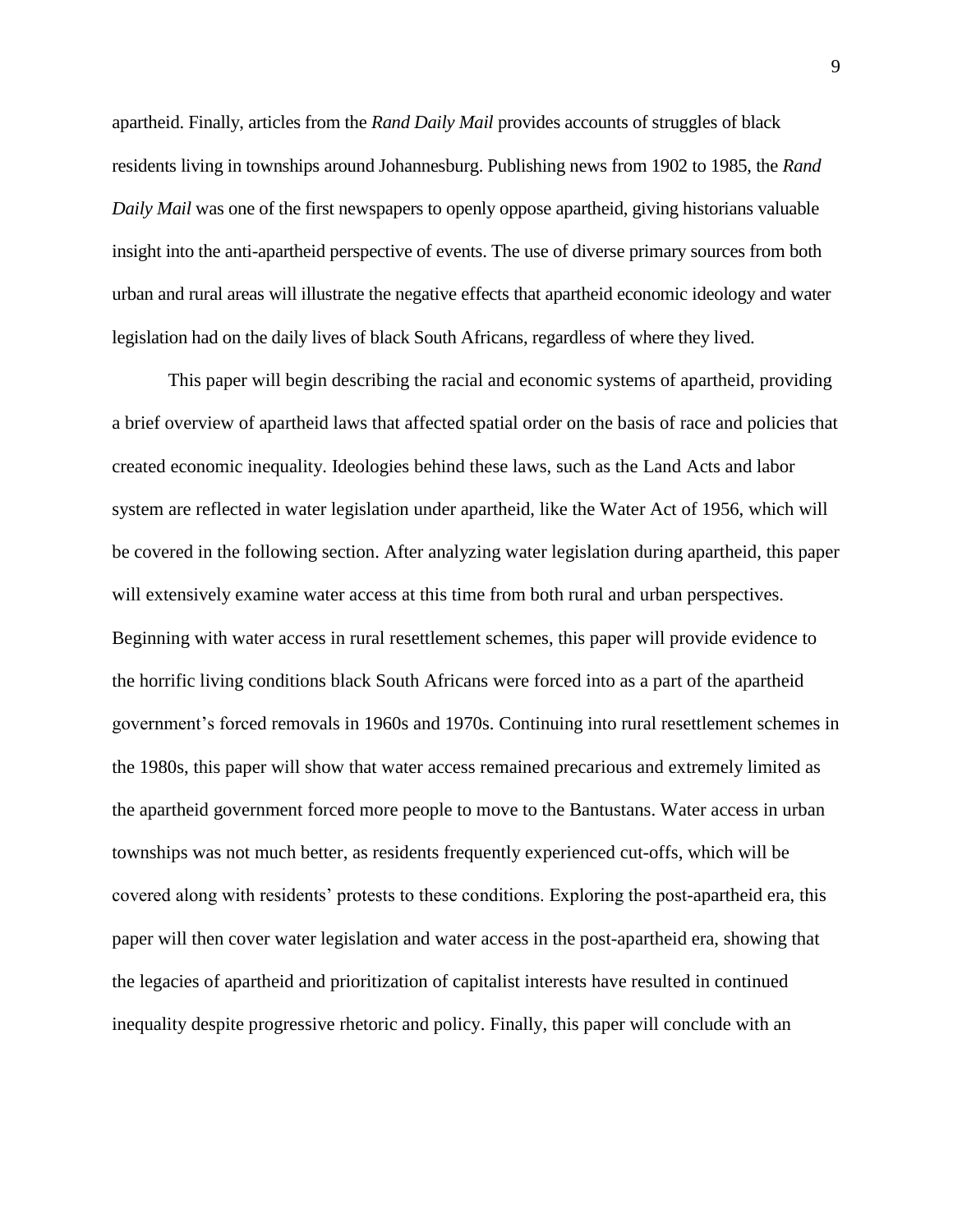examination of important court cases in which South African citizens attempted to fight the postapartheid government for their right to access water.

#### **Racial and Economic Systems of Apartheid**

The election of 1948 gave rise to the National Party, a new Afrikaner<sup>11</sup> nationalist government that supported hardened forms of racial segregation in South Africa through its platform of apartheid, literally meaning "separateness." The promotion of white supremacy and racial purity underpinned the discriminatory policies of the apartheid government, as the ruling party attempted to create a "white" South Africa. Starting in the late 1940s, the newly-elected apartheid government passed laws to strengthen existing racial segregation, creating a "complex system for controlling the labor and movement of Africans and clearly defining and separating the country's four officially designated racial groups — Africans, coloureds, Asians, and whites."<sup>12</sup>

Through the apartheid policy of "separate development," spatial segregation was established by trying to uproot Africans from cities and forcing them to live in separate territories in the countryside called Bantustans, or homelands. Formerly set aside as African reserves by the pre-apartheid, white-led Union of South Africa government under Land Acts in 1913 and 1936, the 10 Bantustans were redefined by the apartheid government based on different ethnicities of Africans.<sup>13</sup> The government proposed to grant these territories independence, and all black South Africans were supposed to become citizens of one of these territories, in adherence to the Bantu Homelands Citizenship Act of 1970.<sup>14</sup> This policy of separate

l

<sup>&</sup>lt;sup>11</sup> Afrikaners are descendants of South Africa's Dutch colonial settlers, who first arrived in the  $17<sup>th</sup>$  century. Afrikaner nationalism promoted their rights over black South Africans and over English-speaking white South Africans.

<sup>12</sup> Iris Berger, *South Africa in World History* (New York: Oxford University Press, 2009), 114.

<sup>13</sup> See Map in Appendix A.

<sup>14</sup> Iris Berger, *South Africa in World History*, 127.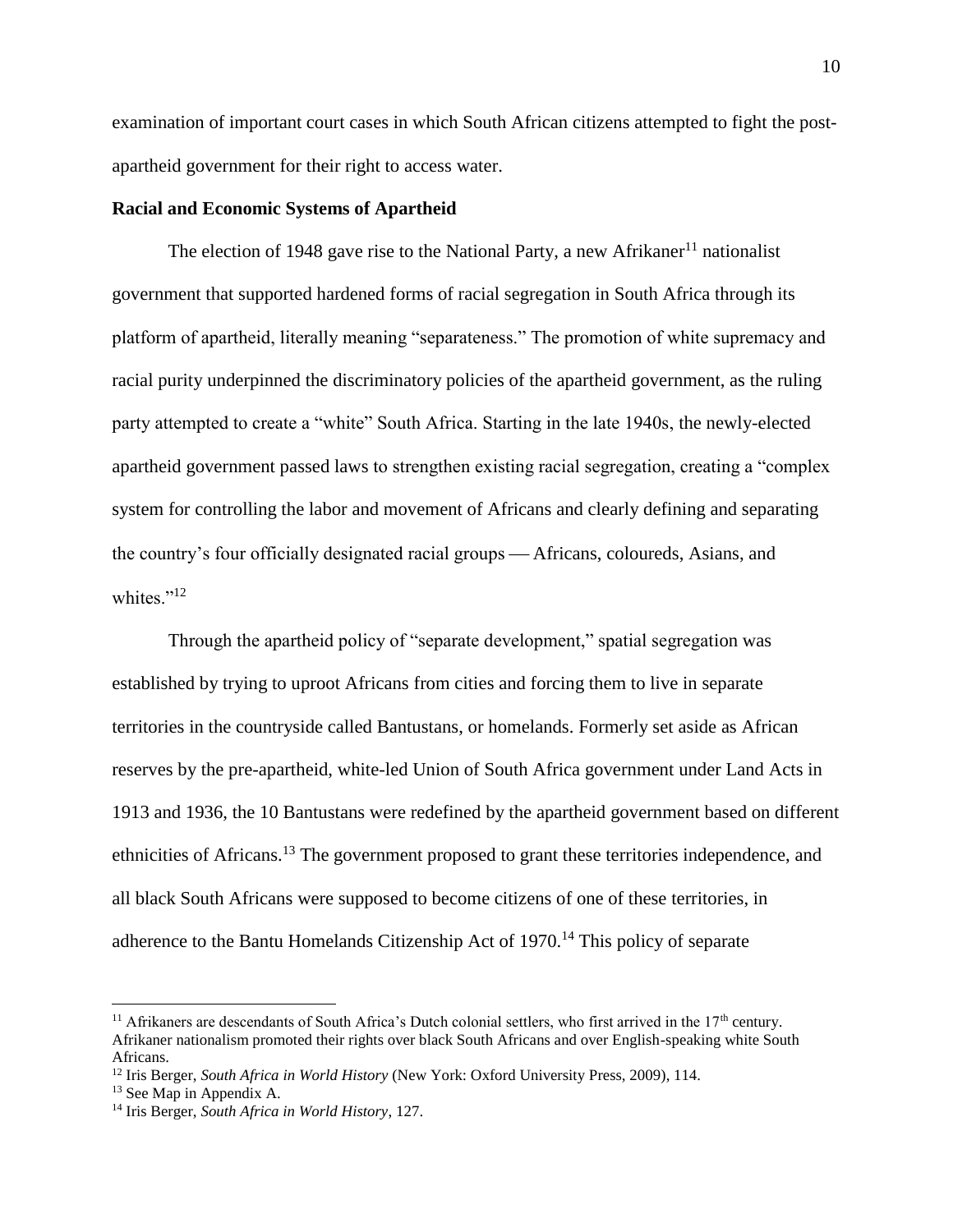development was meant to deny blacks citizenship in South Africa, driving them out of the country in order to achieve the apartheid government's goal of establishing a 'white' South Africa.

Although Africans made up the majority of South Africa's population, the apartheid government set aside just 13 percent of the country's land for the Bantustans. In addition to the limited size of the Bantustans, these territories also lacked the resources needed to support the amount of people the government sent to live there. In this context, under apartheid racial discrimination prevented non-white South Africans from having equal access to land and water, and the opportunities and benefits associated with these resources. In pursuit of separate development and economic goals, the apartheid government used the Bantustans as dumping grounds for black South Africans. Under the apartheid economic system, black South Africans were forced to move to resettlement schemes in the Bantustans, unless they had passes permitting them to live in crowded black townships near 'white cities' like Johannesburg and to work for white employers there; black South Africans, especially men, often had to migrate from Bantustans to 'white cities' to work. New residents of the resettlement schemes were often transported by government vehicles to these areas on short notice. Historian Saul Dubow describes the cruelty of the process, stating that Africans were "dumped onto an open veld" where "only the most rudimentary services were provided" noting that "clean water and firewood were scarce, schools and clinics were a rarity."<sup>15</sup> As a result, living conditions in resettlement schemes were generally very poor. In many cases, black South Africans had been in better living situations before, and it was these resettlement policies that forced them into poverty. The Surplus People Project Report stated, "most people suffer[ed] material loss [when]

<sup>15</sup> Saul Dubow, *Apartheid, 1948-1994* (New York: Oxford University Press, 2014), 114.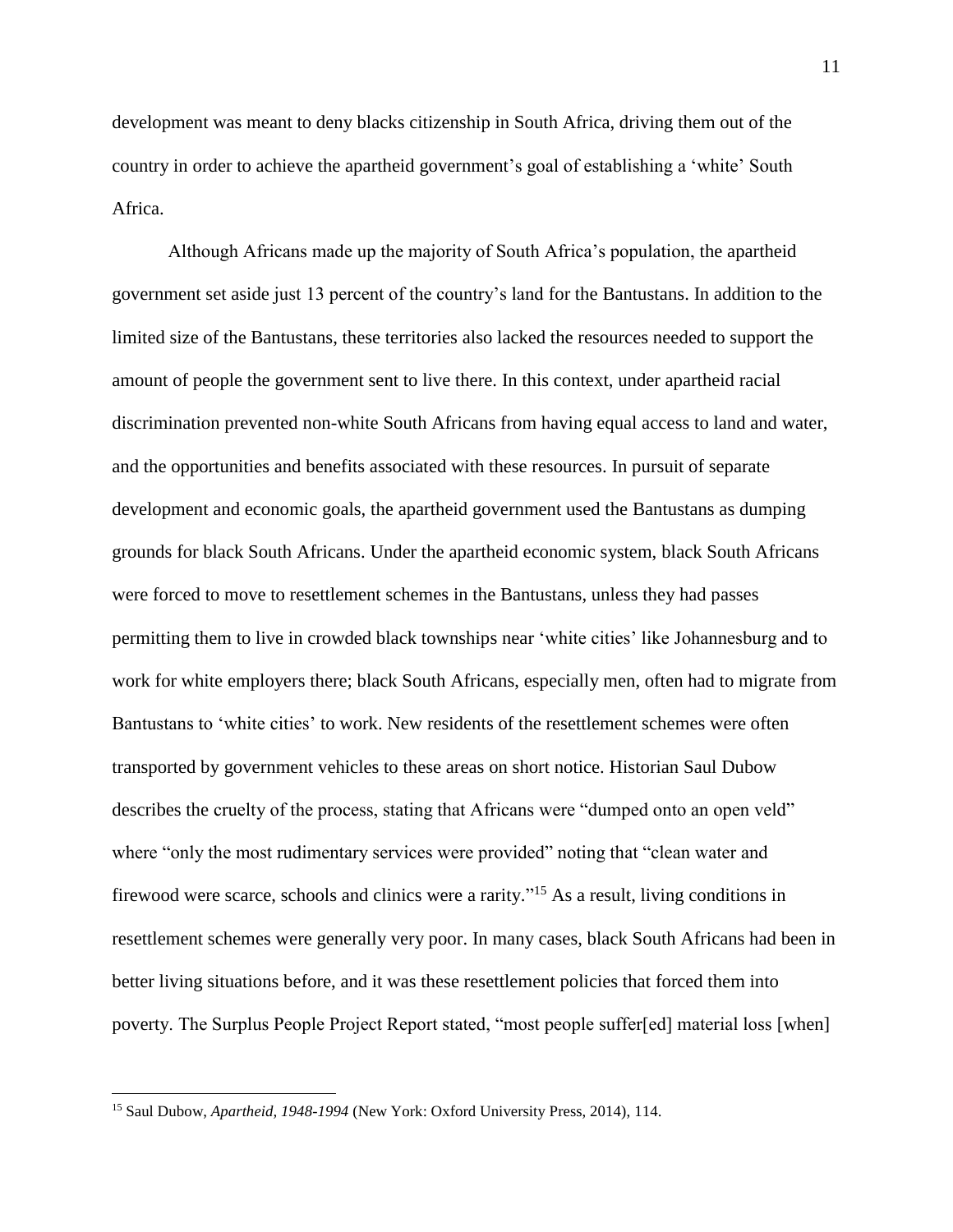they [were] relocated, particularly those moved from situations where they had had agricultural land into situations where they [did] not."<sup>16</sup> Dubow recognizes that policy of separate development was a "feat of social, demographic, and spatial engineering" and was "achieved an enormous human cost" that continues to have effects on black South Africans in present day.<sup>17</sup> Exemplified by continued inequality in post-apartheid South Africa, "such exclusion has longterm social and economic effects, as the disadvantaged are more likely to remain poor, lacking opportunities for education, employment, and social engagement."<sup>18</sup> Before examining policies of separate development and how these schemes impacted black South Africans' access to water, it is important to understand the economic interests behind segregation.

The National Party's economic motivations drove separate development policies. In addition to defining and controlling South African populations along racial lines, "active state involvement in economic development and modernization was a conspicuous feature of the apartheid era."<sup>19</sup> After World War II, the apartheid government sought to build South Africa into a more powerful nation on the global stage by expanding the country's economy. Coinciding with the rise of modern capitalism, the apartheid government's economic interests boosted South Africa's economy and increased the standard of living for whites, despite such growth being at the expense of black South Africans. From 1948 to 1973, South Africa experienced an annual 2.2 percent growth in GDP.<sup>20</sup> However, despite this economic expansion and rises in employment, during this time the wage gap between whites and blacks increased, and Africans' percentage of

l

<sup>16</sup> Surplus People Project, *Forced Removals in South Africa*, 18.

<sup>17</sup> Dubow, *Apartheid,* 113.

<sup>18</sup> United Nations World Water Assessment Programme (WWAP), from "Water for a Sustainable World," *The United Nations World Development Report, UNESCO* (2015).

<sup>19</sup> Dubow, *Apartheid,* 104.

<sup>20</sup> Dubow, *Apartheid,* 177.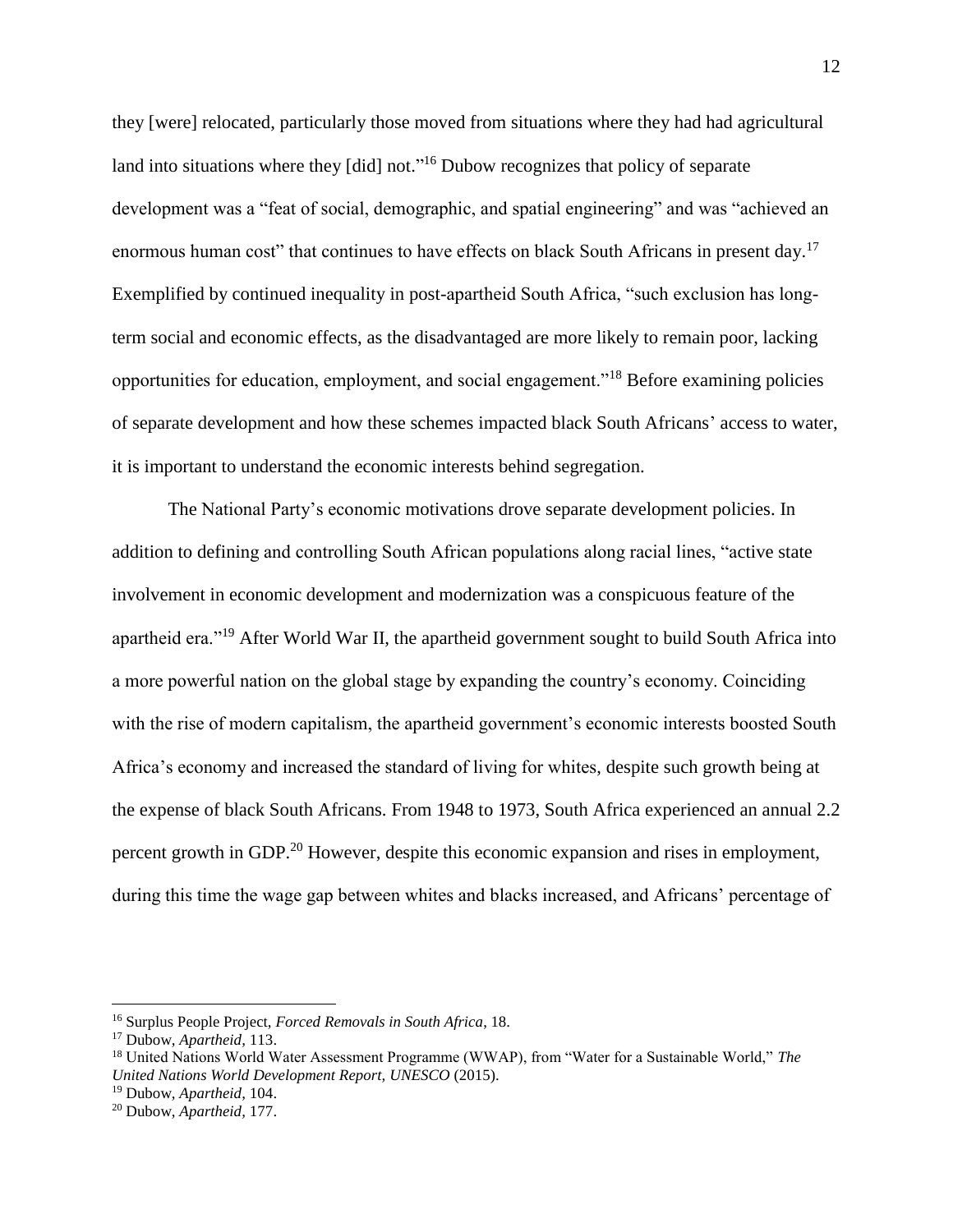the country's income shrank.<sup>21</sup> This is because white South Africans, both capitalists and laborers, gained significantly from the exploitation of black laborers.<sup>22</sup> With these economic interests, the apartheid government needed make sure that black laborers stayed close enough to serve the industries of 'white' areas, while still pursuing their policy of separate development, or segregation. In order to accomplish this, the apartheid government used their power to control the movement and location of black South Africans, resulting in forced removals of those not needed for labor. *The Surplus People's Project Report* noted, "The changing nature of capitalist development in South Africa has resulted in an increased demand for skilled workers" which explains the "attempt on the part of the ruling class to consolidate an urban black population with a stake in the system, and the determination to rid white South Africa of the unproductive, unemployed, disabled, and youth."<sup>23</sup> Women, children, and others not needed for labor who lived in urban areas were resettled to the Bantustans; migrant laborers were forced to return to the Bantustans when their contracts in cities ended. Women's farming in the Bantustans—which became increasingly difficult with overcrowding and erosion—supposedly justified low wages paid to male migrant workers. Racial and economic ideologies of the apartheid government underlie apartheid policies, even water legislation. In the second half of the twentieth century, rising demands for water for urban and industrial purposes led the apartheid government to pursue narrow sector-specific objectives that continued to harm marginalized people.

#### **Water Legislation under Apartheid**

After World War II, emerging economic ideologies focused on rapid capitalist development with little concern for sustainability internationally, in what has been called "the

<sup>21</sup> Jeremy Seekings and Nicoli Nattrass, *Class, Race, and Inequality in South Africa* (New Haven: Yale University Press, 2005), 137.

<sup>22</sup> Dubow, *Apartheid,* 101.

<sup>23</sup> Surplus People Project, *Forced Removals in South Africa*, xx.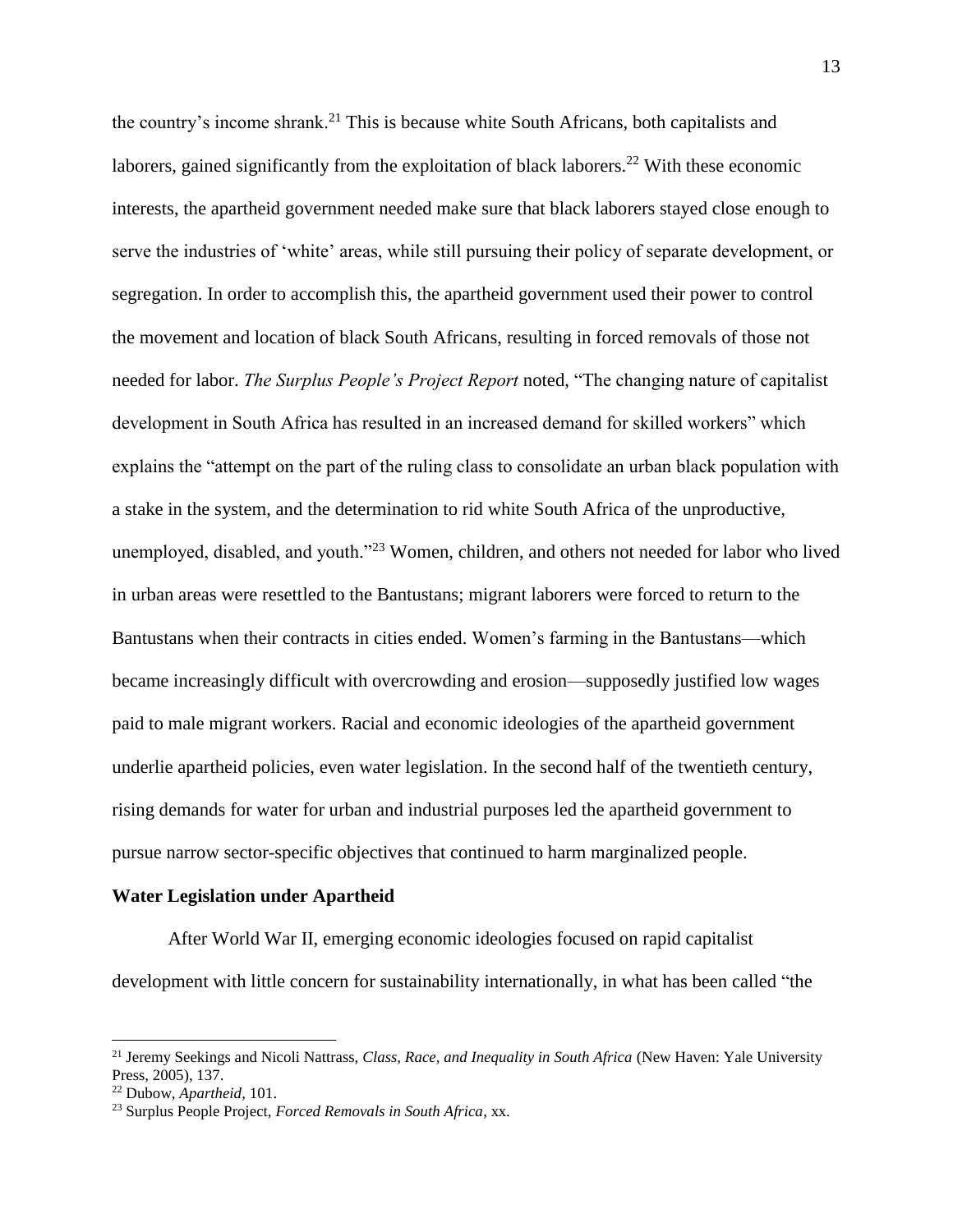1950s syndrome."<sup>24</sup> Following along with the international trend, the apartheid government sought to develop South Africa into a strong nation by supporting urban and industrial development. In order to do this, the government needed to craft new water policies to pursue what historian Johann Tempelhoff calls the "industrial hydraulic mission," referring to the development of water access and infrastructure necessary to foster rapid industrialization and urbanization.<sup>25</sup> Thus, the economic interests of the apartheid government underpinned the formation of the Water Act No. 54 of 1956. With the growing mining and industrial sectors making substantial improvements to South Africa's economy in the first half of the twentieth century, the apartheid government passed the Water Act of 1956 in an attempt to meet the shifting priorities of the state.

In addition to economic interests, the Water Act of 1956, like other apartheid policies, was backed by racial ideologies. Tempelhoff argues, "In South Africa's water history, legislation and amendments tended to dovetail neatly with many ideologically-inclined policy objectives cherished by the government of the day," and asserts that the Water Act of 1956 "was clearly loaded with hydro-political objectives."<sup>26</sup> As stated in the Water Act of 1956, the purpose of the law was "to consolidate and amend the laws relating to the control, conservation and use of water for domestic, agricultural, urban and industrial purposes."<sup>27</sup> In response to increasing water scarcity, the act gave the government control over water sources, specifically giving an official the ability to bring "control areas" under the state's jurisdiction "if he is of the opinion that it is

 $\overline{a}$ 

<sup>&</sup>lt;sup>24</sup> Christian Pfister, "The '1950s Syndrome' and the Transition from a Slow-Going to a Rapid Loss of Global Sustainability," in Frank Uekötter (ed.), *Turning Points in Environmental History* (Pittsburgh: University of Pittsburgh Press, 2010), 90-117.

<sup>&</sup>lt;sup>25</sup> Johann Tempelhoff, "The Water Act, No. 54 of 1956 and the First Phase of Apartheid in South Africa (1948– 1960)," *Water History* 9, no. 2 (2017): 190.

<sup>26</sup> Tempelhoff, "The Water Act, No. 54 of 1956," 191-192.

<sup>&</sup>lt;sup>27</sup> Water Act (Act No. 54 of 1956), Union of South Africa, 1956, S1.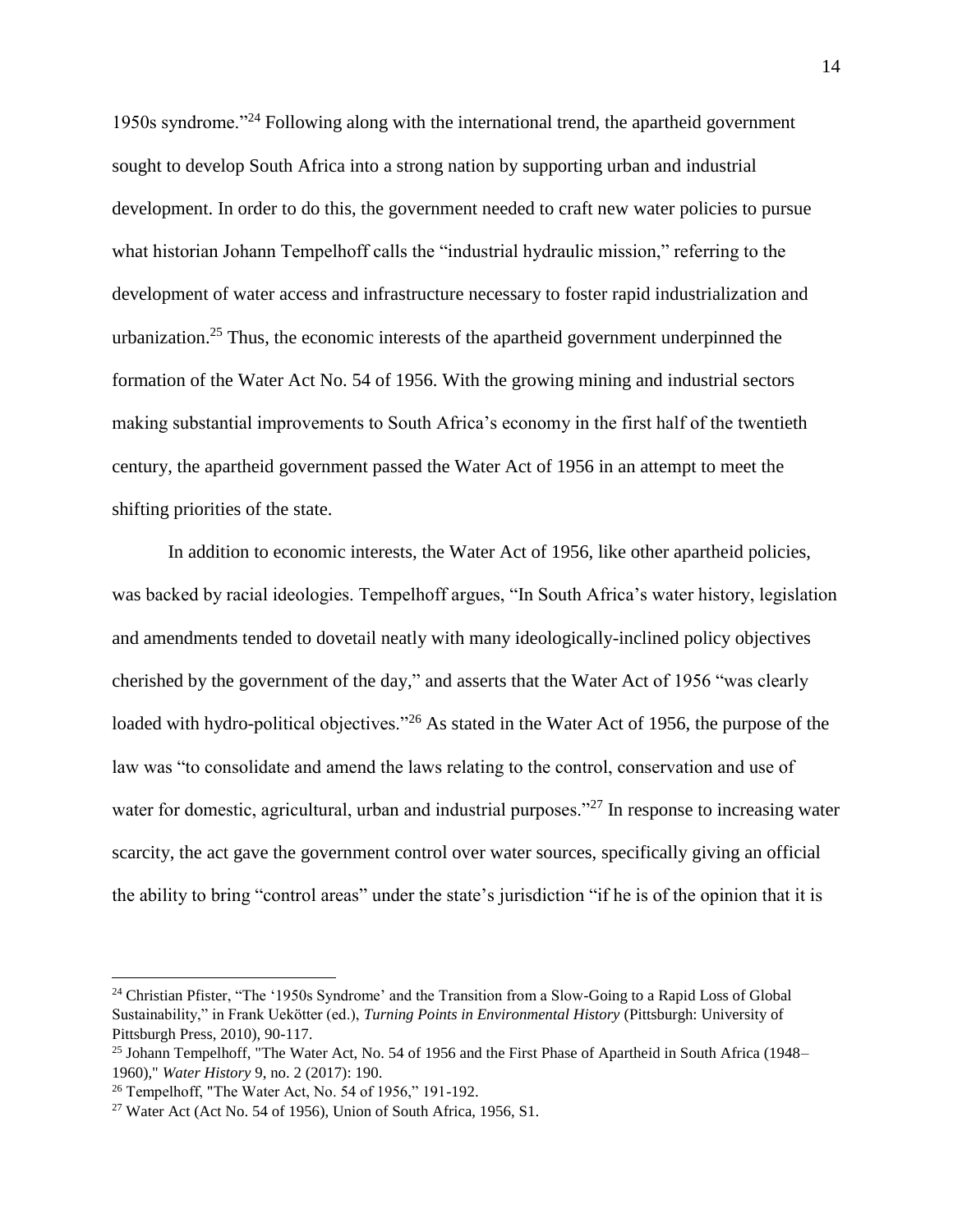desirable in the public interest that the abstraction, use, supply or distribution of water in the area be controlled."<sup>28</sup> Able to defend their control over water as being for the good of the nation, the apartheid government used their authority to pursue objectives to please their Afrikaner base, mainly though the allocation of water supplies for urban and industrial purposes.

The demographics in South Africa at the start of apartheid demonstrate how the interests of whites were linked to urbanization and industrialization. According to the Tomlinson Report of 1956, together Africans and Coloureds made up 76.2 percent of the South African population, while whites only accounted for 20.9 percent.<sup>29</sup> The Tomlinson Report also documents the growing urbanization in South Africa, stating that while less than 25 percent of the population lived in urban areas in 1904, by 1951 that number had risen to 42.6 percent.<sup>30</sup> However, apartheid policies and segregation prevented different racial groups from urbanizing equally, with 77.5 percent of whites and only 27.1 percent of Africans living in urban areas. With the context provided by these demographics, it is clear that that government's promotion of urbanization through the Water Act of 1956 was for the benefit of the white minority.<sup>31</sup> The Water Act was designed to promote economic development and water access for domestic and industrial use in urban areas where the majority of South Africa's white population lived. Because the Water Act of 1956 advantaged the white minority, it reflects the racial biases of the apartheid government.

Despite the apartheid government's efforts to segregate the South African population as much as possible, black South Africans were inevitably drawn to predominantly white urban

 $28$  Water Act (Act No. 54 of 1956), Union of South Africa, 1956, S28.

<sup>&</sup>lt;sup>29</sup> "The Tomlinson Report - Extract from the Summary of the Report of the Commission for the Socio-Economic Development of the Bantu Areas Within the Union of South Africa," *South African Medical Journal* 30, no. 36 (1956): 869.

<sup>30</sup> "The Tomlinson Report," 870.

<sup>31</sup> "The Tomlinson Report," 870.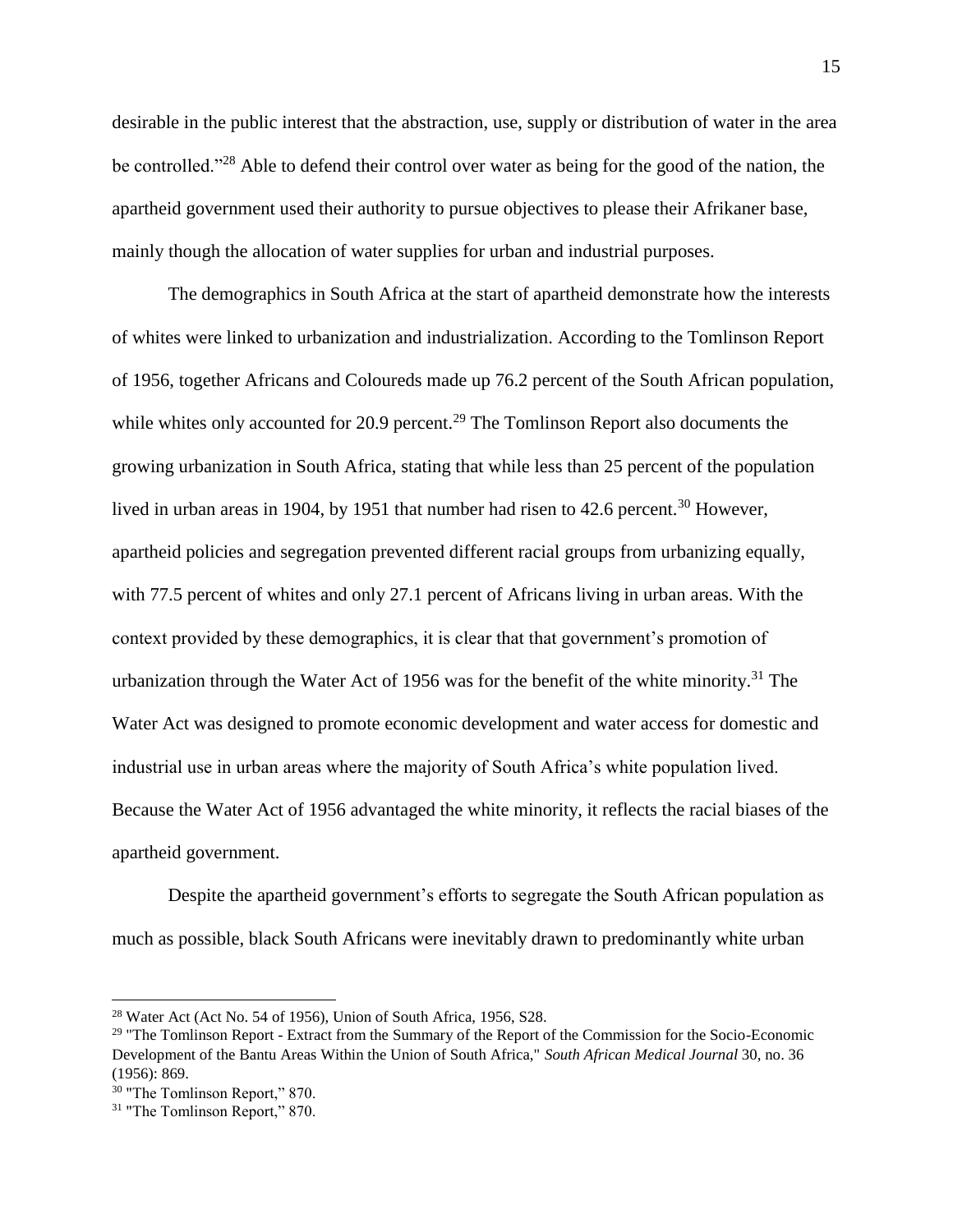areas in pursuit of employment and other opportunities. Africans who worked in urban areas often lived in townships on the outskirts of cities, as the Urban Areas Act of 1923 had reserved most urban neighborhoods for white residents. Small black neighborhoods, such as Alexandra and Sophiatown in Johannesburg, became increasingly dense as they developed, generating hazardous living conditions. Due to the discriminatory beliefs of apartheid, granting sufficient housing and water access to predominately black areas such as townships was not a priority for the government, and as a result "water supplies in [...] urban slums on the periphery of the large industrial urban centers remained hopelessly inadequate."<sup>32</sup> According to Tempelhoff, government officials were unmotivated to provide adequate water infrastructure and services to townships because they feared that residents could not afford to pay for such services.<sup>33</sup> Because of this suspicion, proper access to clean water and sanitation barely existed in predominately black residential spaces, which undoubtedly endangered the health and well-being of Africans and raised concerns over human rights violations.

In response to the glaring inequalities between white and black residential spaces, Africans increasingly fought back against these conditions in the 1950s. As Tempelhoff indicates, "water stress, like hunger and poverty is a hidden driver of community anger and potential concomitant of violent protest."<sup>34</sup> African grievances such as inadequate access to water and sanitation are reflected in the publication of the Freedom Charter in 1955. Though written one year before the passing of the Water Act of 1956, the Freedom Charter was the culmination of African National Congress-led resistance to racist policies in the early years of the apartheid government's rule. The defining statement of the Freedom Charter is that "South

<sup>&</sup>lt;sup>32</sup> Tempelhoff, "The Water Act, No. 54 of 1956," 203.

<sup>33</sup> Tempelhoff, "The Water Act, No. 54 of 1956," 204.

<sup>&</sup>lt;sup>34</sup> Tempelhoff, "The Water Act, No. 54 of 1956," 206.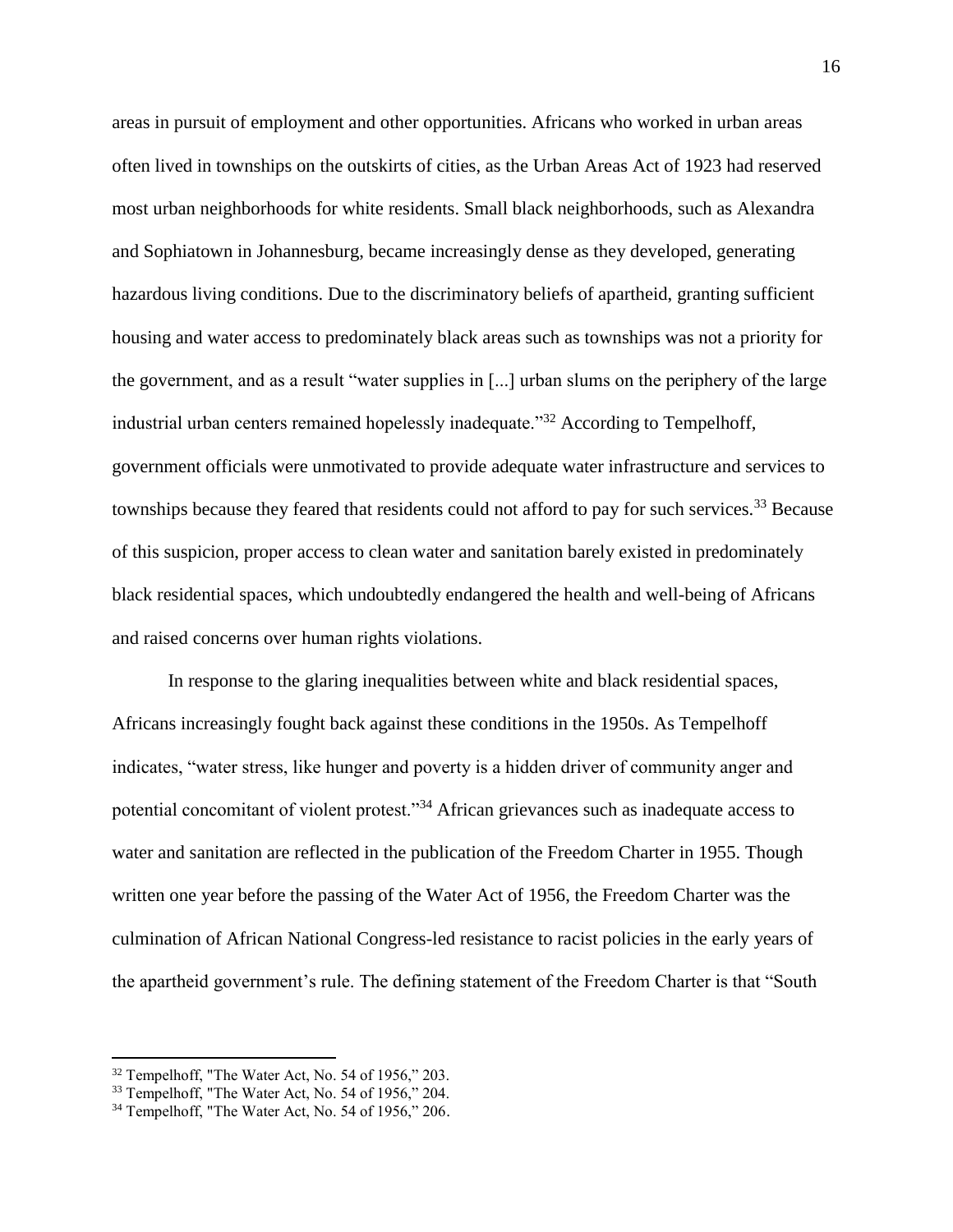Africa belongs to all who live in it" implying, among other principles, that the government did not have the right to limit any citizen's access to resources such as land or water. In relation to the unequal status of townships, the writers of the Freedom Charter demanded, "There shall be houses, security, and comfort!"<sup>35</sup> More specifically, protestors asserted that "All people shall have the right to live where they choose, to be decently housed and bring up their families in comfort and security," a sentiment similar to Article 25 in the UN's Declaration of Human Rights which proclaims that everyone has the right to a standard of living adequate to sustain his/her health and well-being, which includes services such as water, food, and housing and medical care.<sup>36</sup> The Freedom Charter was an important product of African resistance to apartheid, as it provided a foundation of principles that would later influence the democratic African National Congress government and its development of the South African Constitution in 1996.

#### **Water Access under Apartheid: Forced Removals and Crises in Rural Areas**

Well-studied apartheid policies relating to separate development and the Bantustans often had direct impacts on black South Africans' access to water, yet this specific, and potentially deadly, effect has largely been neglected in historical research. Forced removals greatly affected black South Africans' access to water. Relocation, (forced) removal, and resettlement are all terms used to refer to "overall policy and the process involving in the massive state-sponsored removals of people (almost all of them black) from one area to another that have characterized the apartheid system."<sup>37</sup> Sometimes, the land that the government forced people to leave had

<sup>&</sup>lt;sup>35</sup> Congress of the People, "The Freedom Charter" (1955), Federation of South African Women Papers, University of the Witwatersrand, Johannesburg.

<sup>36</sup> Congress of the People, "The Freedom Charter" (1955); The United Nations, *Universal Declaration of Human Rights,* 1948.

<sup>37</sup> Surplus People Project, *Forced Removals in South Africa*, xvi.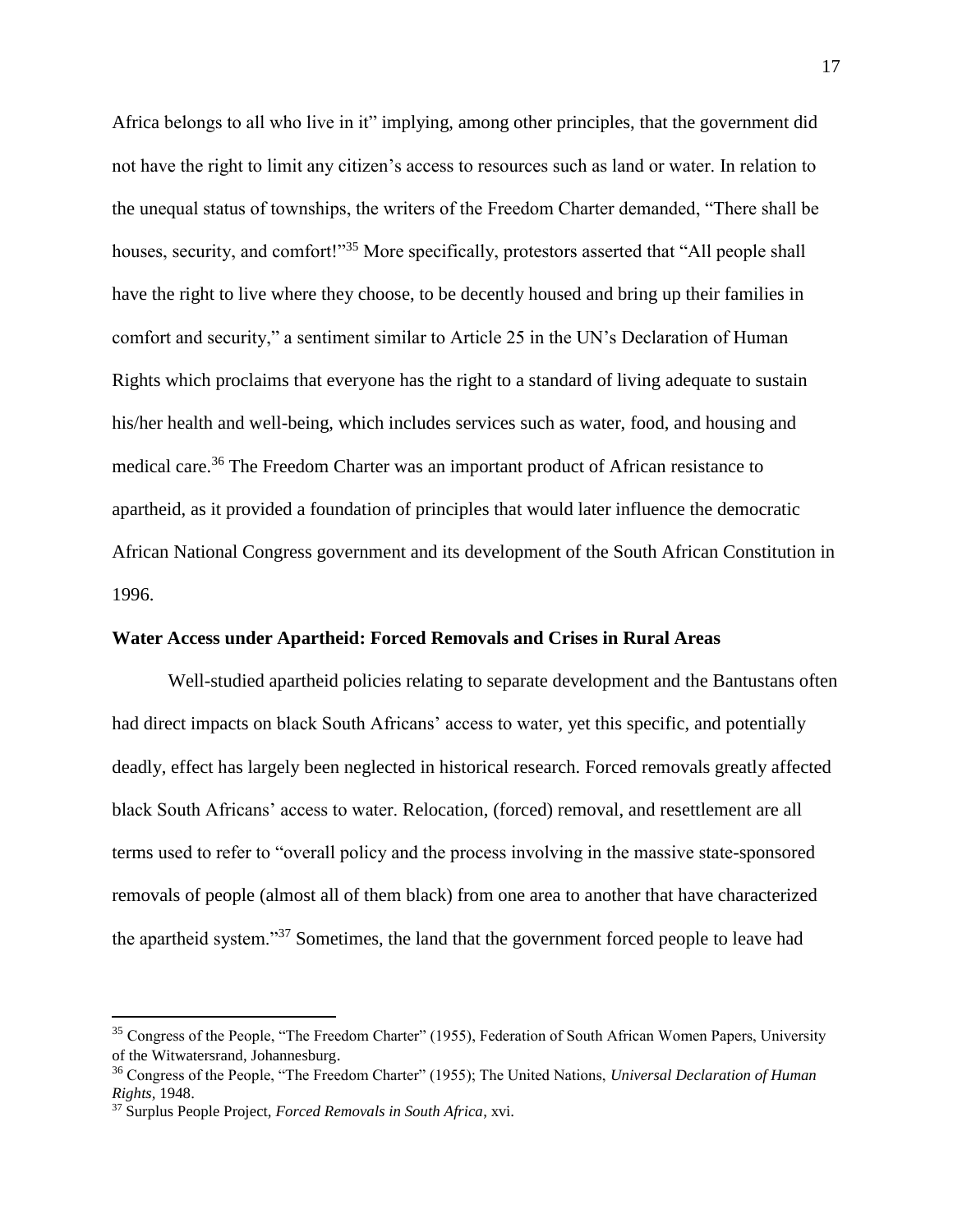been lived on by their family for generations, demonstrating the absurdity of the so-called "homelands" the government relocated them to. While it is impossible to calculate exactly how many South Africans were affected by forced removals conducted by the apartheid government, the Surplus People Project calculated that from 1960 to 1982, around 3,500,000 removals took place.<sup>38</sup> The apartheid government used resettlement as a means to eradicate 'black spots,' land held and lived on by black South Africans outside of the Bantustans. Because black spots were located outside of the Bantustans, they often infringed on what the apartheid government considered 'white' areas. Under the racial and economic ideology of apartheid, black spots had to be cleared from 'white areas' and Africans who had "become, for some reason or another, no longer fit for work or superfluous in the labour market" had to be moved out of sight to the Bantustans.<sup>39</sup>

The design of resettlement schemes left Africans limited access to water, as standards only sought to provide the bare minimum of necessary basic services. Cited in Desmond's *The Discarded People*, General Circular No. 25 of 1967 describes the apartheid government's official design of resettlement schemes, outlining policy on removals and defining different types of settlements to be established. Urban townships $40$  often only had "rudimentary services" where water was "normally laid on only at convenient places in the streets in pillar-faucets."<sup>41</sup> In the " more sparsely populated residential areas" in Bantustans called 'closer settlements,<sup>142</sup> "a common source of water where the inhabitants can fetch their water, either a borehole(s)

<sup>38</sup> Surplus People Project, *Forced Removals in South Africa*, 5.

<sup>39</sup> Desmond, *The Discarded People*, 1.

 $40$  Townships refer to residential areas set aside for African, Indian, or Coloured laborers, usually situated adjacent to or within commuting distance of a white urban area on which they are economically dependent. Facilities in townships varied, but these areas were generally better off with regard to water access than closer settlements.

<sup>41</sup> Desmond, *The Discarded People*, 37-38.

<sup>&</sup>lt;sup>42</sup> Closer settlements refer to a type of residential settlement located in the Bantustans established for African people removed from black spots and white farms. Closer settlements often had more rudimentary facilities than a township, provided with not much more than a communal water point, if that.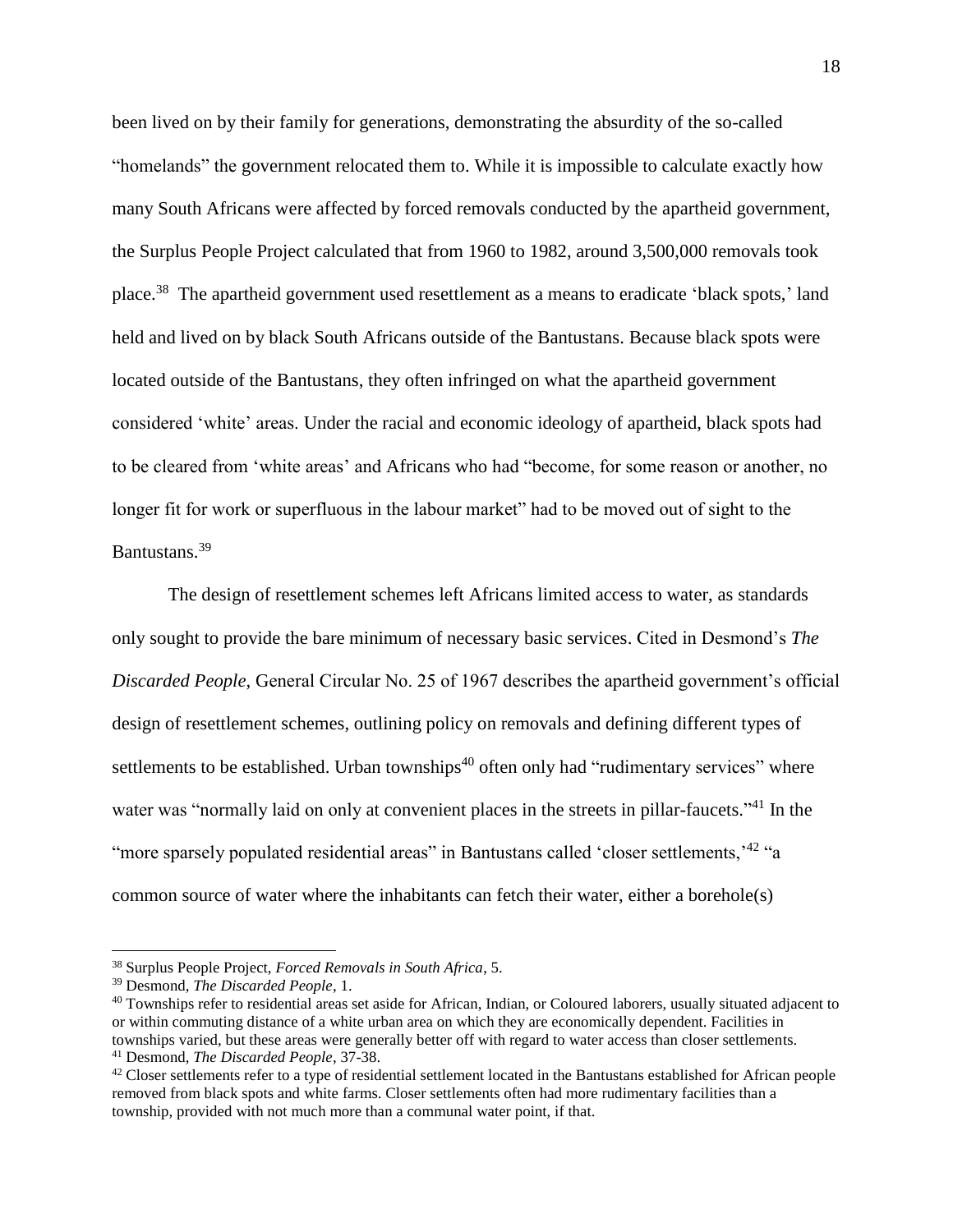equipped with pump(s), a fountain, river, or dam is a prerequisite.<sup> $343$ </sup> Though these standards indicate that some sort of water source must be provided to residents of resettlements, Desmond recognized that "even if the regulations were strictly adhered to," which was not always the case, "it would still mean that people could be dumped in the veld with only a tent and a water supply of some kind. There need be no employment, health, education, or any other facilities."<sup>44</sup> This was often the case, as entire families living in one tent or a tiny tin hut, malnourished and ill children, lack of or polluted water supplies, and lack of industry or opportunity for employment were all common realties in rural resettlement schemes.

Recorded in Cosmas Desmond's book *The Discarded People* are the many different living conditions of resettlement schemes across South Africa, including the variety of ways residents accessed water. In order to provide a picture of the overall conditions of a resettlement scheme, Desmond begins his account with a close examination of Limehill, a resettlement camp close to where Desmond lived in Natal, in a territory that would become part of the KwaZulu Bantustan. Desmond described the process as people he knew were forced to move there. As with many settlements, the government made few preparations before people arrived. This is reflected in the lack of basic services provided by officials. Desmond reported that officials had not established shops or medical services, and the settlement lacked basic sanitation. Upon arrival, the government only gave each family a tiny plot of land on which they were supposed to build their own homes. But with men usually away working, building was often left to women and children, and some families remained living in tents for months.<sup>45</sup> While the living conditions of resettlement schemes varied, the situation at Limehill was common. In regard to

<sup>43</sup> Desmond, *The Discarded People*, 38.

<sup>44</sup> Desmond, *The Discarded People*, 40.

<sup>45</sup> Desmond, *The Discarded People*, 9.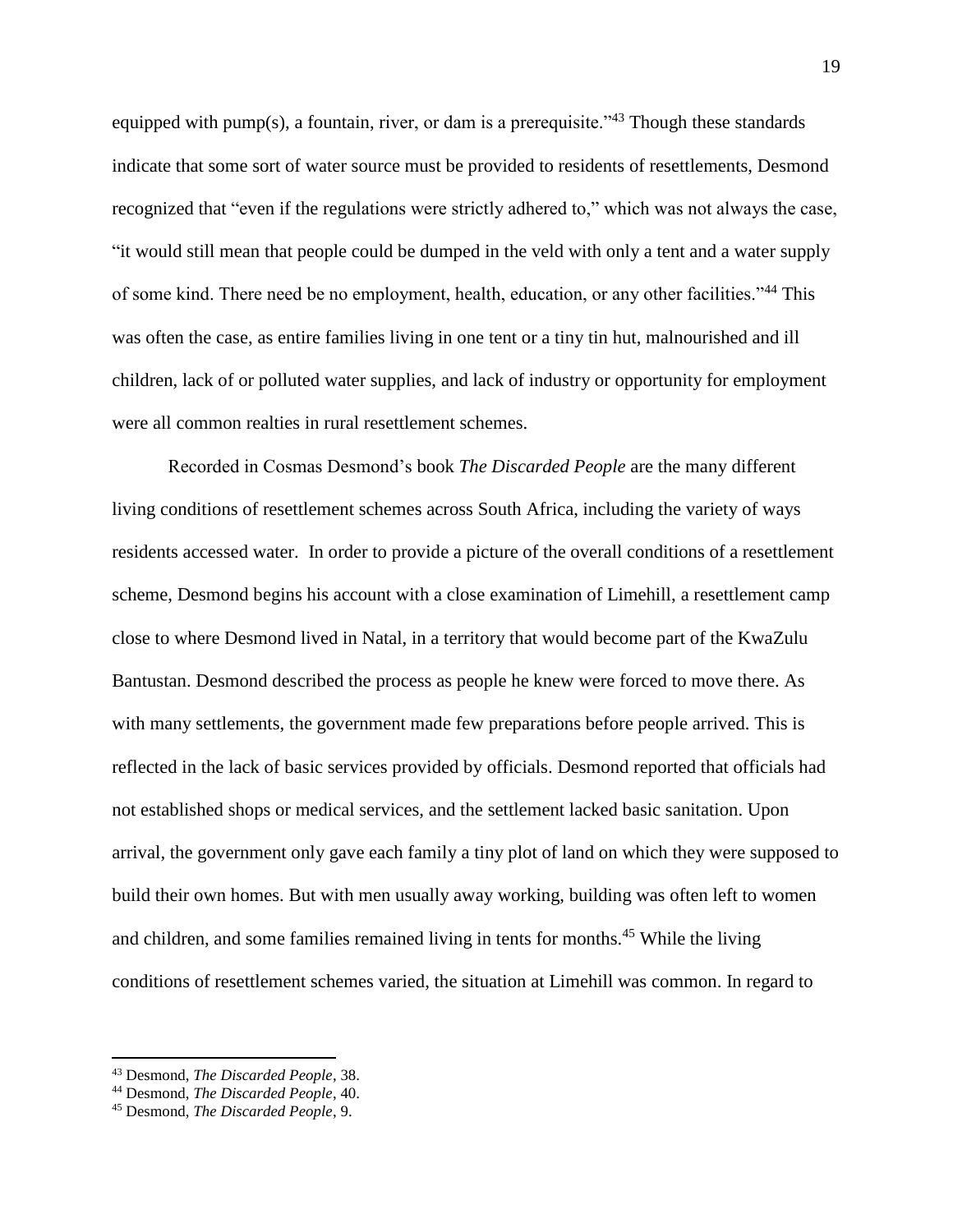water, Desmond stated that there was a "chronic, perennial shortage of water" at Limehill.<sup>46</sup> Demonstrating the lack of preparation made by government, water was kept in uncovered tanks "some distance from the settlement" for five months. Residents complained that the water had a bad taste, and people were advised to boil it before consuming it, speaking to the poor quality of the water provided. Some residents of Limehill chose not to access water from the source the government provided, which was not an uncommon action in resettlement schemes. Desmond reported seeing "women and children scooping water from holes in a river bed rather than drink water from the tanks."<sup>47</sup> While Limehill's water was kept in government tanks, other types of communal water sources in resettlement schemes include water taps, boreholes, nearby rivers or streams, and in some cases, water had to be transported into an area by government trucks.

In some settlements, water taps, freestanding pipes located outside to dispense water in areas without running water supplied to buildings, were installed by the government to serve as the area's communal water source. While water taps were one of the more convenient communal water sources found in resettlement schemes, officials often did not install them until months after families first arrived at resettlement schemes. Once installed, there were usually very few taps in one area, and they were not always reliable. In Weenen in KwaZulu-Natal, the only water source at first was a furrow about a half mile away from the settlement. There was no other water source for as long as nine months after the settlement's establishment and officials made no temporary accommodations. When Desmond revisited Weenen in August of 1969, three water taps had finally been installed within the settlement. Even so, officials turned the taps off in the middle of the day on Saturday until Monday morning, meaning residents lacked access to water

<sup>46</sup> Desmond, *The Discarded People*, 11.

<sup>47</sup> Desmond, *The Discarded People*, 10.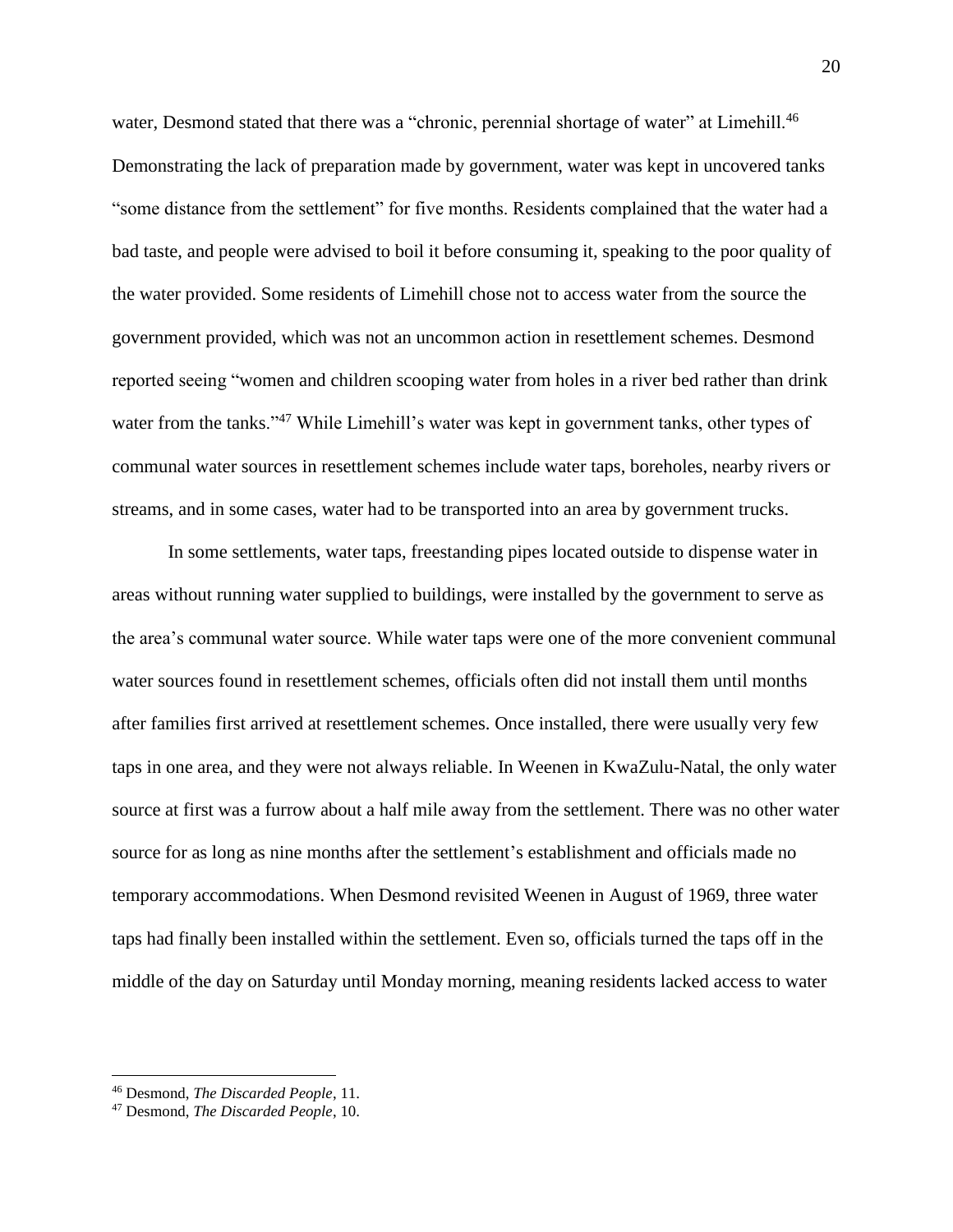for over a day.<sup>48</sup> In Mnxesha, located in the Eastern Cape, there was no permanent water source when families first began to arrive in December of 1967. Instead, government trucks brought in water once a day Monday to Friday, twice on Saturday, and not on Sunday. The quality of this water provided was questionable as officials advised people to boil it before using it. Officials did not install taps in the 'streets' until February 1969.<sup>49</sup> Also in the Eastern Cape, the settlement called Ilingi only had a few taps in the streets as a communal source of water. Desmond estimated that there was one tap for every forty houses.<sup>50</sup> Describing Mpungamhlophe, located in KwaZulu-Natal, Desmond provided a vivid picture of how little infrastructure there was in the area, and how it affected living conditions. He stated, "The whole place had a general air of shabbiness with a number of overgrown, empty plots, many very poor, dilapidated houses, some half-built houses and no proper roads. Ragged, hungry-looking children surrounded the few taps that were installed to the 'streets' in 1965. There was no sign of any form of sanitation."<sup>51</sup>

Sometimes, there was no adequate water source in the area, so water had to be transported in to resettlements by government water carts or tankers. Bringing water in from other areas was often a 'temporary' solution to the lack of water, until water taps could be installed. In Mondlo, located in KwaZulu-Natal, there was no natural water source, along with no fuel, building materials, shops or schools. As a result, water had to be brought in by water cart, which was not always reliable. Water shortages were common, as Desmond reported, "Everybody I talked to complained about the shortage of water. On 27 and 28 August 1969 there was no water at all in the settlement, it had to be brought in government tankers."<sup>52</sup> Water

 $\overline{a}$ 

<sup>48</sup> Desmond, *The Discarded People*, 59.

<sup>49</sup> Desmond, *The Discarded People*, 84.

<sup>50</sup> Desmond, *The Discarded People*, 94.

<sup>51</sup> Desmond, *The Discarded People*, 50-51.

<sup>52</sup> Desmond, *The Discarded People*, 57.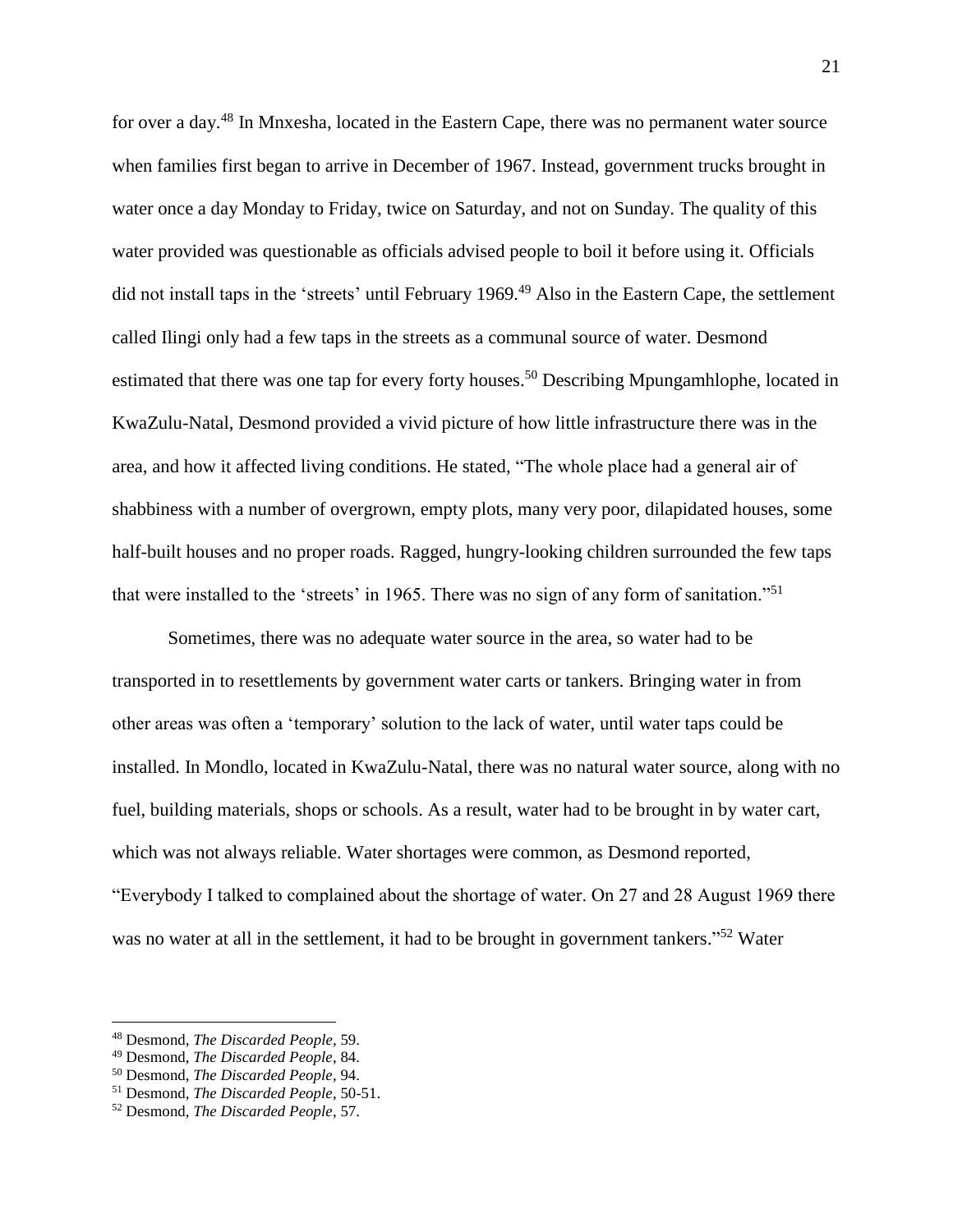shortages in Mondlo forced residents to "dig for seepage from the surrounding hills" but this was dangerous, since where they dug was within yards of pit latrines, which Desmond argues likely contributed to typhoid outbreak that began shortly after their arrival.<sup>53</sup> Water shortages in areas with no natural water source demonstrate the lack of preparation and action on the government's part to provide Africans with adequate access to water. Furthermore, forcing people to move to areas that cannot sustain residents in the first place reveals the government's neglect of people's basic needs and their desperation to remove Africans from 'white' areas.

Boreholes were a very common communal water source in resettlement schemes, especially in the Bantustans around the Transvaal province. A borehole is deep narrow hole in the ground where pipes are installed to pump groundwater up to the surface where it can be accessed. Because boreholes were located near and relied on a natural water source, they were often far from residences and had the potential to dry up. In Morsgat in the Western Transvaal, the communal source of water was one borehole located a half mile from the settlement. In addition to the distance, access was inconvenient due to the mechanisms, as it had to be operated by a hand pump that required multiple people to push it around in order to collect water.<sup>54</sup> When a widespread outbreak of stomach disorders occurred in the summer of 1969, Morsgat residents reportedly blamed the illness "largely on the water,"<sup>55</sup> suggesting the quality of the water was potentially dangerous. In Rietspruit, also in the Western Transvaal, the only water source for all of the residents was one borehole, located as far as a mile away from some parts of the settlement.<sup>56</sup> The one borehole in Mogogokela, located in the Central Transvaal, often ran dry because it was the only source of water provided for the entire settlement, leaving people worried

<sup>53</sup> Desmond, *The Discarded People*, 56.

<sup>54</sup> Desmond, *The Discarded People,* 148.

<sup>55</sup> Desmond, *The Discarded People,* 152.

<sup>56</sup> Desmond, *The Discarded People*, 155.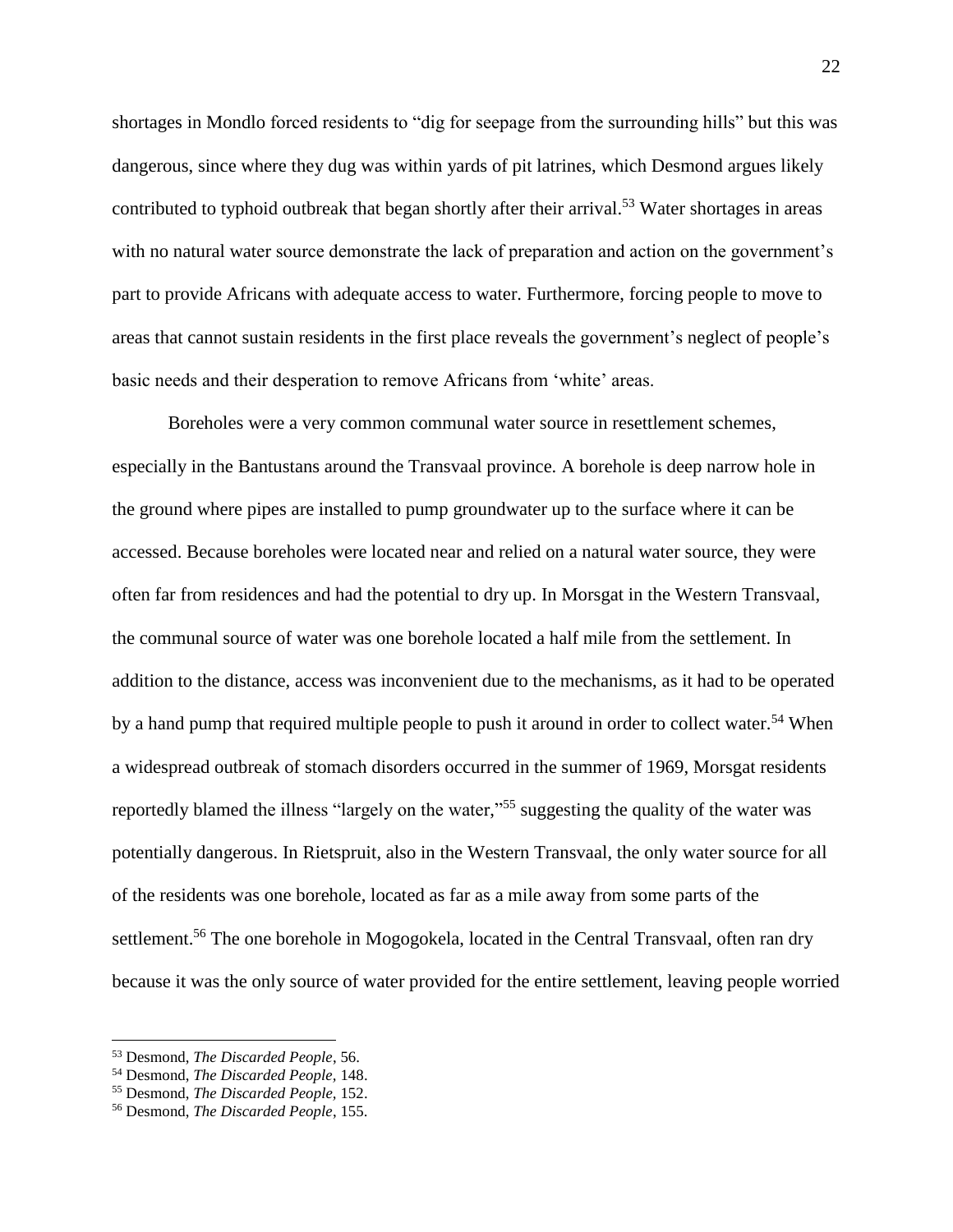about water access. When this occurred, water had to be brought in from the Apies River, which was sold to residents by officials, not provided. Desmond commented "having seen the Apies River," he was "not keen on drinking [the water]."<sup>57</sup> Forced into similar situations, residents of Nanedi in the Northern Transvaal and Bultfontein in the Orange Free State were not provided with any shops, clinics, toilets, or schools. Each settlement had one borehole about a mile away, which in the case of Nanedi was shared with another nearby village. Showing how little people living in resettlement schemes were provided by the government, Desmond expressively describes Bultfontein's single borehole as "the only amenity provided on an otherwise completely bare stretch of open veld."<sup>58</sup> But perhaps the most inhumane situation was the one residents of the Pietersburg District in the Northern Transvaal were in. With the nearest communal water source as much as five miles away, accessing water was extremely cumbersome. Water had to be carried by hand back to residences, meaning that fetching and carrying water was a "large part" of residents' daily lives.<sup>59</sup>

In the Central Transvaal, Desmond provided a detailed account of conditions in a settlement called Stinkwater. As its name would suggest, Stinkwater's biggest problems were those relating to water, including access and quality. In general, living conditions in Stinkwater were poor. Upon arrival, officials lent one tent to each family for three months, and the government expected residents to build their own houses before that period was up. The government did not provide any facilities except for one communal water point, which was supposed to service two thousand people.<sup>60</sup> Unlike many other rural settlements, Stinkwater received much attention from the press in South Africa, appearing in the *Pretoria News* and

<sup>57</sup> Desmond, *The Discarded People,* 159.

<sup>58</sup> Desmond, *The Discarded People,* 211.

<sup>59</sup> Desmond, *The Discarded People,* 198.

<sup>60</sup> Desmond, *The Discarded People,* 122.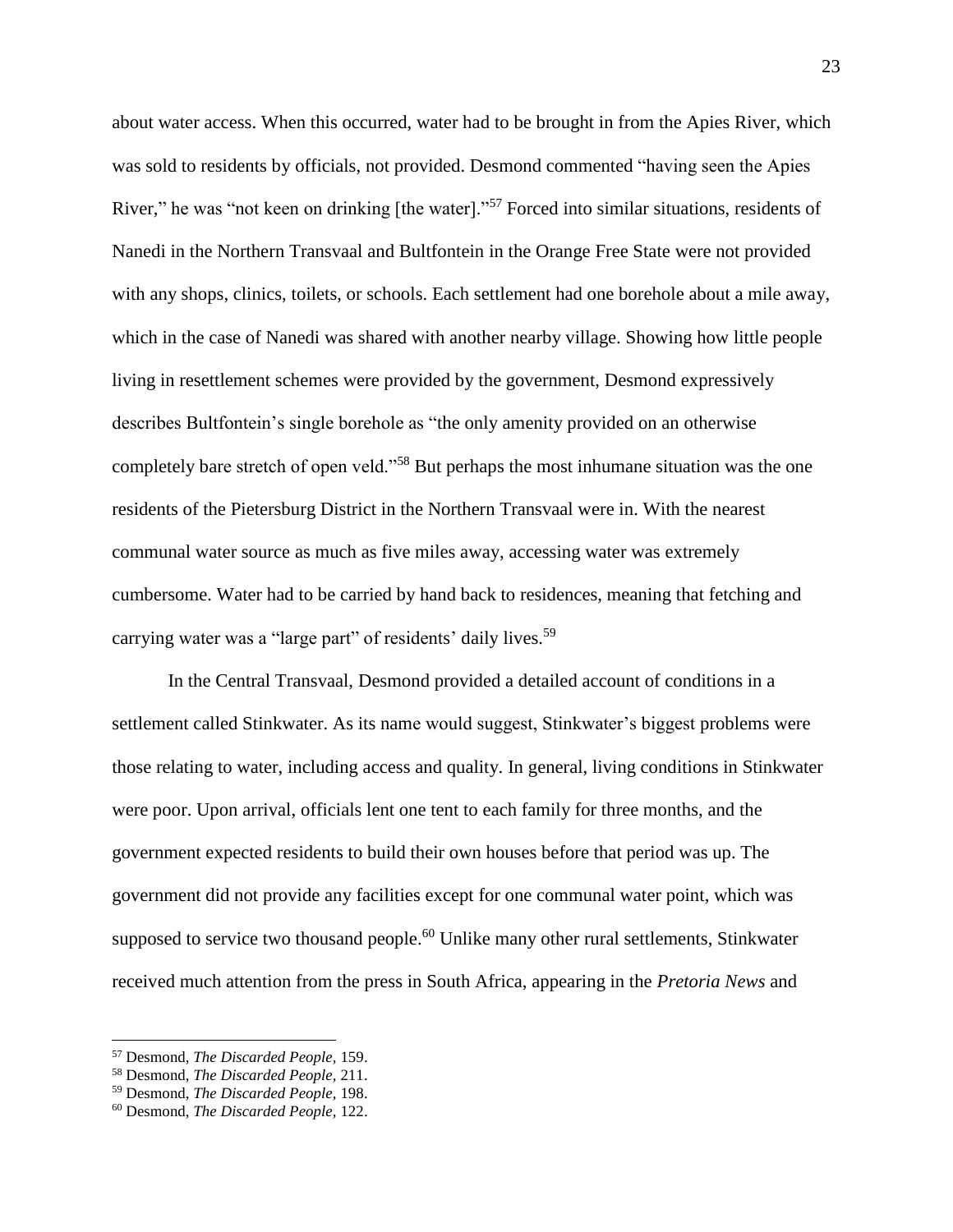*Rand Daily Mail* on multiple occasions. In a June 14, 1968 *Pretoria News* article, the Dean of

Pretoria, Mark Nye, commented on the quality of the water in the settlement and the

government's hastiness in the establishment of resettlement schemes. Nye stated;

The river is foul tasting and the families complain that it is causing serious diarrhea. Cattle drink from the same water holes and river, so it is hardly surprising that there is an outbreak of illness... Africans are moved to these areas before any facilities are provided. Why don't the authorities construct the facilities like clinics, schools, and water supplies before the move? This seems only logical, but they do not.<sup>61</sup>

Nye's statement further illustrates how little Africans were provided when forced to move to resettlement schemes, as the government typically only supplied the bare minimum, a communal water source. Even then, the communal water sources may not have been safe for consumption, or sufficient to sustain the number of people sent to a settlement. Both were problems at Stinkwater. In early 1969, Stinkwater's communal water source dried up, leaving residents without safe access to water. On February 4, 1969, the *Pretoria News* published a story on the water shortage that ensued, reporting;

The water crisis became serious last week when water points dried up completely leaving thousands of families without water for several days. Dirty water, scooped from the sands of the river bed where cattle gather, has led to serious outbreaks of enteritis and diarrhea amongst the children... An African man told a reporter that his wife spends all day at the river bed trying to scoop enough water for her five children to wash and drink.<sup>62</sup>

Over a week later, on February 16 1969, the Bantu Affairs Commissioner of

Hammanskraal denied there was a water shortage in an official statement, claiming that water was being supplied to the settlement from government borehole pumps and tankers, and that the residents of Stinkwater were digging for water in the river beds because they preferred the taste.<sup>63</sup> However, reports revealed that the people claimed to be illegally charged for the

<sup>61</sup> Desmond, *The Discarded People,* 122.

<sup>62</sup> Desmond, *The Discarded People,* 123.

<sup>63</sup> Desmond, *The Discarded People,* 123.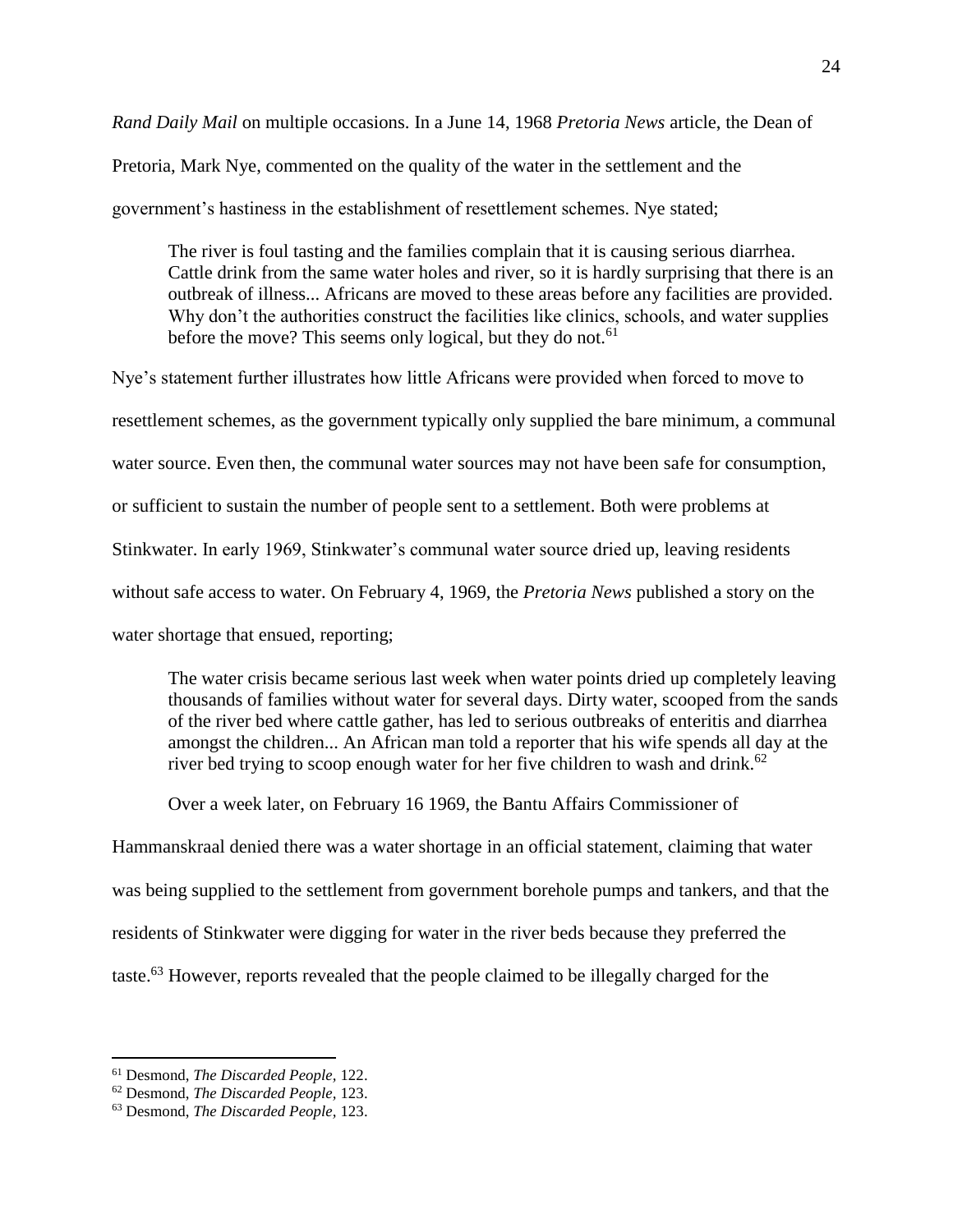government-provided water, which they could not afford, forcing them to dig for water.<sup>64</sup> Also on February 16, 1969, a spokesman for the Bantu Affairs Department (B.A.D.) was quoted in a *Pretoria News* article, claiming that if there was a water shortage, it was because the residents were too lazy to walk to government-provided water supplies. The spokesperson stated, "[Stinkwater residents] want water provided on their doorsteps."<sup>65</sup> Countering this claim, Desmond offered some perspective, arguing that the average distance that residents of resettlement schemes have to travel for water access varies from 800 yards to three-quarters of a mile. Meanwhile, most European houses had a minimum of six taps, a standard similar to those of white South African households. Considering this drastic difference in water access, Desmond argued that it was absurd to call settlement residents "lazy" if they are unhappy having to walk three-quarters of a mile, or more, for water.<sup>66</sup> Especially given that the water source officials provided was not always safe.

The hardships experienced by the residents of Stinkwater include details eerily similar to those in the post-apartheid story of Thulisile Manqele. At Stinkwater, the government failed to provide safe drinking water to residents, and as a result people had no other choice but to access water from dangerous contaminated sources, like the river that was also frequently used by cattle. In addition, while officials claimed water was provided to residents, evidence suggests that the government expected people to pay for the water, which they did not have the means to, again forcing them to resort to accessing water from unsafe sources. Over thirty years later, when Manqele's access to water was ordered to remain cut off by officials, the government failed to provide a vital resource to South Africans. Like the woman mentioned in the 1969 *Pretoria News*

<sup>64</sup> Desmond, *The Discarded People,* 123.

<sup>65</sup> Desmond, *The Discarded People,* 124.

<sup>66</sup> Desmond, *The Discarded People,* 124.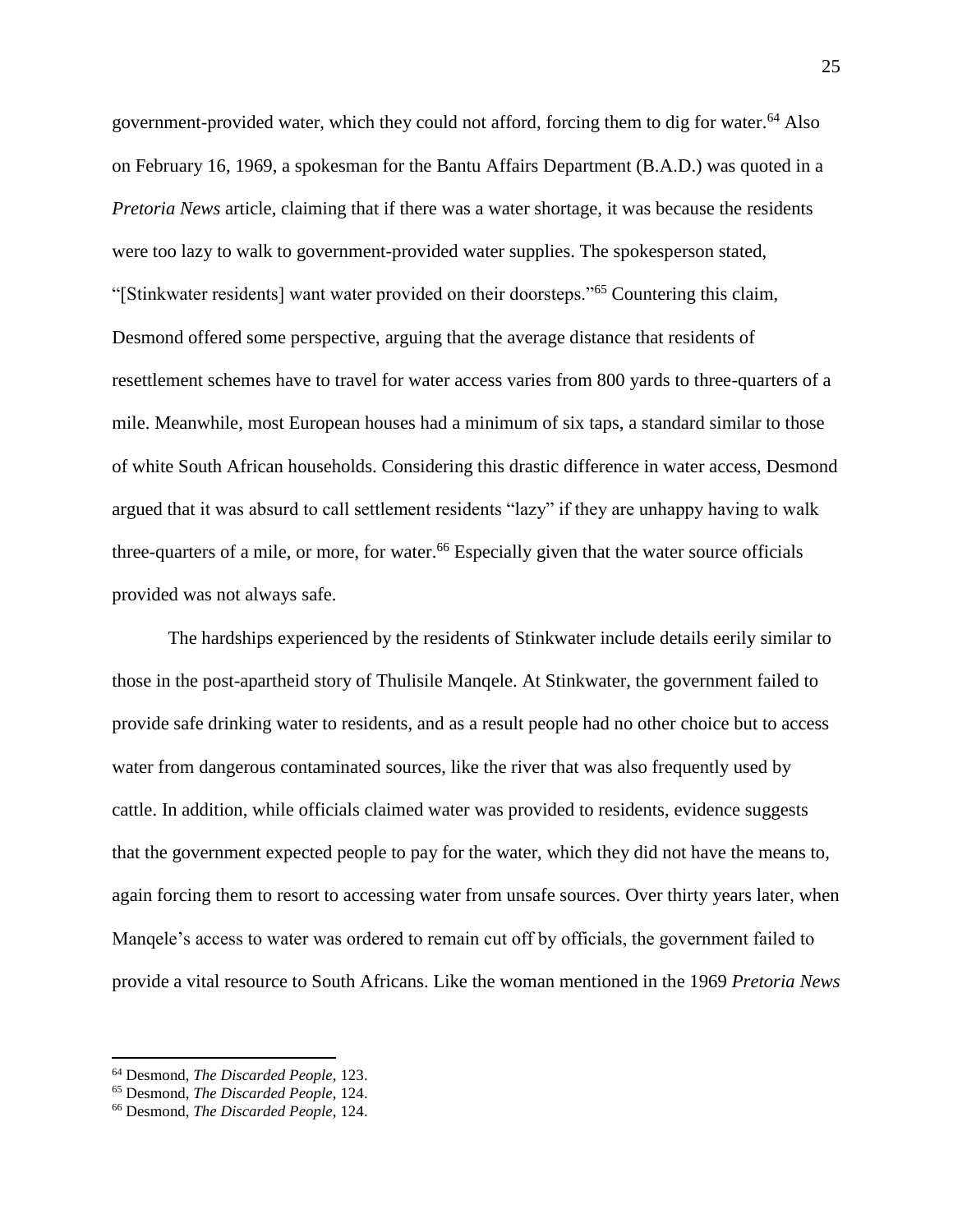article, Manqele was responsible for many children, and in desperation resorted to collecting unsafe water from a limited and potentially dangerous source. As a result, one of Manqele's young children became ill from contaminated water, just like the residents of Stinkwater did during apartheid.

# **Water Access under Apartheid: Deepening Inequalities in the Bantustans in the 1970s-1980s**

Desmond's accounts of the horrific living conditions of resettlement schemes detailed in *The Discarded People* are backed up by the 1974 documentary film *Last Grave at Dimbaza.* Like Desmond, filmmaker and activist Nana Mahomo used his project to bring to light the injustice of forced removals. In the film, the Bantustans are described as "cesspools of poverty, ignorance, and disease" because the apartheid government provided "practically no services or facilities for those forced to live in the Bantustans."<sup>67</sup> The film presents footage of women carrying water in settlements, supporting Desmond's reports of limited water access, as well as the fact that residents often had to travel distances to retrieve water, since there may be only one source for an entire settlement. By providing images and footage of life in the Bantustans in contrast to life in white areas, Mahomo powerfully illustrates the inequality, in both wealth and health, that existed in apartheid South Africa. At one point, the film jumps back and forth between images of malnourished and dying African children to white South Africans at a cattle auction. In this moment, Mahomo is attempting to highlight the irony of the situation. Historically, Africans were known for and thrived as pastoralists before Europeans conquered their land, stole their cattle, and destroyed their way of life. Centuries later, during apartheid, the descendants of European colonists continued to own cattle and enjoy general wealth while the government

<sup>67</sup> Nana Mahomo, *Last Grave at Dimbaza* (New York: Icarus Films, 1974).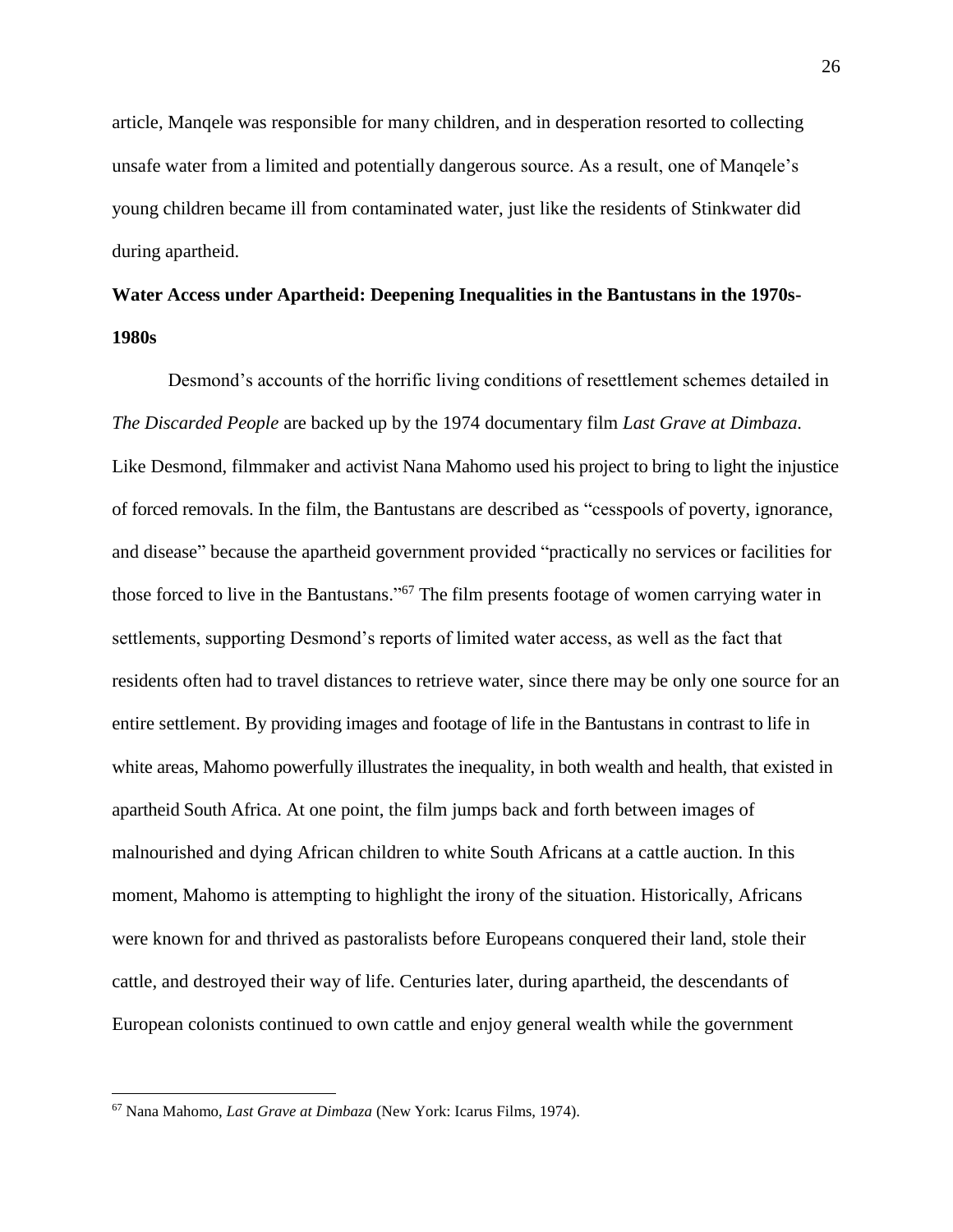denied Africans basic services such as water, food, sanitation, education, and access to medical care. This contrast emphasizes one of Desmond's points in *The Discarded People.* Importantly, Desmond reminds readers everything he describes took place in the late 1960s and early 1970s in one the richest and most advanced countries in Africa. At the time Desmond was writing, South Africa had a rapidly growing economy and white South Africans enjoyed a high standard of living, as *Last Grave at Dimbaza* shows.<sup>68</sup> This perspective underscores the injustice of Africans' experiences in resettlement camps. There were enough resources and wealth to go around that would have allowed a greater number of South Africans to live in safe conditions. Yet, due to the policies of the apartheid government, Africans' did not have equal access to such resources and opportunities to accumulate wealth.

Indicated by the title of the film, Mahomo specifically examined the living conditions at Dimbaza, resettlement scheme established in 1968 and home to 7,000 people forced to move there. Conditions at Dimbaza were also mentioned in the *Surplus People Project Report*, which noted that when residents first arrived, no running water was provided by officials, and overall conditions were "appalling."<sup>69</sup> The report argues that as a result "by 1969 large numbers of people, mainly children, had died."<sup>70</sup> In his film, Mahomo graphically demonstrates this fact with footage of Dimbaza's grave yard. By 1973, there were 60 adult graves and 450 children's graves, nearly all of whom died before the age of two.<sup>71</sup> Heartbreakingly, the film concludes with the image of rows of empty holes in the ground, as graves were dug in advance in preparation for each month's death toll. Considering the total population and the short time since Dimbaza's establishment, the number of graves speaks to the dangerous living conditions of the settlement.

<sup>68</sup> Desmond, *The Discarded People,* 123.

<sup>69</sup> Surplus People Project, *Forced Removals in South Africa*, 20.

<sup>70</sup> Surplus People Project, *Forced Removals in South Africa*, 21.

<sup>71</sup> Nana Mahomo, *Last Grave at Dimbaza* (New York: Icarus Films, 1974).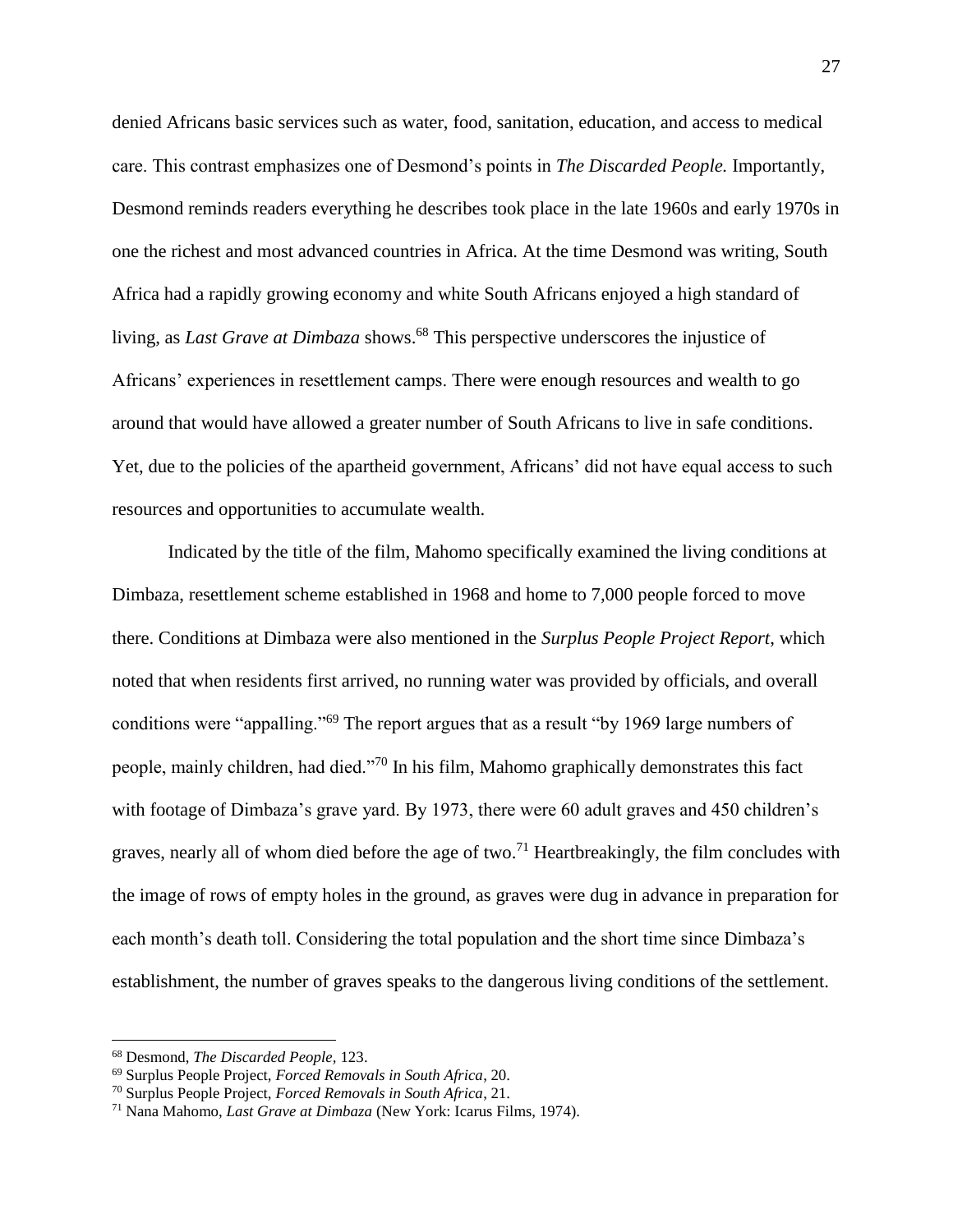Though the film never explicitly mentions water, it provides visual evidence of both the conditions of resettlement camps like Dimbaza and the wealth of whites under apartheid. The wealth disparity was linked to access to water and other services necessary for survival and physical and economic well-being. Because of this, the contrast is important to understanding the legacies of apartheid. Apartheid was built on the policy of separate development, and the idea that blacks could develop 'independently' in the Bantustans. However, as demonstrated by accounts from Desmond and Mahomo, there was not enough land and no industry or services provided in order to successfully live in the Bantustans. As a result, this policy of separate development forced many Africans into poverty and hazardous living conditions. In this way, forced removals had ramifications that impacted generations of black South Africans. This legacy of apartheid continues to maintain the wealth disparity that is still largely divided along racial lines in post-apartheid South Africa.

Published in 1983, *The Surplus People Project Report* serves as an updated and more systematic account of settlements mentioned in *The Discarded* People and *Last Grave at Dimbaza*, both released in the early 1970s. In the closer settlements surveyed in the report, "the desired improvements cited most often were absolute basic, to do with their water supply, the provision of firewood for fuel, or land."<sup>72</sup> Despite hopes for improvements in basic services over time, the government continued to lack preparation and provisions as more forced removals took place in the late 1970s and early 1980s. Similar to settlements established a decade earlier, the following resettlement schemes established after the publication of *The Discarded People* lacked sufficient water supplies as families arrived. The government provided no water supply in Mzimhlophe, established in 1975. According to *The Surplus People Report*, there was still no

<sup>72</sup> Surplus People Project, *Forced Removals in South Africa*, 19.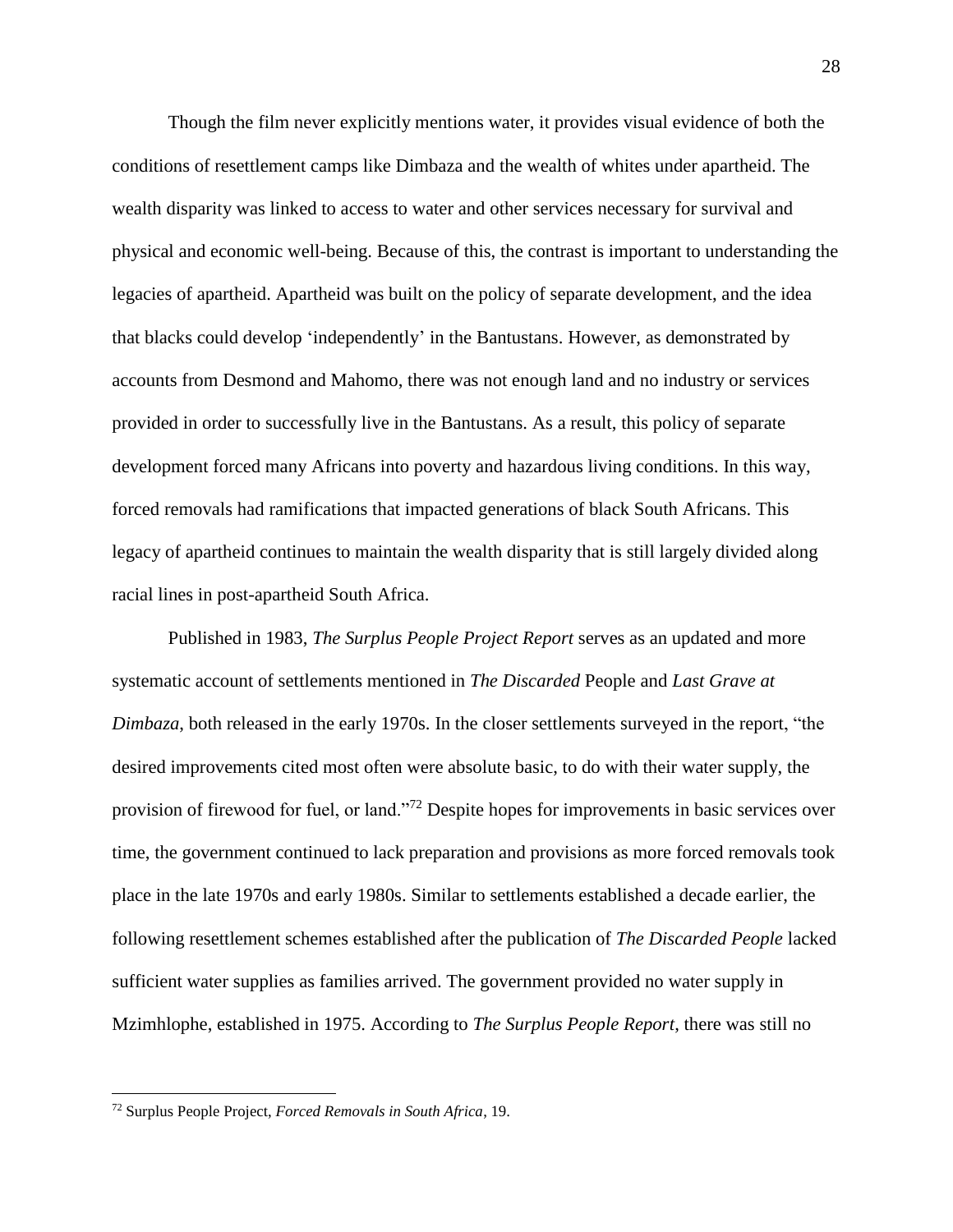official water supply system in the area as of 1982.<sup>73</sup> At first in Kammaskraal, established in 1980, the only water supplied by officials was brought in by a few water trucks. This was because the government claimed Kammaskraal was only to be a temporary settlement. However, by 1981 there were 100,000 people living there, and the few water taps that had been installed "could not begin to meet the needs of the thousands of families pouring into the settlement."<sup>74</sup> The fact that Africans were still being forced into dangerous living conditions in the 1980s demonstrates that the government's lack of preparedness was not just a bump in the road that might be expected with the implementation of new policy in the 1960s. Rather, the apartheid government's disregard for the safety and well-being of Africans was simply that, disregard.

To further examine the apartheid government's neglect of resettlement schemes into the 1980s, *The Surplus People Report* conducted multiple in-depth case studies on specific settlements across the Bantustans. Conducted with household surveys in Sahlumbe, established in 1969, this Natal case study showed how little conditions changed after the establishment of resettlement schemes. In Sahlumbe, no permanent water supply was provided by officials on arrival. Water was brought in by government trucks, but once officials withdrew this source residents had to rely on the Tugela River. The Tugela River was over a half mile or more away from the settlement and "notoriously dirty."<sup>75</sup> By 1982, water access in Sahlumbe was still limited. Although the settlement had been established over a decade ago, the government never provided a safe water source. As of 1982, residents were still dependent on the Tugela River for water, while sometimes using closer but less reliable streams and springs.<sup>76</sup> In a case study from

 $\overline{a}$ 

<sup>73</sup> Surplus People Project, *Forced Removals in South Africa*, 21.

<sup>74</sup> Surplus People Project, *Forced Removals in South Africa*, 21.

<sup>75</sup> Surplus People Project, *Forced Removals in South Africa: Volume 4[-5] of the Surplus People Project Report* (Cape Town: Surplus People Project, 1983), 312-313.

<sup>76</sup> Surplus People Project, *Forced Removals in South Africa*, 313.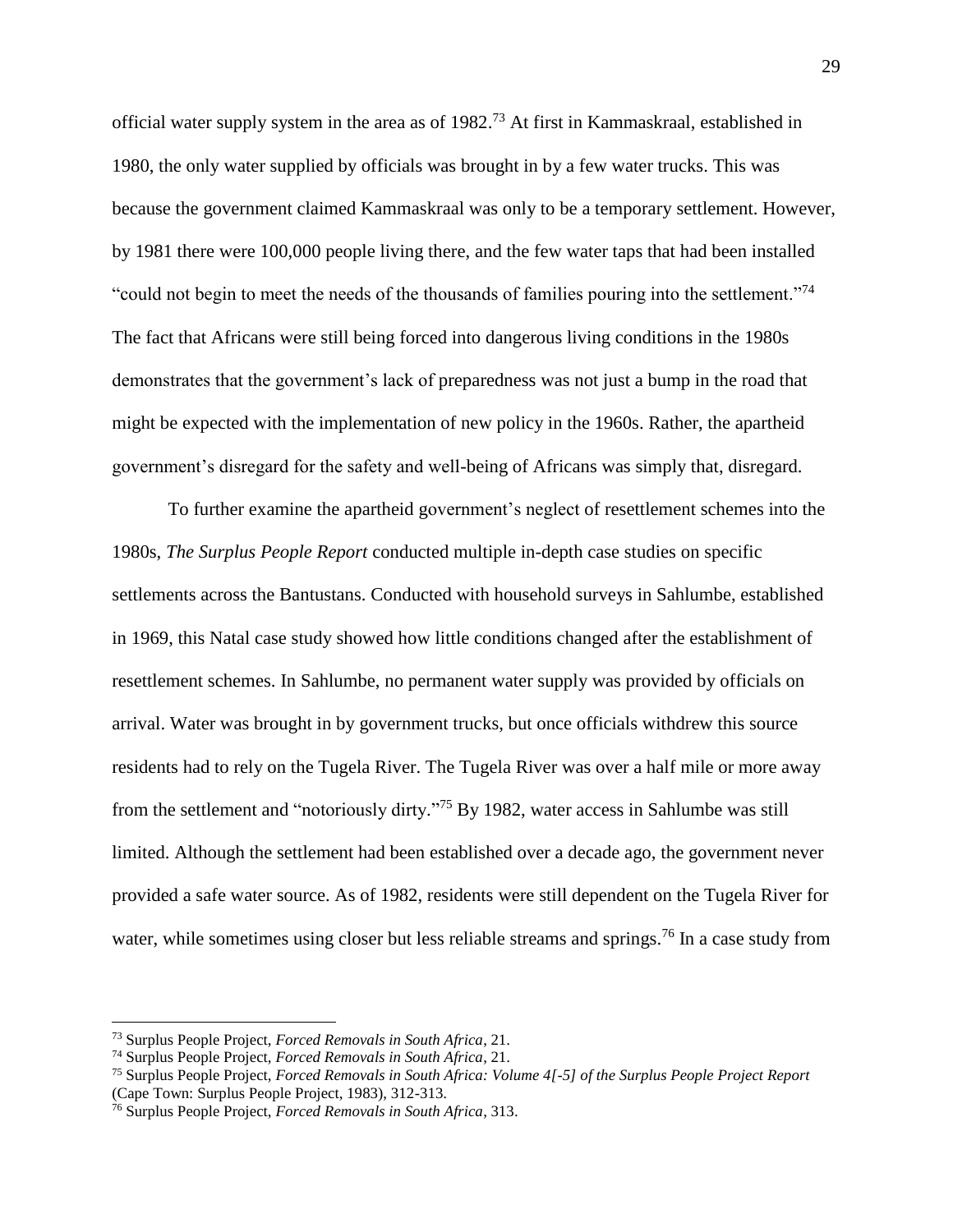the Transvaal, a serious lack of water was the main problem in the settlement of KwaNdebele, where most residents arrived after 1977. According to the survey, over 90% of residents did not have access to water and sanitation upon arrival.<sup>77</sup> There were only a few taps serving as the settlement's water source. Residents complained that access to water was over a mile away, and there were often long waits. For these reasons, in addition to the fact that officials often cut off water without notice, some residents collected water from the nearby river instead, which was reportedly dirty.<sup>78</sup> The scope of the problem is demonstrated by the fact that almost everyone surveyed cited the water situation as an issue that needed to be addressed by officials.<sup>79</sup>

The case studies in Sahlumbe and KwaNdebele drive home the point that even though a settlement may have been provided with a water supply, it does not mean it was enough. As *The Surplus People Project Report* stated, "Even when official spokespeople can tick off on their lists the shelter, sanitation, water, and other facilities that they have provided in particular areas, these are often totally inadequate for the numbers of people dependent on them."<sup>80</sup> Both Sahlumbe and KwaNdebele technically had a nearby communal water source, the Tugela River and water taps respectively, but these sources were clearly not sufficient, and even potentially dangerous. Notably, *The Surplus People Project Report* predicted the impact that forced removals would have on South Africa: "It needs to be pointed out that even if population removals were suddenly to come to an end, that would not alter the position for millions of people already relocated, nor undermine, substantially, the major restructuring of South Africa into a 'white' core and ethnic Bantustans on the periphery that is already far advanced."<sup>81</sup> Forced

<sup>77</sup> Surplus People Project, *Forced Removals in South Africa: Volume 5[-5] of the Surplus People Project Report* (Cape Town: Surplus People Project, 1983), 266.

<sup>78</sup> Surplus People Project, *Forced Removals in South Africa*, 268.

<sup>79</sup> Surplus People Project, *Forced Removals in South Africa*, 270.

<sup>80</sup> Surplus People Project, *Forced Removals in South Africa: Volume 1[-5] of the Surplus People Project Report* (Cape Town: Surplus People Project, 1983), 21.

<sup>81</sup> Surplus People Project, *Forced Removals in South Africa*, 30.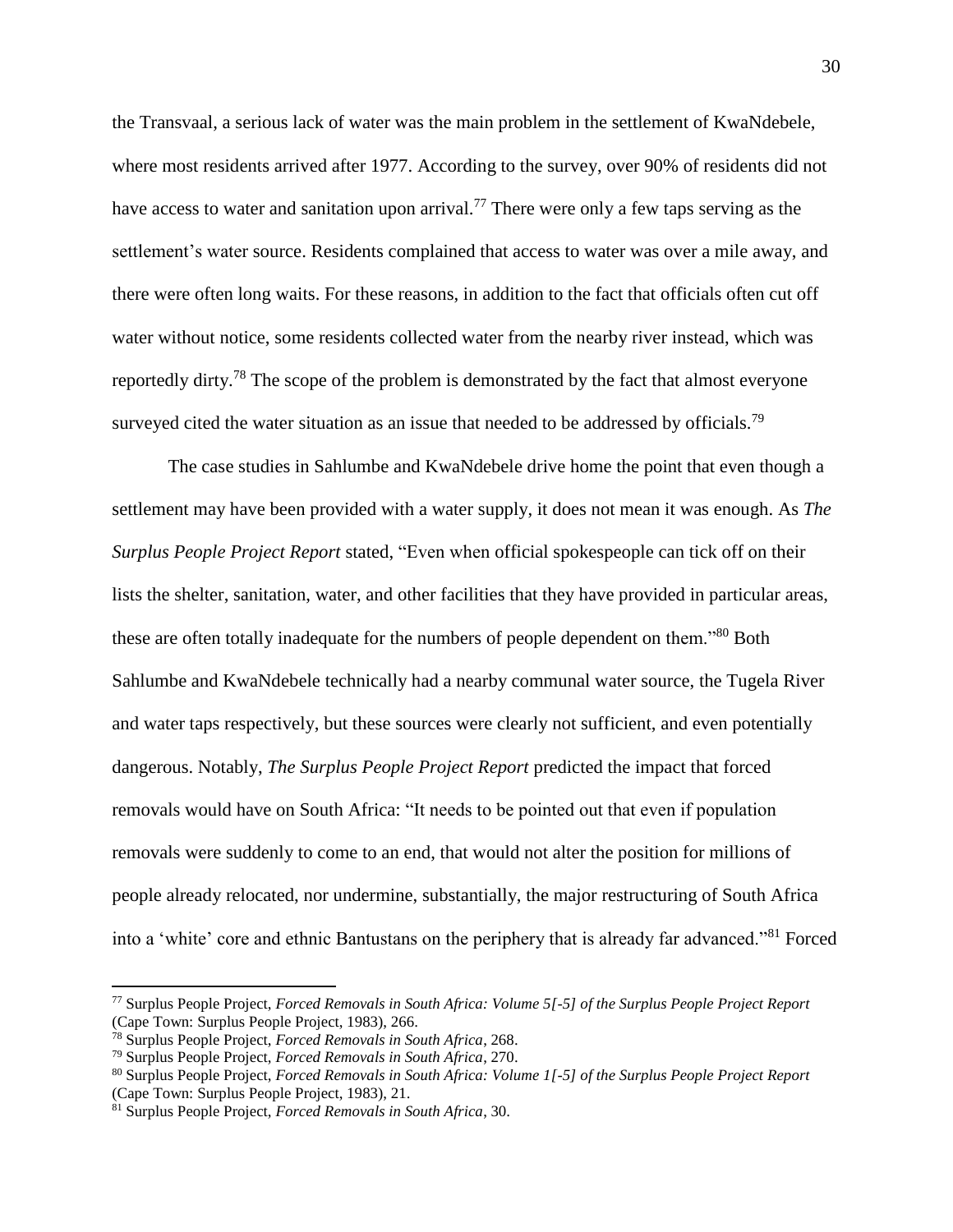removals are a legacy of apartheid, as the consequences of apartheid separate development policies burden South Africans in the post-apartheid era. Even though apartheid ended in 1994, 25 years later people are still stuck in geographic locations and economic situations that the apartheid government placed them or their families in.

#### **Water Access under Apartheid: Black Urbanization and Water Shortages in Townships**

Generally speaking, townships tended to be better off than closer settlements in terms of water access, but not always. While a lack of infrastructure was often the problem in rural settlements, in townships, safe water access was hindered by "the inadequacy and shoddiness of services that [were] available."<sup>82</sup> Townships were much more likely than rural settlements to have formal housing. However, "the dreary rows of matchbox housing that [typified] South Africa's approach to low-cost housing" only sometimes had electricity and running water within each house.<sup>83</sup> This is because, historically, townships were designed to be 'temporary' residences for black laborers needed to support apartheid's economic system, so there were very few amenities provided by the government. Lack of safe water access in townships is mentioned in Huddleston's *Naught For Your Comfort*, an account of life in the township of Sophiatown in the early apartheid years. As a clergymen, Huddleston recorded some of the daily experiences of his black parishioners. Recalling Holy Saturday, Huddleston wrote, "As always in Sophiatown, there is a steady stream of people coming to the door to pay their church tickets or to ask one of the fathers to come and baptize a sick baby or to complain that the water has been cut off by their landlord."<sup>84</sup> While Huddleston is describing a particular day of the year in this excerpt, he recalls

<sup>82</sup> Surplus People Project, *Forced Removals in South Africa*, 19.

<sup>83</sup> Surplus People Project, *Forced Removals in South Africa*, 19.

<sup>84</sup> Trevor Huddleston, *Naught For Your Comfort*, 21.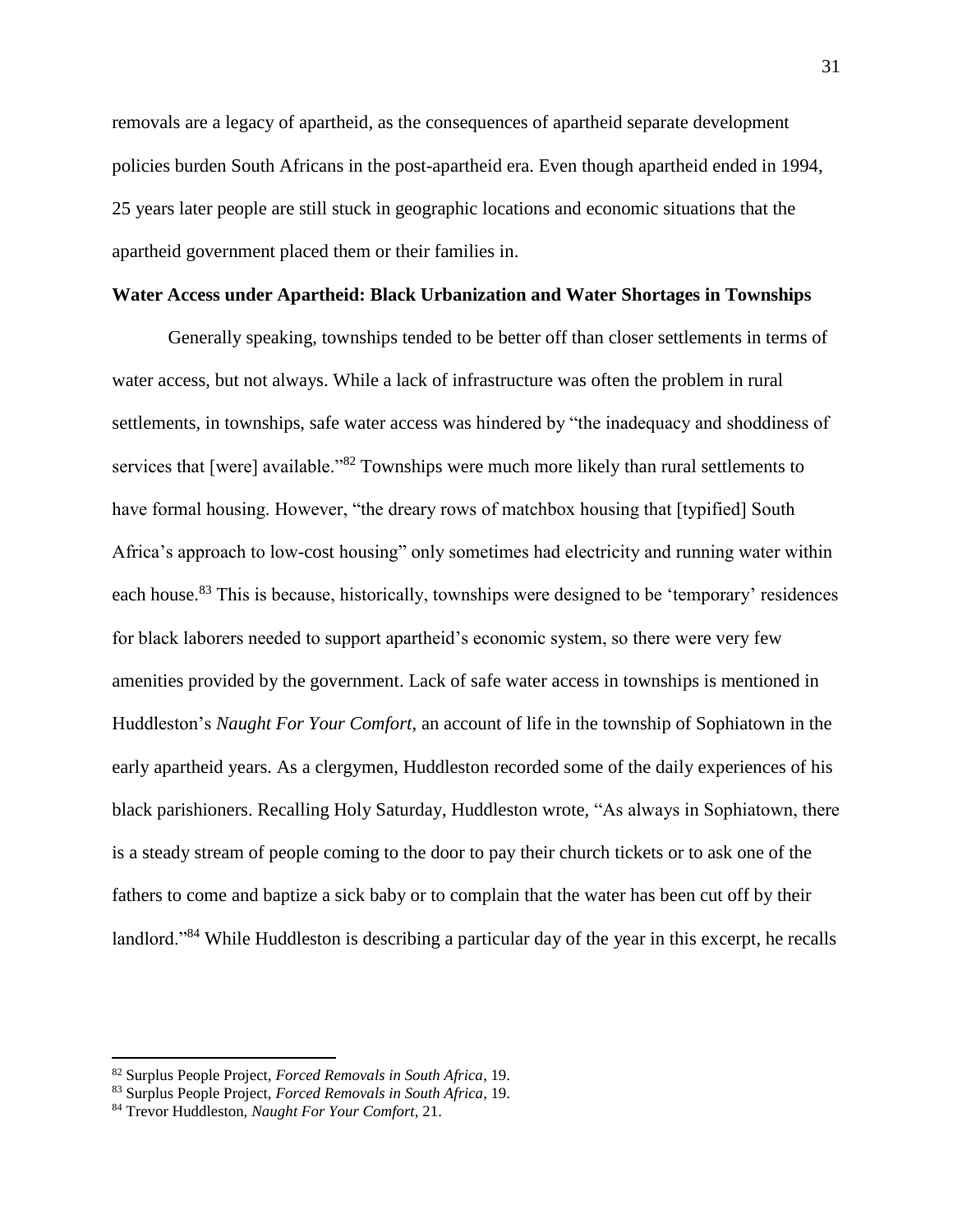that many aspects of the day are very typical, such as people's complaints about water access. This suggests that water cut-offs were a regular occurrence for residents of Sophiatown.

Looking beyond Sophiatown, Huddleston also mentioned the living conditions of Albertynville, a "squatter's camp sited on a particularly bleak and barren piece of veldt" outside the city of Johannesburg. Albertynville was just one example of the many camps located on the periphery of the city, and the conditions demonstrate how urban areas lacked safe water access in ways similar to rural resettlement schemes. On Alberynville's services, Huddleston wrote, "Amenities are almost entirely lacking. [Albertynville] is just a conglomeration of lean-to, corrugated-iron and mud-brick dwellings, with water, *of a kind*, not too far away" (emphasis added).<sup>85</sup> While Huddleston does not go into detail on the quality of Albertynville's water source, his phrasing suggests that it was likely polluted or of low-quality.

In addition to writing of the details of living conditions in urban communities, Huddleston argued why such service problems persisted, and why they were unlikely to be fixed by the government in the future. Huddleston noted, "There has never been any form of representation for its residents at any level. And in the whole long history of its development over the past fifty years, the 'improvements' of made-up roads, water, sewage, and electric light have had to be fought for and won by interested Europeans, often against a dead-weight of official inertia and lethargy."<sup>86</sup> Because black South Africans could not participate in decision making processes, policy and development was only successfully pushed forward if it was in the interest of white South Africans.

Written in 1956, Huddleston's *Naught For Your Comfort* provides a look at life in an older urban community life Sophiatown before forced removals began. But even as the

<sup>85</sup> Trevor Huddleston, *Naught For Your Comfort*, 48.

<sup>86</sup> Trevor Huddleston, *Naught For Your Comfort*, 40.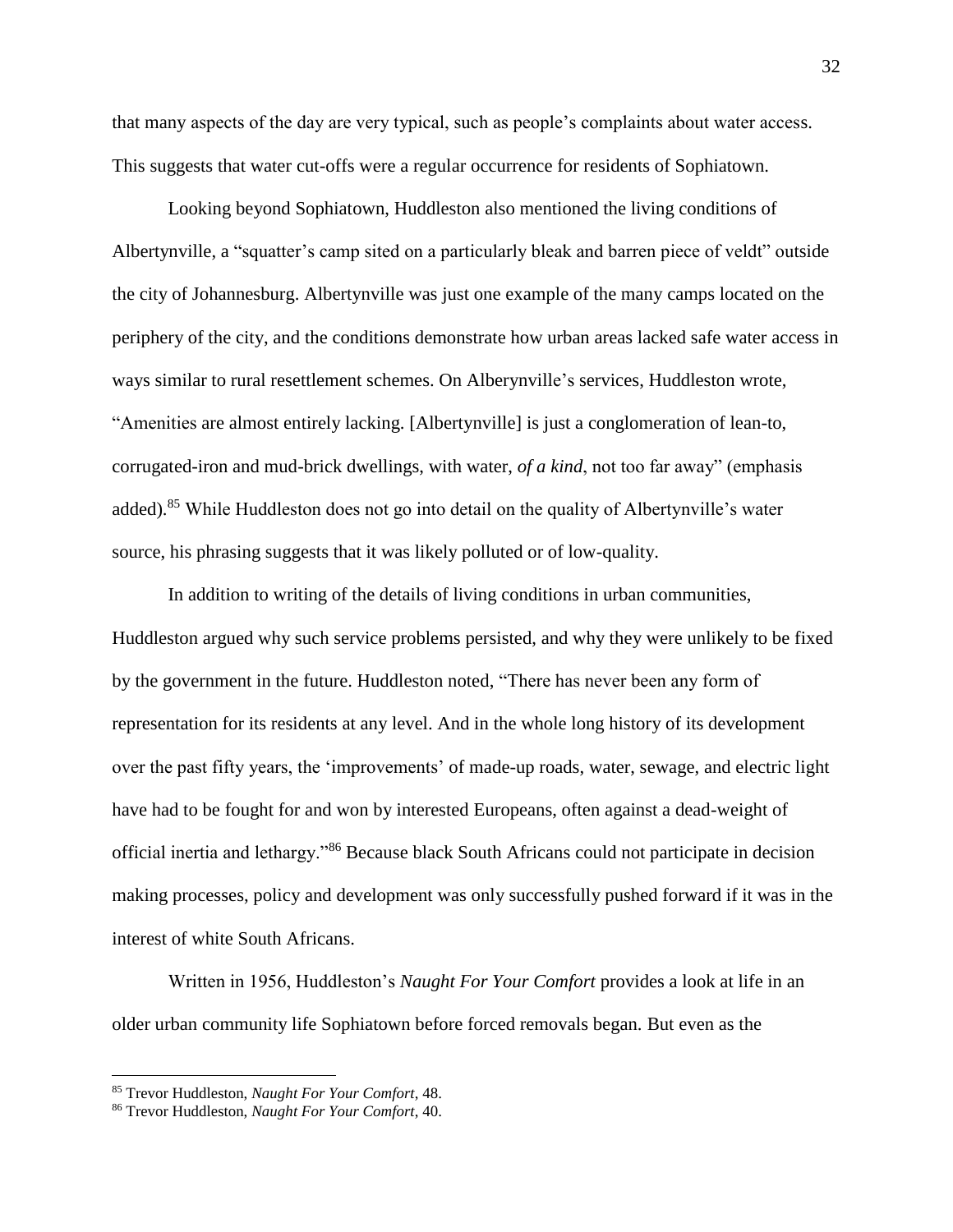government relocated people from places like Sophiatown to new black townships outside of 'white' cities in later apartheid years, not much changed. Although the apartheid economic system depended on township residents to provide labor in 'white' urban areas, the government did not care about the well-being of black South Africans. Huddleston argued;

One of the effects of the race situation in South Africa has always been that blindness. Labour is labour; it is not human if it is black. It must be there, standing ready in your factory or your kitchen or your office, but it must make no demands for the necessities of life. It must have strong muscles for the job, but how they are to become strong is its own concern. It must have clean clothes and a tidy appearance in your home, but it doesn't matter where or how it is to get the water for washing or the space for drying."<sup>87</sup>

As long as the interests of white South Africans were met, especially economic gain, the human rights of black laborers did not matter, reflected in government policy and lack of access to basic amenities. In the later apartheid years, safe water access continued to be hindered by poor water quality and cut-offs, and the apartheid government still barred black South Africans from engaging in administrative issues by denying them political rights. However, in the 1980s, black township residents began to fight back against the apartheid government's neglect in protests known as rent boycotts.

Similar to the plights of Africans living in rural resettlement schemes, dry taps and water cut-offs were regular occurrences in black townships. Issues over water access persisted into the late apartheid years, even as black South Africans became increasingly vocal about their grievances. In a *Rand Daily Mail* article printed on November 15, 1984, Sipho Ngcobo reported that residents of Dobsonville, a township in Soweto, were "up in arms over water cuts." Residents complained that officials failed to notify them when cut-offs would occur, and that for four days taps were completely dry. This forced Dobsonville residents to "plead" for water from

<sup>87</sup> Trevor Huddleston, *Naught For Your Comfort*, 182.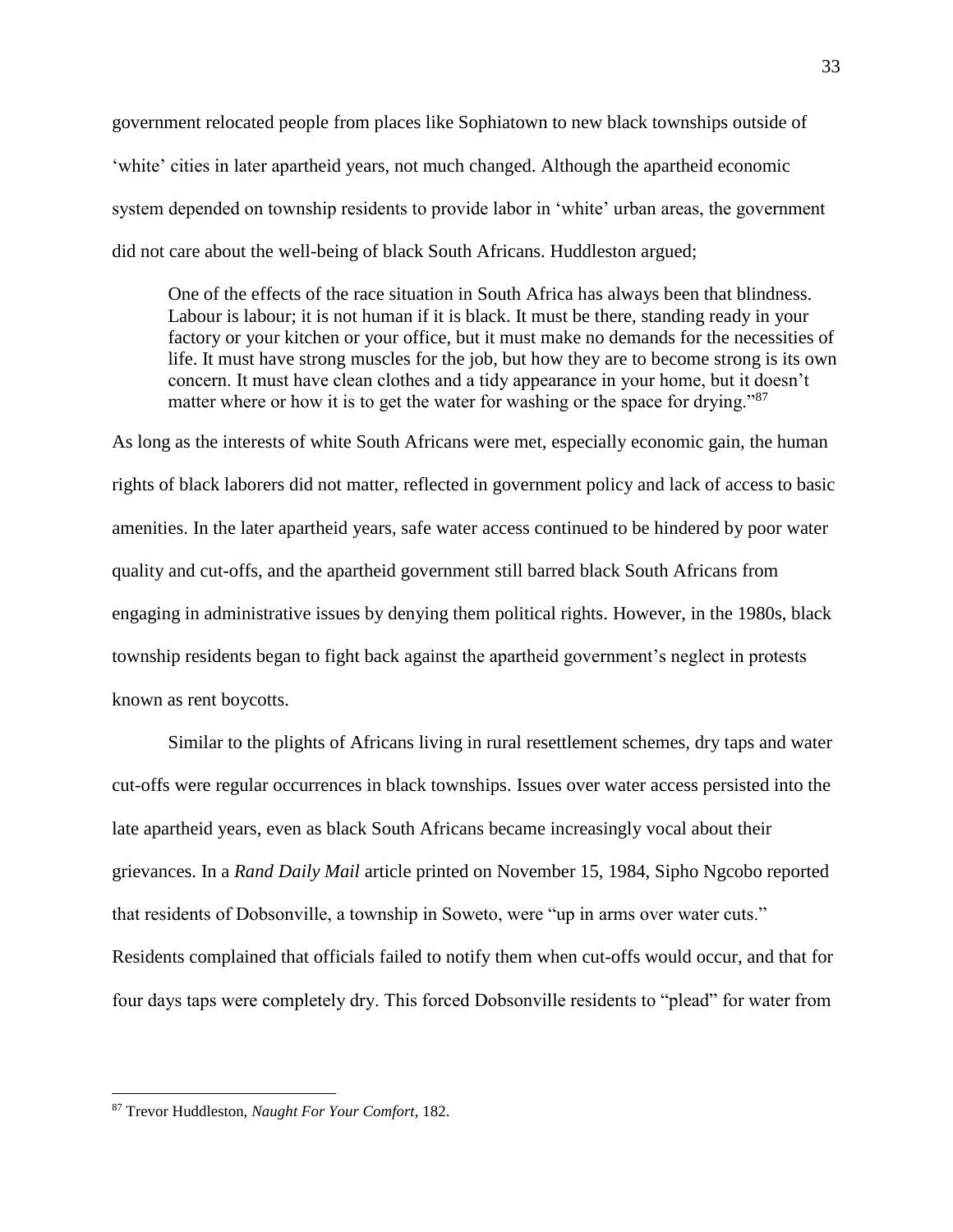neighboring urban areas, leading some to feel undignified.<sup>88</sup> One Dobsonville resident reported that she was forced to drive over 3km in order to access water from a friend's house in another township. Dobsonville residents accused officials of "turning a blind eye" to their grievances.<sup>89</sup> This account of Dobsonville residents' experiences sounds similar to that of Manqele's postapartheid situation, who also had to beg neighbors for water when officials failed to recognize her hardship. Unlike Manqele, Africans living in townships during apartheid did not have the power to bring their case before a court. Instead, township residents launched protests to get the attention of the apartheid government over issues of water access.

On September 3, 1984, over 2,000 residents of the Vaal Triangle townships launched a protest against new rent and service charge increases. Vaal residents "resolved not to go to work" and schoolchildren boycotted classes as well.<sup>90</sup> The government aggressively put down demonstrations, resulting in 66 deaths. In continued protest after the killings, Vaal triangle residents collectively refused to pay their rent and service charges. Refusal to pay for water and electricity services during apartheid became "an essential strategy of the liberation movement."<sup>91</sup> Although later rent boycotts would be merged into anti-apartheid resistance strategies for political rights, in the 1980s activists first employed these boycotts at a very local level, usually in protest against administrative policies and charges. At the local level, the goal of the rent boycotts in the 1980s was to make townships 'ungovernable' for the apartheid government. Von Schnitzler points out that, "It was in this increasingly militant and militarized context of the boycotts that engineers began the search for technical solutions to the problem of non-

<sup>88</sup> *Rand Daily Mail* (Johannesburg, Undefined), November 15, 1984: 1. *Readex: Rand Daily Mail*.

<sup>89</sup> *Rand Daily Mail* (Johannesburg, Undefined), November 15, 1984: 1. *Readex: Rand Daily Mail*.

<sup>90</sup> *Rand Daily Mail* (Johannesburg, Undefined), September 3, 1984: 1. *Readex: Rand Daily Mail*.

<sup>91</sup> Antina von Schnitzler, *Democracy's Infrastructure*, 82.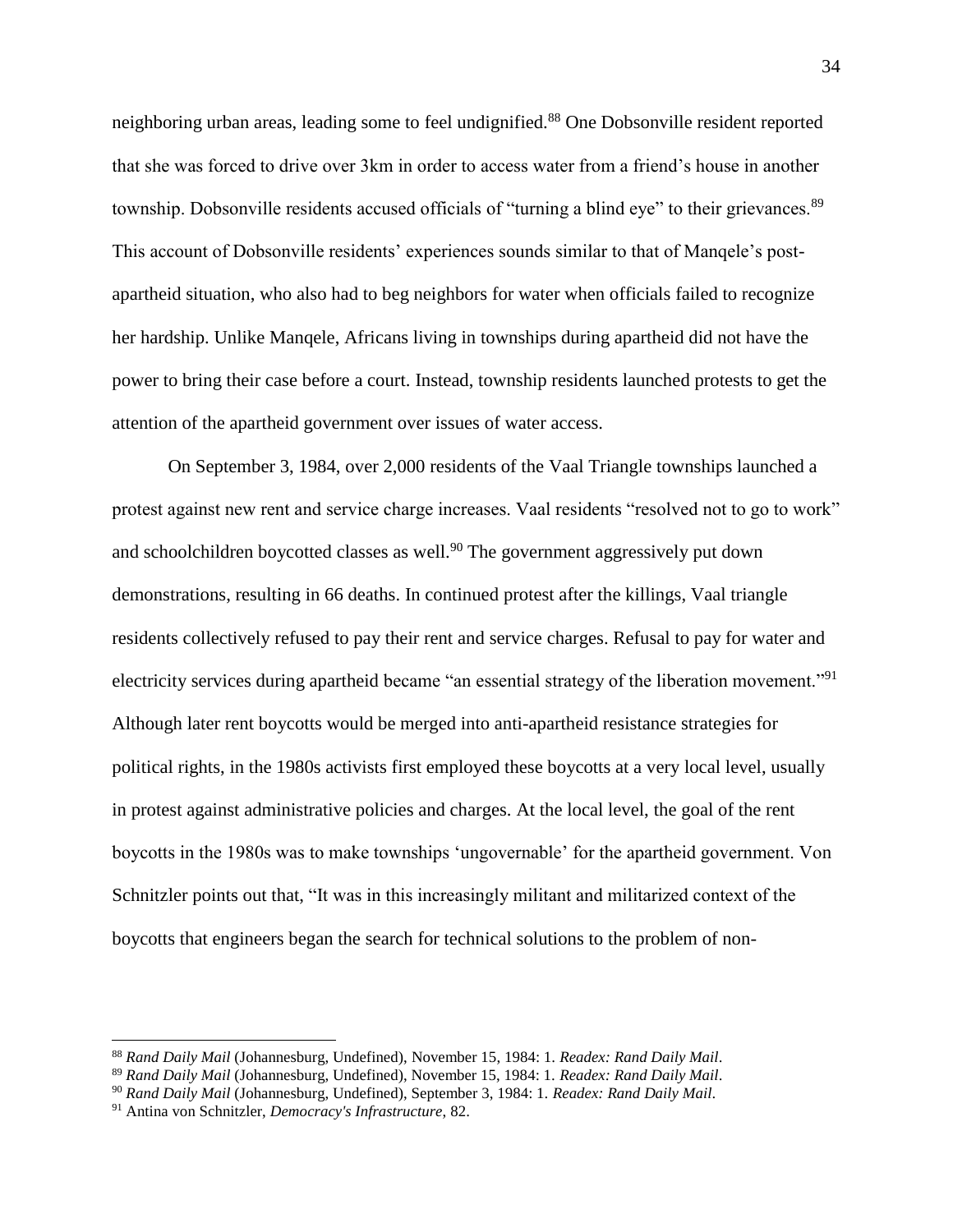payment."<sup>92</sup> A solution the apartheid government employed was the installation of prepaid meters, which would have a lasting impact on water access in South Africa.

Now prevalent in post-apartheid South Africa, prepaid meters were first used in the 1980s by the apartheid government in an attempt to counter anti-apartheid rent boycotts. A prepaid meter is a device that allows the government to automatically disconnect users from a service, such as water, in case of non-payment. In order to gain access to water, customers must purchase credits and upload them to the device using a card or numeric code. The apartheid government's introduction of metering policies is mentioned in the news article "Koornhof warns of rate increases" that appeared in the *Rand Daily Mail* on January 15, 1983. Writer of the article, Chris Freimond, reported on Minister of Cooperation and Development, Piet Koornof's, statements regarding the rise in service charges in black townships, including, "Commodities such as water and electricity should be metered and must be paid for according to actual consumption [...] This is Government policy and will increasingly be applied in all black residential areas."<sup>93</sup> Von Schnitzler argues that this type of infrastructure policy, though not focused on by historians, is very important to understanding the lingering inequality in South Africa today. She writes, "While 'native administration' from the beginning relied on repressive force, apartheid's specificity, and its endurance into the present, lay in its intricate accounting of and intervention into private lives via administrative means. [...] It is this intimate form of power not only shaped resistance in specific ways, but also" as von Schnitzler suggests, "makes up it most persistent if often least visible legacy today."<sup>94</sup> Before the use of pre-paid meters, township residents could effectively protest against the government by refusing payment while still maintaining access to

<sup>92</sup> Antina von Schnitzler, *Democracy's Infrastructure*, 120.

<sup>93</sup> *Rand Daily Mail* (Johannesburg, Undefined), January 15, 1983: 1. *Readex: Rand Daily Mail*.

<sup>94</sup> Antina von Schnitzler, *Democracy's Infrastructure*, 78.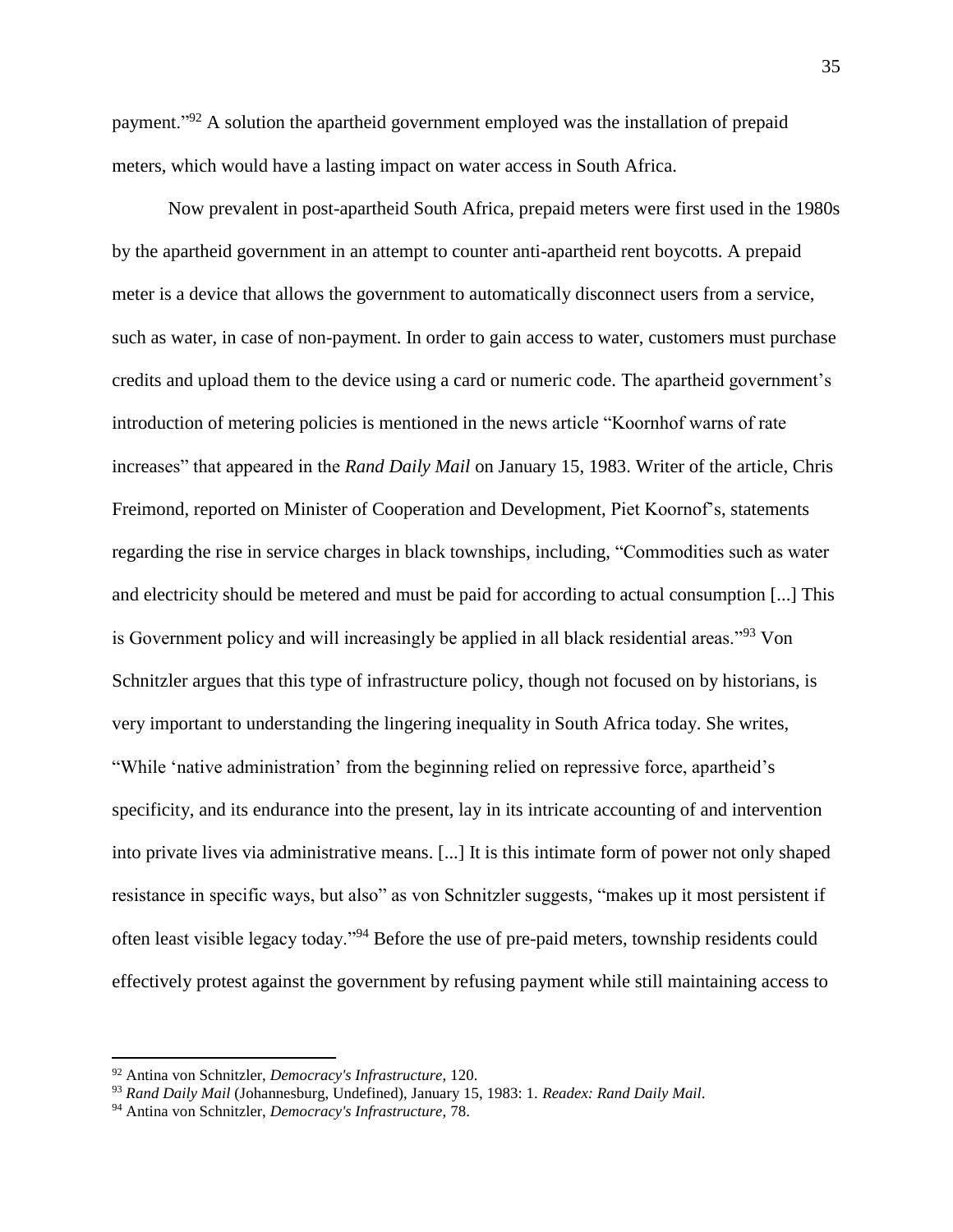water, since service was not cut off immediately in the case of non-payment. To prevent nonpayment protests, the apartheid government began installing meters that immediately cut off access to water if payment was not made. Because pre-paid meters were an official strategy to combat anti-apartheid efforts, officials typically only installed them in black townships, creating a spatial apartheid legacy that maps struggles over water access in the post-apartheid era.

#### **Post-Apartheid Water Legislation**

After the end of apartheid in the early 1990s, the new democratic government sought to grant water rights to all South African citizens, regardless of race or class. Equitable access to water and other resources was emphasized in light of the discriminatory policies and legacies of apartheid. In addition to addressing social inequalities, new water legislation had to balance these concerns with resource management and sustainability efforts. The importance of these issues is reflected by the democratic government's inclusion of water and environmental rights in the South African Constitution, adopted in 1996. The constitution's Bill of Rights (Chapter 2) addresses the environment and the management of natural resources such as water in Section 24, which stipulates that;

Everyone has the right— (a) to an environment that is not harmful to their health or wellbeing; and (b) to have the environment protected, for the benefit of present and future generations, through reasonable legislative and other measures that— (i) prevent pollution and ecological degradation; (ii) promote conservation; and (iii) secure ecologically sustainable development and use of natural resources while promoting justifiable economic and social development.<sup>95</sup>

Section 27 "Health care, food, water and social security" includes the resolution that "Everyone has the right to have access to [...] (b) sufficient food and water" and "The state must take reasonable legislative and other measures, within its available resources, to achieve the

<sup>95</sup> Republic of South Africa. *The Constitution of the Republic of South Africa,* 1996, 9.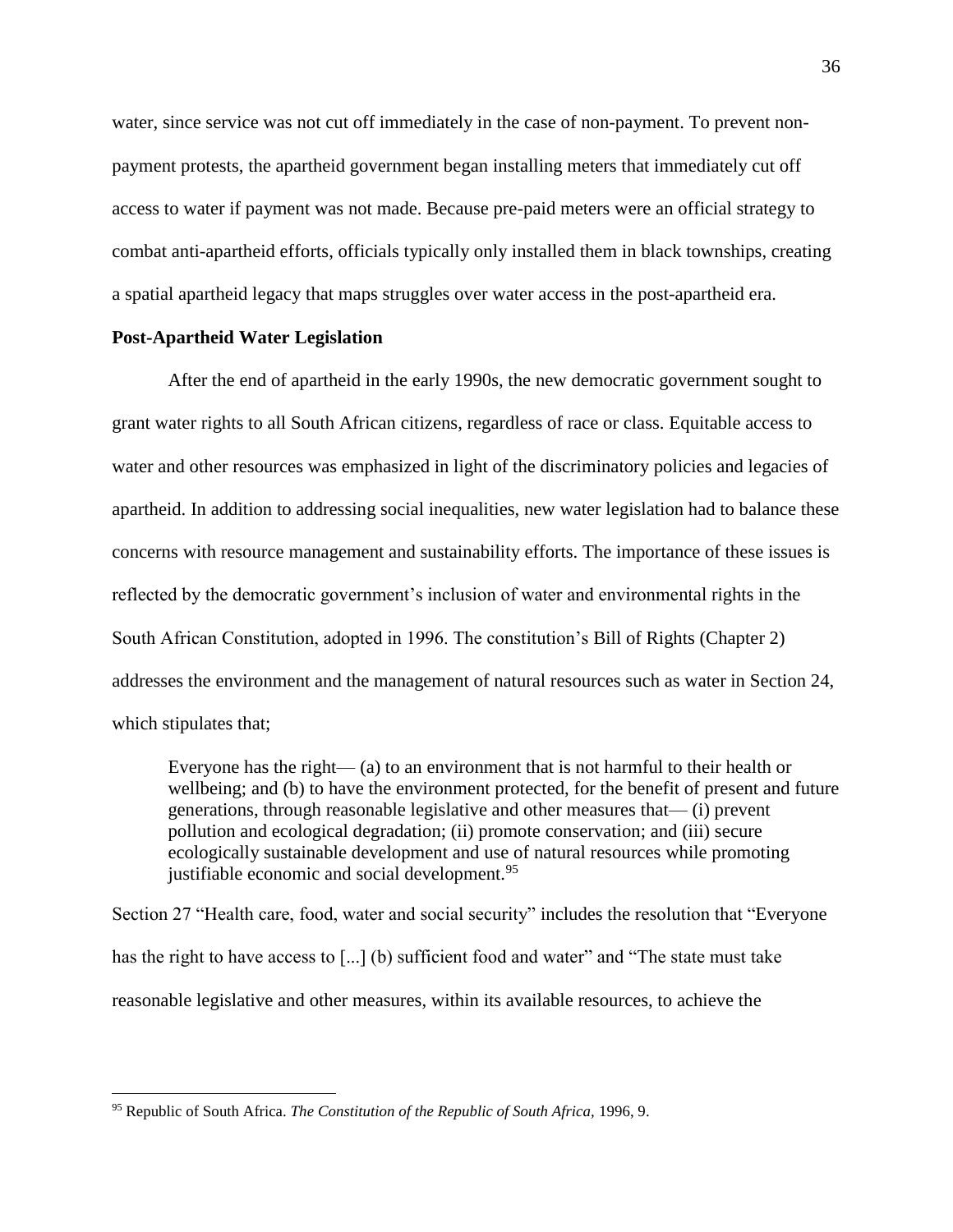progressive realization of each of these rights."<sup>96</sup> Despite being one of the most progressive constitutions in the world, this last statement highlights the discord that can occur between theory and practice when the government does not have the resources or solutions to fulfill their promises.

Like the constitution, many of South Africa's laws were rewritten during the transition from apartheid to democratic rule. In regards to water, the democratic government repealed the Water Act of 1956 and attempted to balance the needs to provide water for all and conserve the scarce resource through the National Water Act of 1998. While the National Water Act of 1998 also tried to address the inequalities inherited from the apartheid era, in many cases water access remains "skewed along racial lines."<sup>97</sup> Current situations relating to inequality and sustainability are emphasized in the Preamble of the National Water Act of 1998;

Recognizing that while water is a natural resource that belongs to all people, the discriminatory laws and practices of the past have prevented equal access to water, and use of water resources; Acknowledging the National Government's overall responsibility for and authority over the nation's water resources and their use, including the equitable allocation of water for beneficial use, the redistribution of water, and international water matters; Recognizing that the ultimate aim of water resource management is to achieve the sustainable use of water for the benefit of all users.<sup>98</sup>

In order to achieve its lofty objectives, the National Water Act of 1998 designates the national government, acting through the Minister of Water Affairs and Forestry, as "the public trustee of the nation's water resources" who "must ensure that water is protected, used, developed, conserved, managed and controlled in a sustainable and equitable manner, for the benefit of all

l

<sup>96</sup> Republic of South Africa. *The Constitution of the Republic of South Africa,* 1996, 11.

<sup>97</sup> J.S. Kemerink, R. Ahlers, and P van der Zaag, "Contested Water Rights in Post-Apartheid South Africa: The Struggle for Water at Catchment Level," *Water S. A.* 37, no. 4 (10, 2011): 585.

<sup>98</sup> Republic of South Africa. *National Water Act (Act No. 36 of 1998).* 1998. FAOLEX Database, Food and Agriculture Organization of the United Nations. [http://www.fao.org/faolex/ results/details/en/c/LEX-FAOC123836.](http://www.fao.org/faolex/%20results/details/en/c/LEX-FAOC123836) Preamble.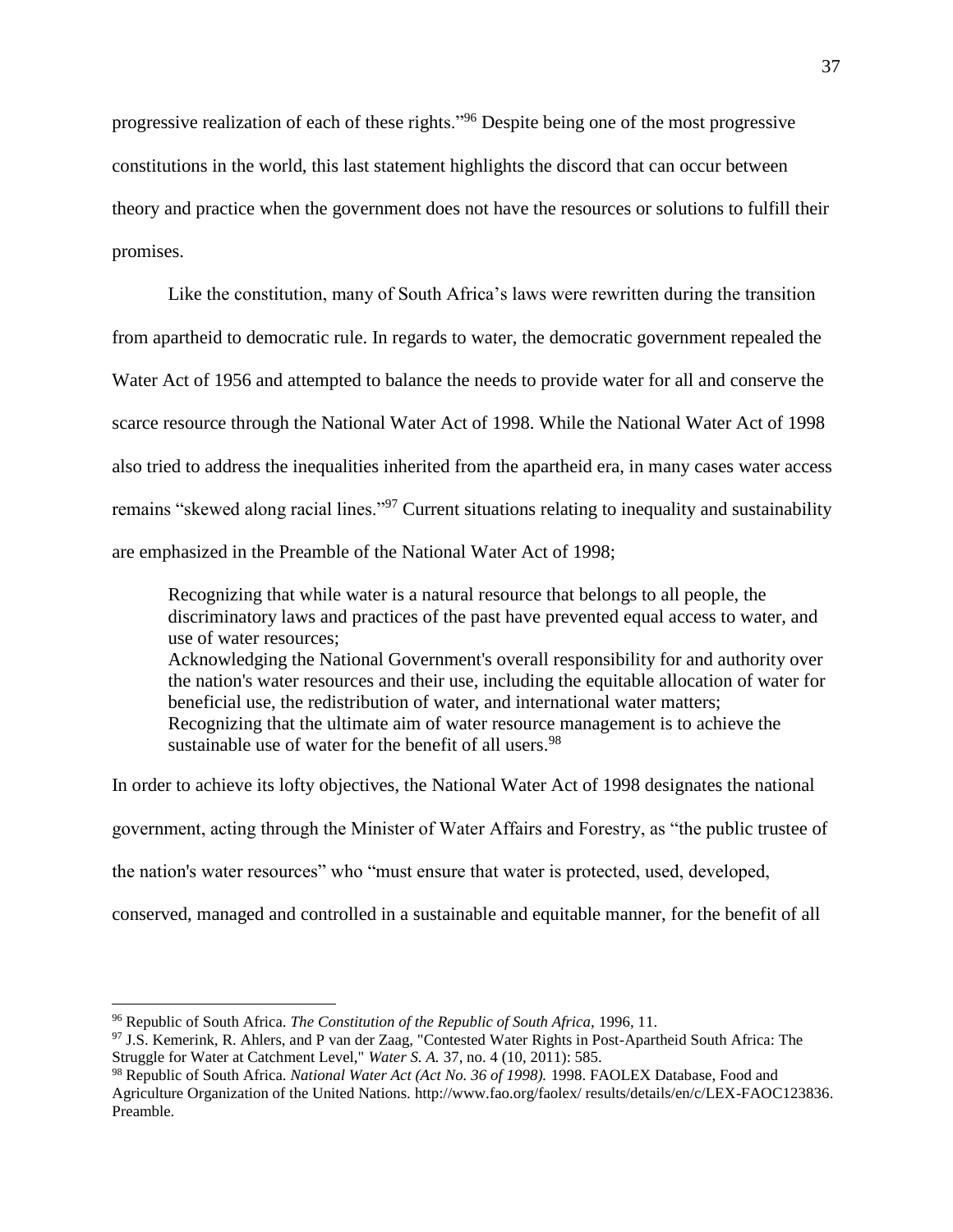persons."<sup>99</sup> This ultimately grants the government "the power to regulate the use, flow and control of all water in the Republic."<sup>100</sup> With this authority, the National Water Act provides the government with substantial means to combat social and economic inequalities that persist due to decades of discriminatory apartheid policies.

While the National Water Act of 1998 focuses on government responsibilities over water supplies, the Water Services Act of 1997 focuses on the provision of water services on a much more individual level. The purpose of the Water Services Act is to provide individuals the right of access to basic water supply<sup>101</sup> and basic sanitation.<sup>102</sup> Despite not defining how much water is sufficient to meet "basic" needs, the act goes on to list how such rights will be guaranteed, stating, "Every water services institution must take reasonable measures to realize these rights."<sup>103</sup> Furthermore, the act outlines the procedures for the limitation or discontinuation of water services. The act states that if water services are to be cut, the procedure must be;

(a) be fair and equitable; (b) provide for reasonable notice of intention to limit or discontinue water services and for an opportunity to make representations unless—the consumer has interfered with a limited or discontinued service; and (c) not result in a person being denied access to basic water services for non-payment, where that person proves, to the satisfaction of the relevant water services authority, that he or she is unable to pay for basic services.<sup>104</sup>

<sup>99</sup> Republic of South Africa. *National Water Act (Act No. 36 of 1998).* 1998. Chapter 1.

<sup>100</sup> Republic of South Africa. *National Water Act (Act No. 36 of 1998).* 1998. Chapter 1.

<sup>&</sup>lt;sup>101</sup> As defined on page 8 the Water Service Act of 1997, "basic water supply" means the prescribed minimum standard of water supply services necessary for the reliable supply of a sufficient quantity and quality of water to households, including informal households, to support life and personal hygiene.

<sup>&</sup>lt;sup>102</sup> As defined on page 8 the Water Service Act of 1997, "basic sanitation" means the prescribed minimum standard of services necessary for the safe, hygienic and adequate collection, removal, disposal or purification of human excreta, domestic waste-water and sewage from households, including informal households.

<sup>103</sup> Republic of South Africa, Water Services Act 1997 (Act No. 108 of 1997), 1997, FAOLEX Database, Food and Agriculture Organization of the United Nations, http://www.fao.org/faolex/results/details/en/c/LEX-FAOC015982, 12.

<sup>104</sup> Republic of South Africa, Water Services Act 1997 (Act No. 108 of 1997), 1997, 12.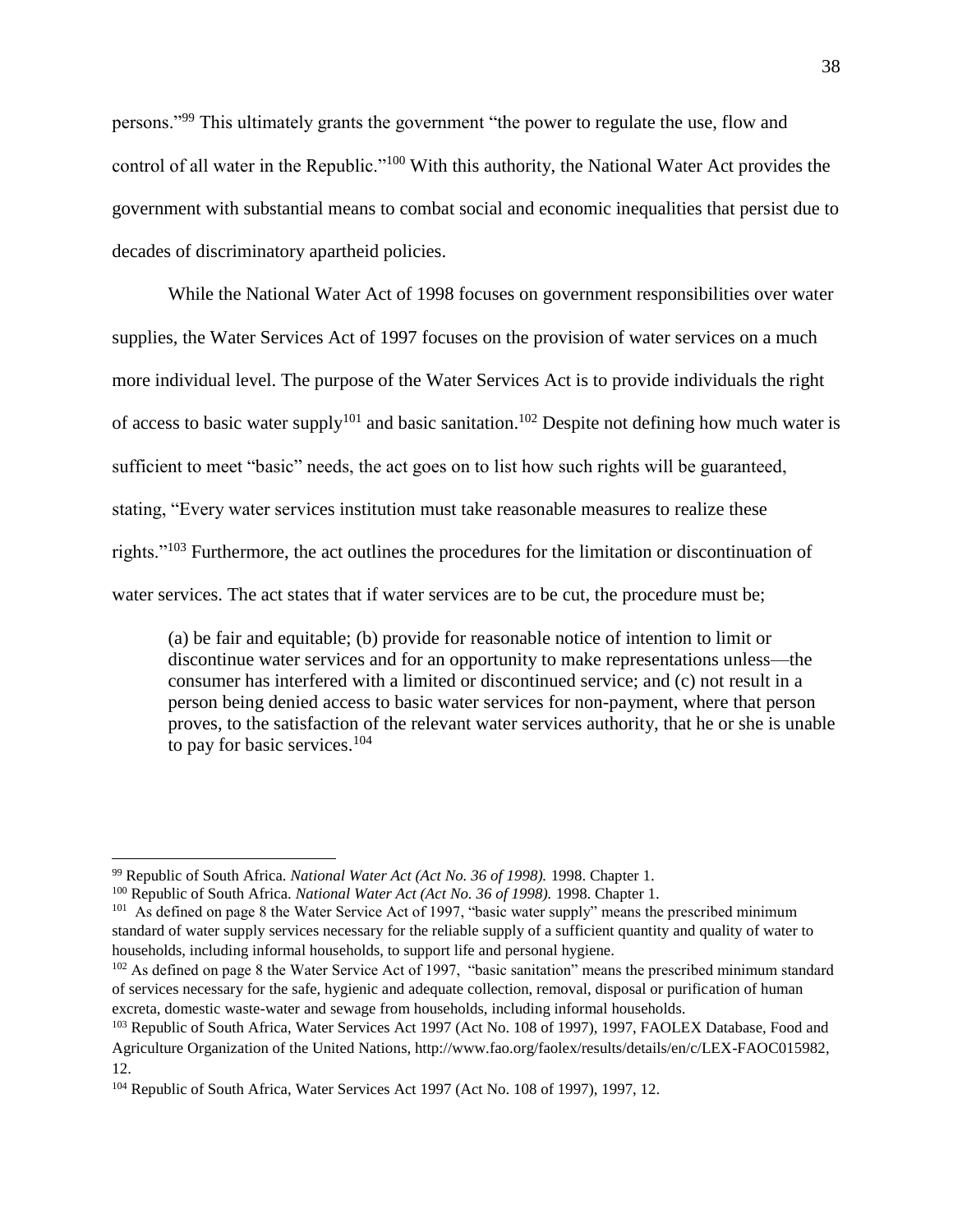Because it outlines the procedure for water cut-offs, the Water Services Act of 1997 played an important role in the case of the Thulisile Manqele. However, instead of coming to her aid, the Water Services Act was used to argue against Manqele's right to access water, going against the act's purpose. Manqele's case will be covered later in this paper, but the fact that this act was used against her in court further demonstrates the disconnect between policy and practice in postapartheid South Africa. While the National Water Act of 1998 and Water Services Act of 1997 are some of the most comprehensive pieces of water legislation in the world, legacies of apartheid continue to influence social and economic systems and challenge equal water access.

In their 2011 article "Contested Water Rights in Post-Apartheid South Africa: The Struggle for Water at Catchment Level," J.S. Kemerink, R. Ahlers, and P. van der Zaag emphasize four main challenges to providing equal water access in practice. Despite the strength of the National Water Act of 1998, lack of access and control over water resources, unfavorable interpretations of water policies, exclusion from decision-making processes, and the lingering apartheid political and social ideologies underlying water law all obstruct disadvantaged South Africans from having their right to water fulfilled.<sup>105</sup> Lack of access and control over water resources refers the socio-political and economic influence that wealthy white, and some black, South Africans have over water services and infrastructure. Individuals and companies with capital continue to receive better access to available resources "on economic grounds."<sup>106</sup> This power and wealth is often directly linked to ownership of property and land, which connects back to the spatial segregation of apartheid. Socio-economic power relations also influence the interpretation of water legislation, which can impede poorer South Africans from gaining equal access to water. Kemerink, Ahlers, and van der Zaag point to a provision in the National Water

 $\overline{\phantom{a}}$ 

39

<sup>&</sup>lt;sup>105</sup> J.S. Kemerink, R. Ahlers, and P van der Zaag, "Contested Water Rights in Post-Apartheid South Africa," 586. <sup>106</sup> J.S. Kemerink, R. Ahlers, and P van der Zaag, "Contested Water Rights in Post-Apartheid South Africa," 589.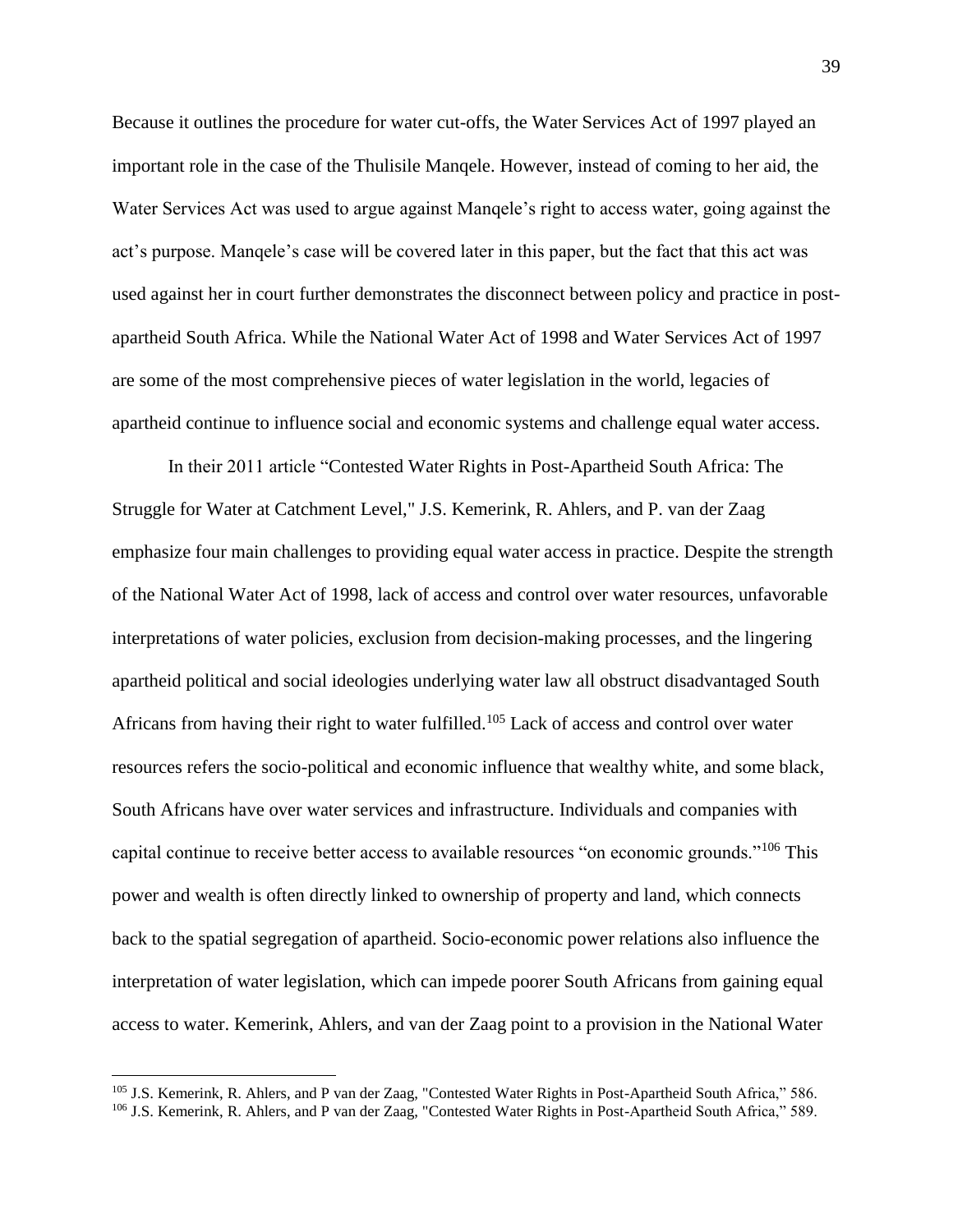Act of 1998 to exemplify this. The National Water Act stipulates that "The Minister [...] may expropriate any property for any purpose contemplated in this Act, if that purpose is a public purpose or is in the public interest."<sup>107</sup> While it may sound favorable that the government has the power to redistribute water sources based on public interest, the concept of public interest can be a matter of perspective. Elites in the agricultural sector have argued that redistributing land and water supplies to the "less-experienced black population" would hurt agricultural production and "negatively influence the national economy" and is therefore not in the public interest.<sup>108</sup> Connected to unfavorable interpretations of water law is the exclusion of disadvantaged South Africans from decision-making processes, with representation impeded by race, class, or gender. While the writing of the National Water Act of 1998 integrated public input, "decision-making spaces are still dominated by whites and some black elites" and "technical expertise and knowledge of water resource management is still white-dominated."<sup>109</sup> Underlying all of these obstacles to equal water access are the social and economic legacies of apartheid. Kemerink, Ahlers, and van der Zaag argue that the still-dominant capitalistic economic principles of the apartheid era are not compatible the somewhat-socialist ideology of the South African Constitution.<sup>110</sup> Coupled with the effects of decades of racial discrimination and segregation, this incompatibility has contributed to the discord between legislation and the reality of water access.

#### **Water Access after Apartheid: Capitalism and Continuing Inequalities**

The transition to a democratically elected government officially marked the end to apartheid in 1994, and ushered in a wave of new progressive legislation. However, some reforms create actual change quicker than others. Looking through the lens of water, it is clear that

<sup>107</sup> Republic of South Africa. *National Water Act (Act No. 36 of 1998).* 1998. Chapter 6.

<sup>&</sup>lt;sup>108</sup> J.S. Kemerink, R. Ahlers, and P van der Zaag, "Contested Water Rights in Post-Apartheid South Africa," 590.

<sup>109</sup> J.S. Kemerink, R. Ahlers, and P van der Zaag, "Contested Water Rights in Post-Apartheid South Africa," 590.

<sup>110</sup> J.S. Kemerink, R. Ahlers, and P van der Zaag, "Contested Water Rights in Post-Apartheid South Africa," 591.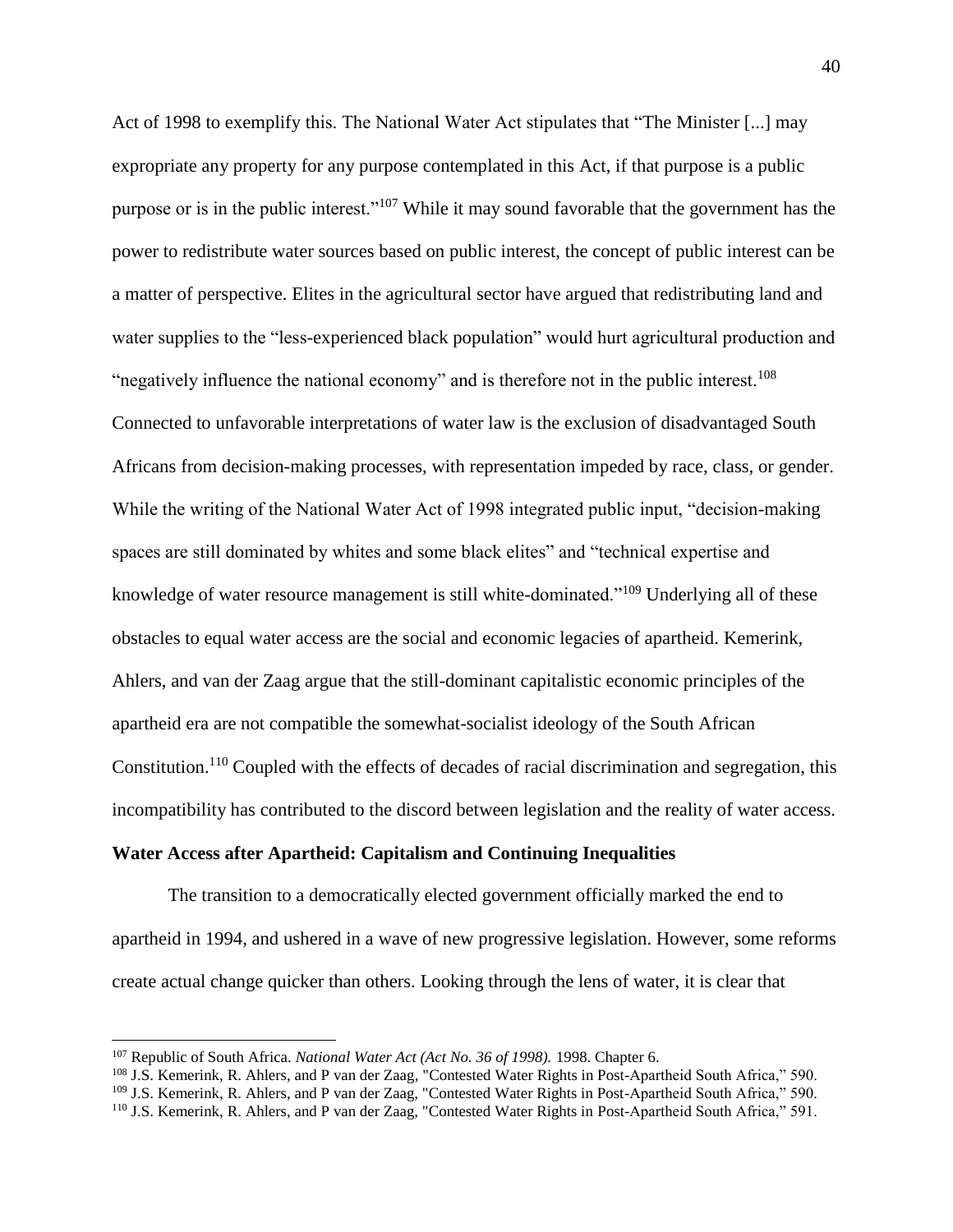apartheid-era inequalities continue to persist into the present. For example, water infrastructure like prepaid meters map the oppression of apartheid, and their continued use in almost exclusively poor and historically black residential urban areas demonstrates how economic ideologies of the twentieth century effect practices today. Sometimes referred to as "apartheid's replacement" by historians, neoliberalism and "class apartheid" are doing even worse social and economic damage to poor South Africans.<sup>111</sup>

Despite the change in government in 1994, Bond argues "there was a clear continuity of policy between the late-apartheid era and democracy."<sup>112</sup> This clear continuity involves the prioritization of economic interests over social issues. The transition from the apartheid government to democracy saw the implementation of progressive, socialist-leaning laws. There was also much socialist rhetoric from ANC politicians promising redistribution of land and wealth. However, these progressive ideas come into conflict with the promotion of a free market economy, and in practice, capitalist interests won out as the priority of the government in postapartheid South Africa. In regard to this conflict, Bond argues, "The commercialization and privatization of services and [water] disconnection due to non-payment are two of the longstanding policies which have made a mockery of the ANC's 'lifeline' promises."<sup>113</sup>

Similar to how the apartheid government pursued white economic interests over the wellbeing of black South Africans, neoliberal policies and the promotion of a free market economy prioritize the South African economy over both environmental concerns and provision of basic services to people in need. Under this capitalist system, water is paid for as a commodity, denying access to those who cannot afford it. The legacies of apartheid and the effects of

<sup>111</sup> Patrick Bond, *Unsustainable South Africa: Environment, Development, and Social Protest*, 2002, 2.

<sup>112</sup> Patrick Bond, *Unsustainable South Africa: Environment, Development, and Social Protest*, 2002, 405.

<sup>113</sup> Patrick Bond, *Unsustainable South Africa: Environment, Development, and Social Protest*, 2002, 187.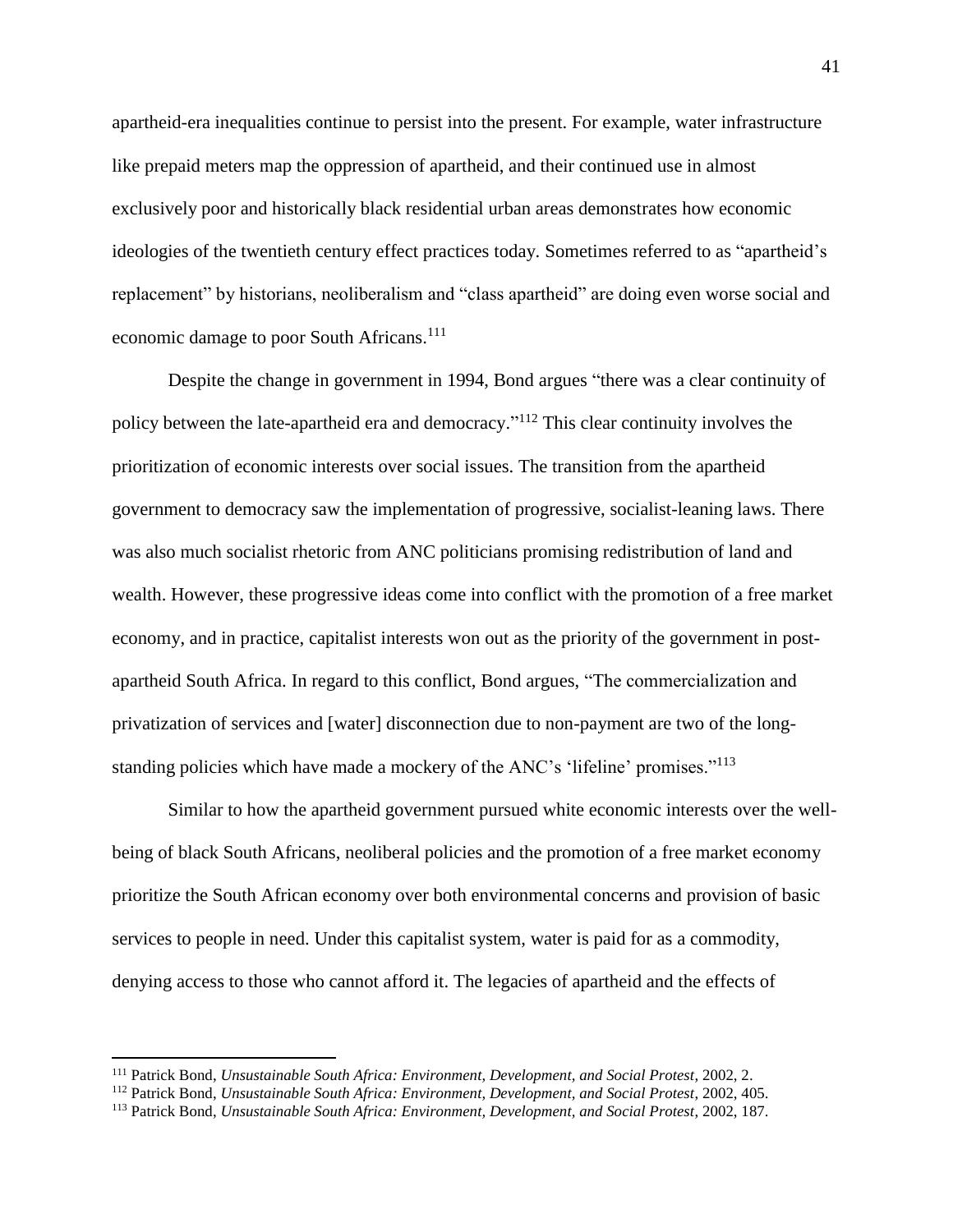neoliberalism on the lives of black South Africans become clear upon examination of water legislation and access. Because access to safe water is a necessary condition for survival, issues surrounding water policies are "the most controversial when subjected to the laws of capitalism."<sup>114</sup>

As many black South Africans continue to deal with cut-offs and unequal water access, Bond proposes a solution with consideration to the economic costs. Bond suggests progressive block tariff on water services, which would allow for a free lifeline amount of water for all lowest-tier consumption with increasing prices charged for additional consumption.<sup>115</sup> While this sounds like a realistic solution, Bond recognizes potential obstacles to its implementation in a capitalist democracy. Bond admits that "providing water as an essential staple free of cost for at least a lifeline amount to all residents would require a nationwide water pricing with higher unit amounts for higher-volume water consumers, especially larger firms, mines, and (white) farmers."<sup>116</sup> In order to cover the cost of guaranteeing the poor access to a free lifeline amount of water, the rich would have to pay more for their services. Those that would be most affected by this proposal, large companies and white farmers, are often the ones who have the most power and influence in society. Looking at current inequalities in South Africa, it is clear that power of the wealthy often trumps needs of the poor, and corporations usually get their way because of their influence over government. As a result, the government prioritizes the economic interest of the powerful over the needs and well-being of all South Africans.<sup>117</sup> This continued prioritization of capitalist interests means that water access is still largely skewed along racial lines.

<sup>114</sup> Patrick Bond, *Unsustainable South Africa: Environment, Development, and Social Protest*, 2002, 26.

<sup>115</sup> Patrick Bond, *Unsustainable South Africa: Environment, Development, and Social Protest*, 2002, 157.

<sup>116</sup> Patrick Bond, *Unsustainable South Africa: Environment, Development, and Social Protest*, 2002, 28.

<sup>117</sup> Patrick Bond, *Unsustainable South Africa: Environment, Development, and Social Protest*, 2002, 32.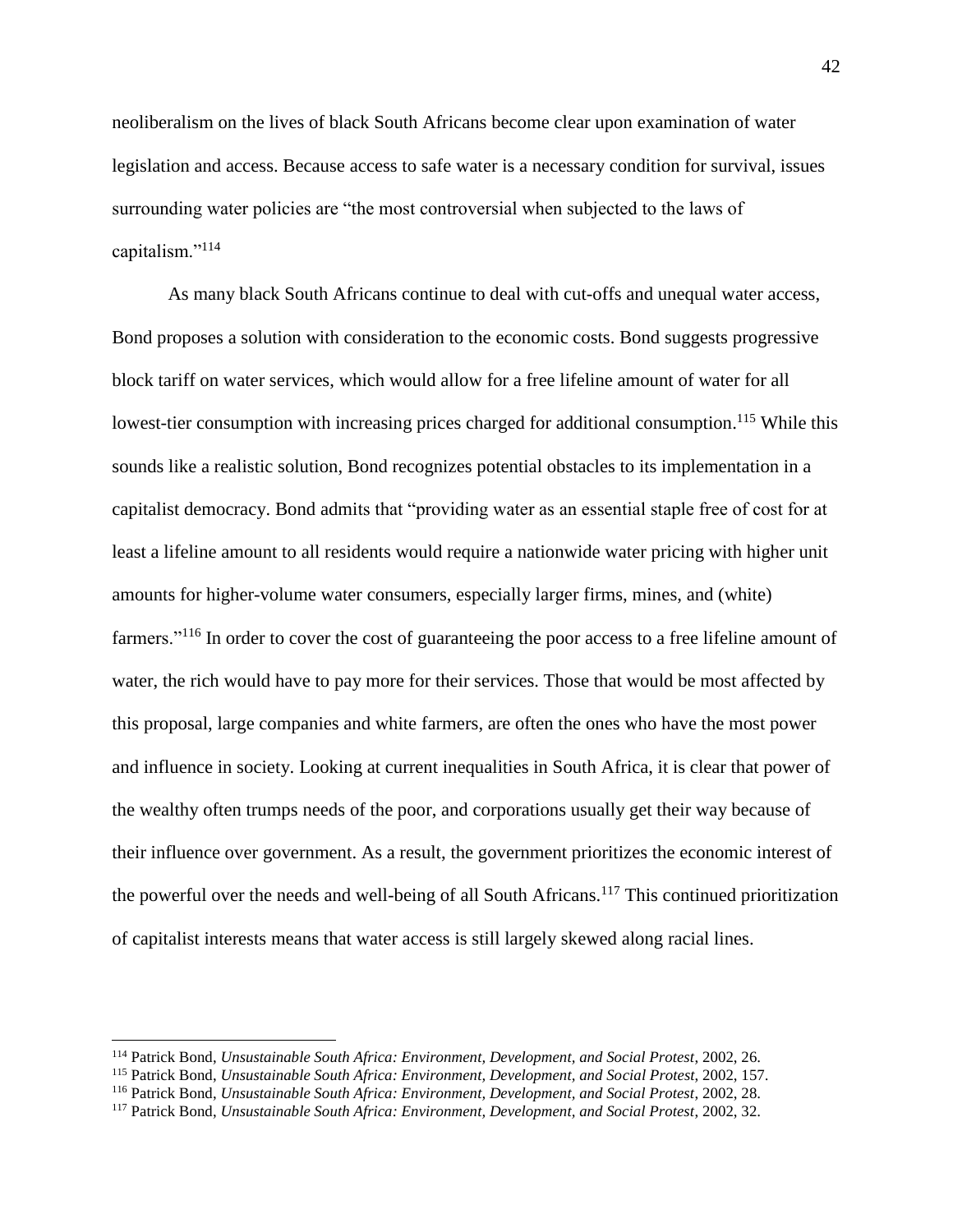Unfortunately for many black South Africans, limited water access is still a daily reality. An elderly Soweto resident, Agnes Mohapi, compares her life under the apartheid and postapartheid governments. Bond describes her feelings: "Nothing, she said, could compare to life under apartheid, the system of racial separation that herded blacks into poor townships such as Soweto. But for all its wretchedness, apartheid never did this: It did not lay her off from her job, jack up her utility bill, and then disconnect her service when she could inevitably not pay. 'Privatization did that,' she said."<sup>118</sup> Though their goal was to dissolve the inequalities of apartheid, neoliberal policies pursued by the ANC-controlled government have not improved life, but have made it arguably worse. Another South African, Orlean Naidoo, leader of the Westcliff Flats Residents Association, makes a similar assertion. Naidoo argues that life is not so different under the new democratic government. In reference to forced removals, and now evictions due to non-payment, she states, "In the past we were moved because of race, now we are being forced out because we are poor. Is this not discrimination? Instead of compensation for the pain and suffering we suffered under apartheid, we're being exposed to humiliation, violence and evictions under the new government."<sup>119</sup> Under the democratic government, the everyday violence of apartheid continues with the disconnection of services and restrictions of prepaid water meters. But much like township residents did in the 1980s, black South Africans have organized to protest these continued inequalities and dangerous living conditions.

One way that South Africans protested their continued unequal water access was by taking the government to court. Returning to the story of Thulisile Manqele, she went to court in June 2000 to argue her case. Manqele's lawyer, Maurice Pillemer, focused his argument around post-apartheid water legislation, like the Water Services Act of 1997. Pillemer argued that

<sup>118</sup> Patrick Bond, *Unsustainable South Africa: Environment, Development, and Social Protest*, 2002, 186.

<sup>119</sup> Desai, *We Are the Poors: Community Struggles in Post-Apartheid South Africa*, 48.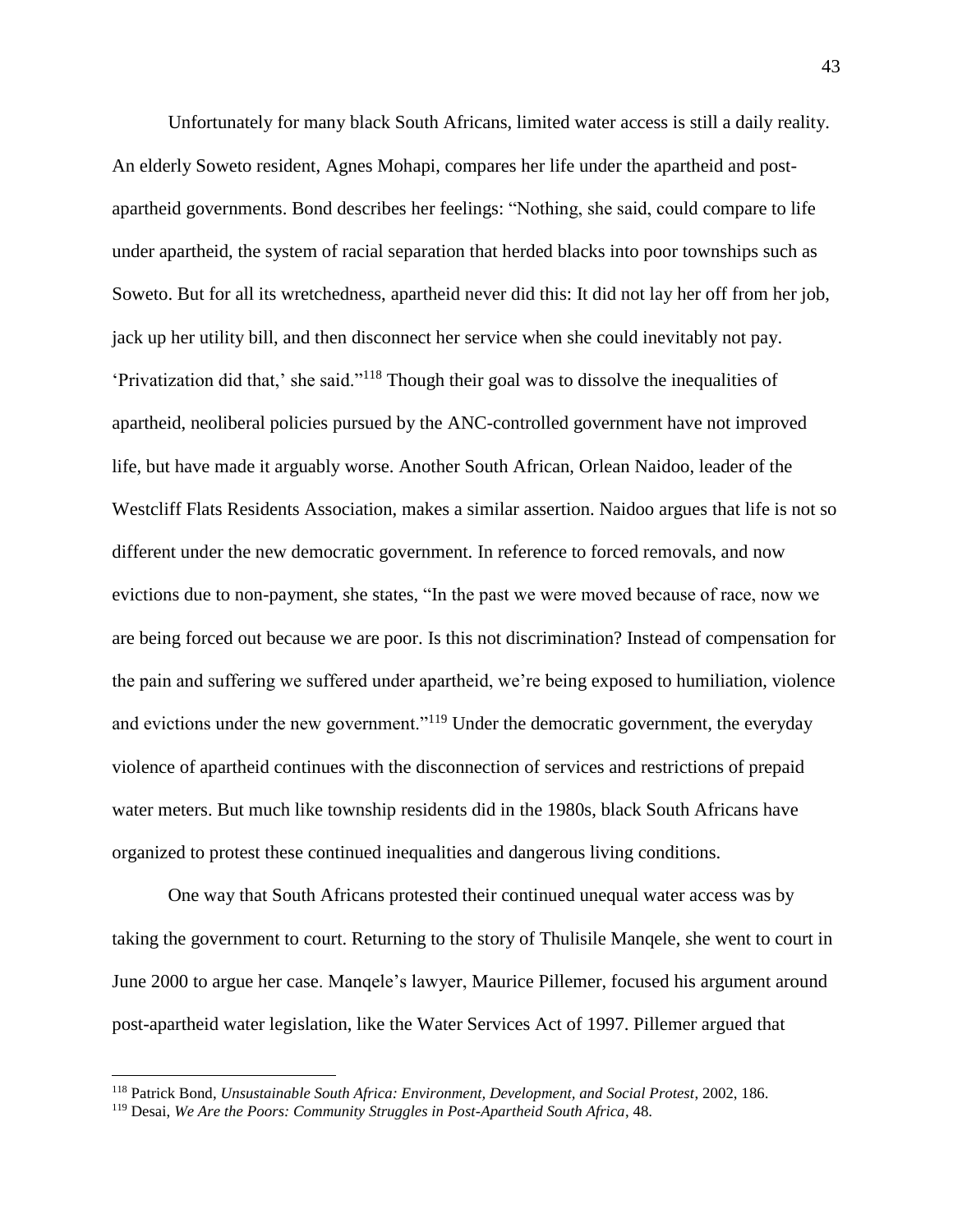officials did not look at her personal circumstance before cutting off her water, which was required by the act. Pillemer did not demand an unlimited water supply for Manqele, rather the monthly six kiloliters of water that has been widely regarded as a "basic" water supply.<sup>120</sup> Pillemer also pointed out that in addition to the Water Services Act, the Constitution stated that every South African had the right to "sufficient" water. Despite his appeal to post-apartheid water legislation, Pillemer's arguments were not enough to convince the court. Judge Vivien Niles-Duner ruled that because the specific regulations for the basic water supply had not been established by the government yet, they could not be enforced. Even after appeals, the Durban High Court ultimately ruled in February 2001 to have Manqele's water cut off. The court focused on Manqele's act of illegally reconnecting her water in the past, using this fact to argue that she "could not be trusted not to tamper with any device installed to limit her water flow."<sup>121</sup> Desai points out the role capitalist interest played in the court's ruling. He writes, "As a result of her non-payment and her delinquent history, her water [was] to be disconnected as a 'credit control' mechanism."<sup>122</sup>

Manqele's case stands as an example of how rights continue to be limited in postapartheid South Africa due to "the state's budgetary priorities."<sup>123</sup> During Manqele's case, the executive director of Durban Water Services submitted an affidavit in claiming that in just the first half of 2000, 23,786 households have had their water cut off due to non-payment.<sup>124</sup> This shows that sadly, Manqele's case is not unique, and that her experience is similar to thousands of others' in post-apartheid South Africa. Even with progressive water legislation in place, the post-

l

<sup>120</sup> "Human Right to Water, Decade for Action, 2005-2015," United Nations, May 29, 2014, accessed March 10, 2019, https://www.un.org/waterforlifedecade/human\_right\_to\_water.shtml.

<sup>121</sup> Desai, *We Are the Poors: Community Struggles in Post-Apartheid South Africa*, 76.

<sup>122</sup> Desai, *We Are the Poors: Community Struggles in Post-Apartheid South Africa*, 76.

<sup>123</sup> Desai, *We Are the Poors: Community Struggles in Post-Apartheid South Africa*, 70.

<sup>124</sup> Desai, *We Are the Poors: Community Struggles in Post-Apartheid South Africa*, 74.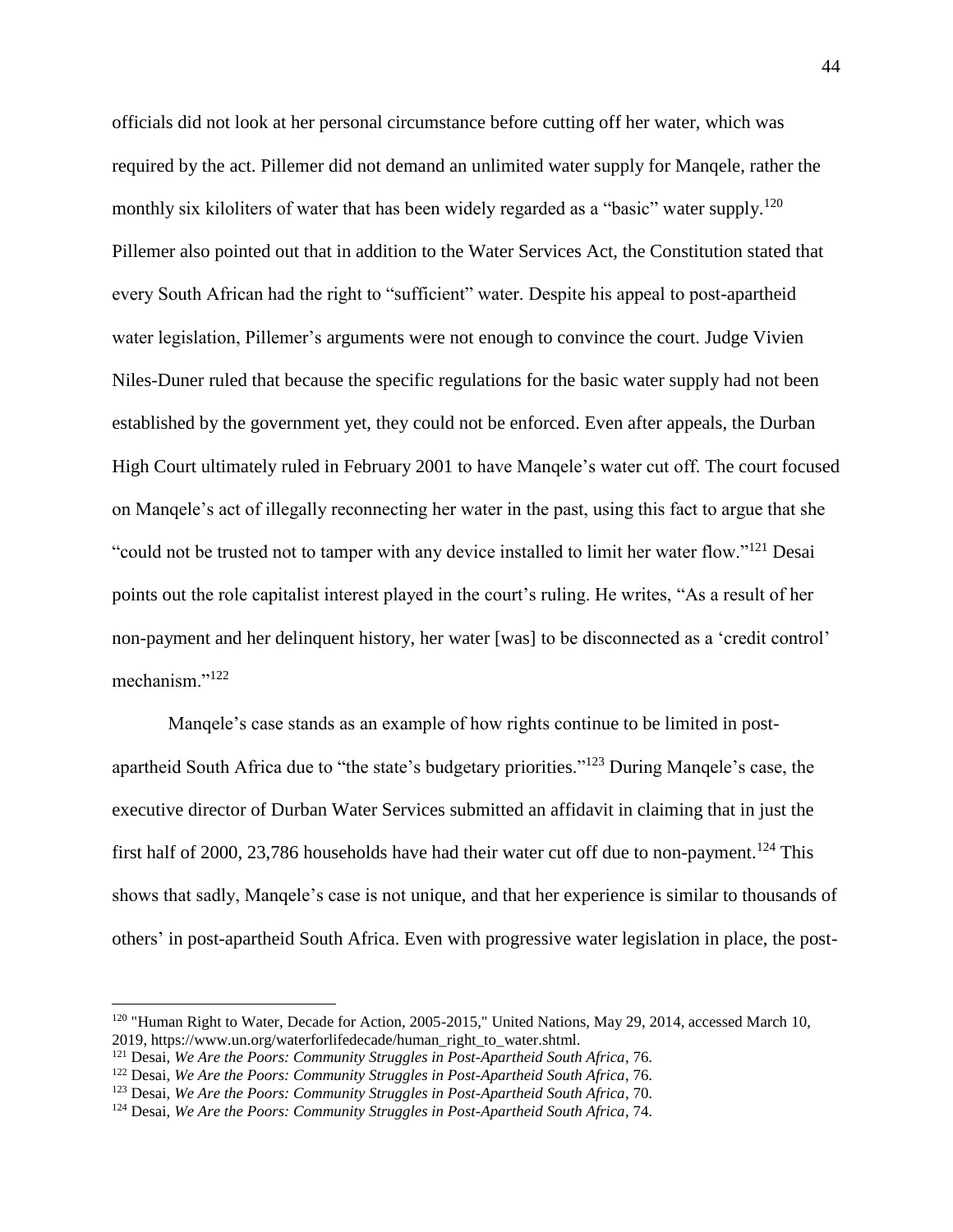apartheid government evaded providing the lifeline supply of six kiloliters of water to poor South Africans by claiming they are not entitled to it until they settle or pay all of their debts to the state. But as Desai argues, this is extremely problematic "since the poor all have arrears that they cannot pay, they end up being excluded from the very policy that is meant to be for their benefit."<sup>125</sup> Furthermore, many poor black South Africans are poor because of the legacies of apartheid, and by evaluating cases on an individual basis, the courts are ignoring such systematic problems. Ultimately, the ANC-controlled government was not able to fulfill their promises for redistribution of resources or provision of lifeline services. Because even if their rhetoric was genuine, they did not make the effort to back up these principles "by thoughtful, detailed, provisions."<sup>126</sup> This is demonstrated by the lack of clarity on the definition or amount of water meant by "lifeline supply." This is how, despite progressive legislation, the democratic government failed to address inequalities that persist due to the legacies of apartheid.

#### **Conclusion**

 $\overline{\phantom{a}}$ 

Even years after the Manqele case, the post-apartheid government continued to fail South Africans seeking equal water access. In a 2008 court case, Mazibuko v. City of Johannesburg, five residents from the township of Phiri near Soweto brought the city of Johannesburg to court to argue for their constitutionally guaranteed right to access water. Phiri is one of the oldest areas of Soweto, and the population is generally poor. The Phiri residents, who all lived in different homes, argued that the pre-paid meters installed in their area cut off access to water without fair notice, and that the lifeline supply of water they received on a monthly basis from the city was "insufficient for dignified human existence."<sup>127</sup> Furthermore, the residents questioned the legality

<sup>125</sup> Desai, *We Are the Poors: Community Struggles in Post-Apartheid South Africa*, 76.

<sup>126</sup> Patrick Bond, *Unsustainable South Africa: Environment, Development, and Social Protest*, 2002, 238.

<sup>127</sup> Antina von Schnitzler, *Democracy's Infrastructure*, 174.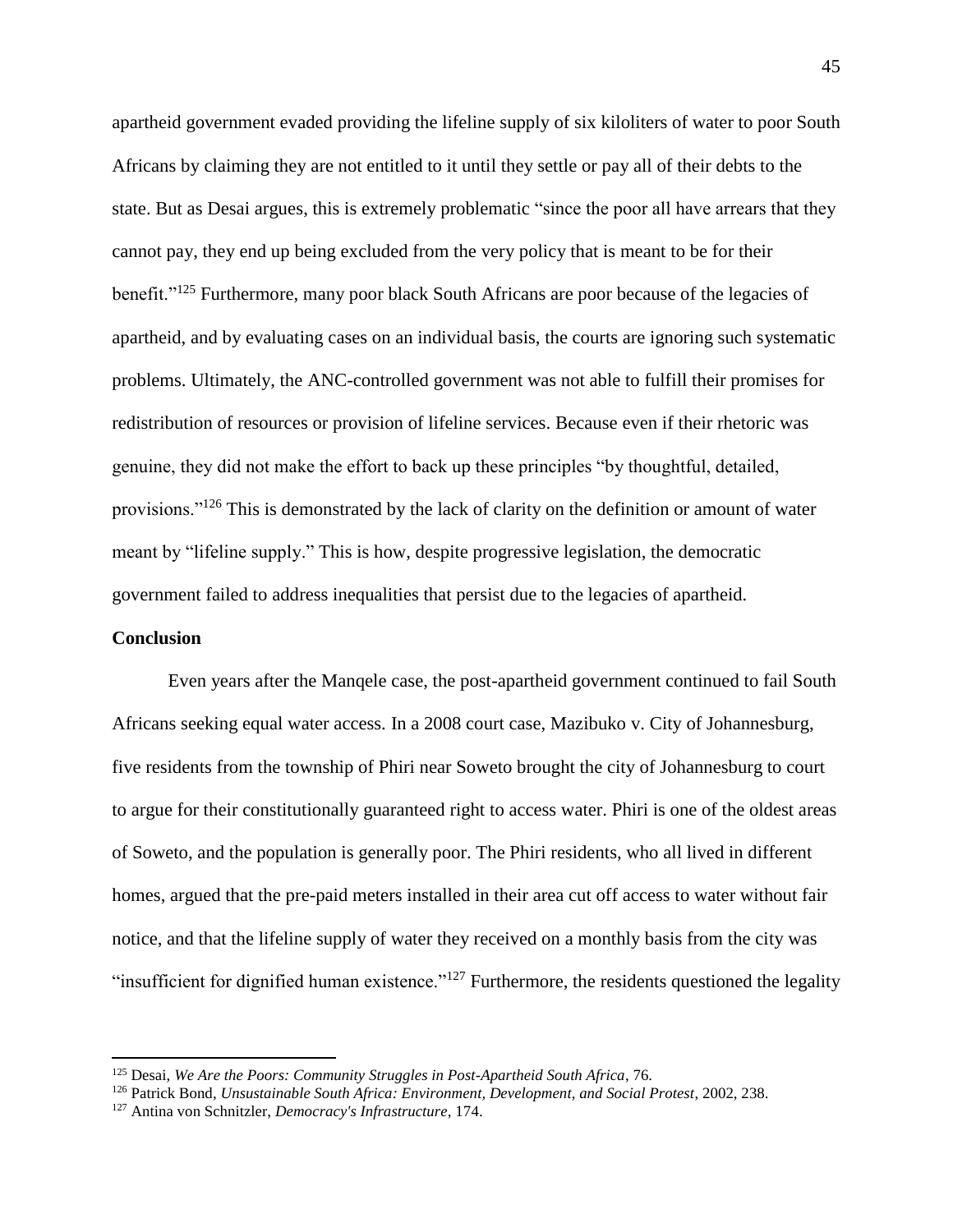of pre-paid water meters in the first place, arguing that their installation was racially discriminatory since the government only used the meters in historically black townships. When a ruling came in April 2008, it went in favor of the residents. Judge Moroa Tsoka declared that the enforced installation of prepaid meters in Soweto residents' yards and subsequent water disconnections were "unlawful and unconstitutional."<sup>128</sup> Tsoka stated that pre-paid meters were an "apartheid style patronization of poor township residents" and that installations "indeed engaged in discrimination solely based on colour."<sup>129</sup> In this strongly worded quote, Tsoka links current water policies to discrimination under apartheid, demonstrating how apartheid legacies continues to negatively affect South Africans today.

Judge Tsoka also ruled in favor of the Phiri residents on the insufficiency of the free lifeline supply. In addition to declaring that six kiloliters per household per month was not sufficient, Tsoka went a step further and did what the ANC-controlled government had failed to do for years. Tsoka not only overruled existing government policy, but provided a *specific* revision, requiring the city to double the provided lifeline supply from 25 to 50 liters per person per day.<sup>130</sup> A lack of thoughtful and detailed policy was one of the reasons the post-apartheid government failed to erase apartheid water inequalities. But with a detailed revision to policy in place, it appeared that the government might finally be prepared to provide marginalized South Africans equal access to water. However, in 2009 in an appeal to the case, the South African Constitutional Court overturned Tsoka's rulings, arguing that "the constitution does not require courts to take over the tasks that in a democracy should properly be reserved for the democratic arms of government."<sup>131</sup> The final decision of the Mazibuko case signifies that despite socialist

<sup>128</sup> Antina von Schnitzler, *Democracy's Infrastructure*, 174.

<sup>129</sup> Antina von Schnitzler, *Democracy's Infrastructure*, 174.

<sup>130</sup> Antina von Schnitzler, *Democracy's Infrastructure*, 175.

<sup>131</sup> Antina von Schnitzler, *Democracy's Infrastructure*, 176.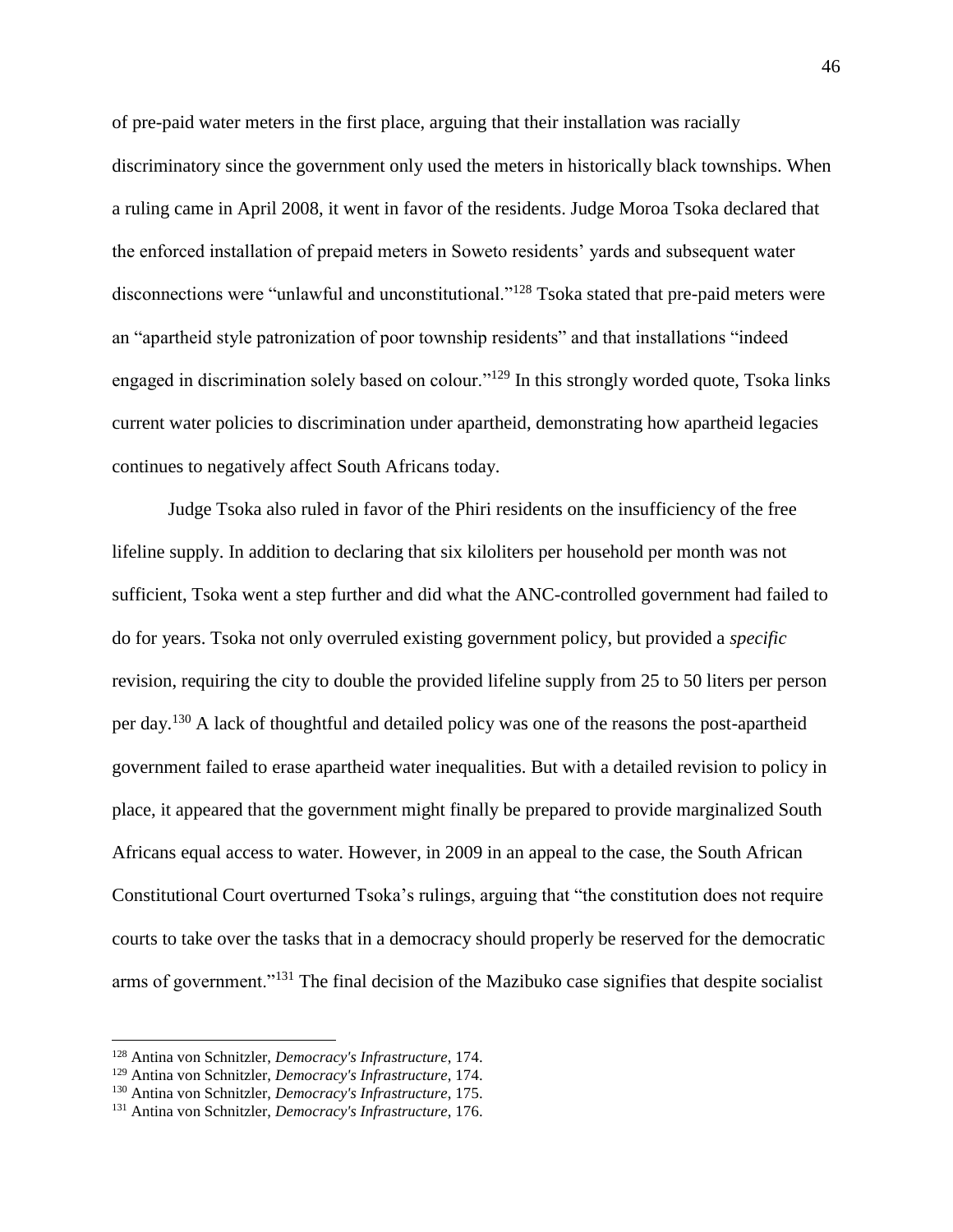rhetoric of the post-apartheid officials, the government continues to interpret water laws conservatively. In her analysis on why the government has failed to guarantee water rights to citizens, von Schnitzler recognizes that "crucially, the state does not have to fulfill these rights immediately, (which it might be financially unable to do so); rather, it is charged with the 'progressive realization' of socio-economic rights by taking 'reasonable' measure toward their fulfillment."<sup>132</sup> While the Constitution makes progressive promises, conservative interpretations allow the post-apartheid government to deny free basic services by citing economic (capitalist) reasons. This case further demonstrates the disconnect between policy and practice, and the legacies of apartheid, specifically racial and economic inequalities, have still yet to be overcome.

The history of water rights in South Africa demonstrates the direct effects that ruling parties had on policies and the lives of people. When the apartheid government was in power from 1948-1994, their pursuit of separate development based on race and their prioritization of the economic interests of white Afrikaners had a direct effect on water policy and access. The Water Act of 1956 was designed to provide water for the industrialization and urbanization of South Africa, which ultimately only benefitted white South Africans. As long as the apartheid government reaped the benefit of their system, they did not care about the safety or well-being of black South Africans. This lack of regard for black South Africans is further demonstrated by their lack of water access, regardless of where they lived in the country. In rural areas, the segregation of apartheid and the policy of forced removals placed countless black South Africans into poverty and dangerous living conditions, with limited access to safe drinking water. In urban areas, the installation of pre-paid water meters in black townships completely cut off water access for those who could not afford to pay. When apartheid ended in 1994 and South Africans

<sup>132</sup> Antina von Schnitzler, *Democracy's Infrastructure*, 178.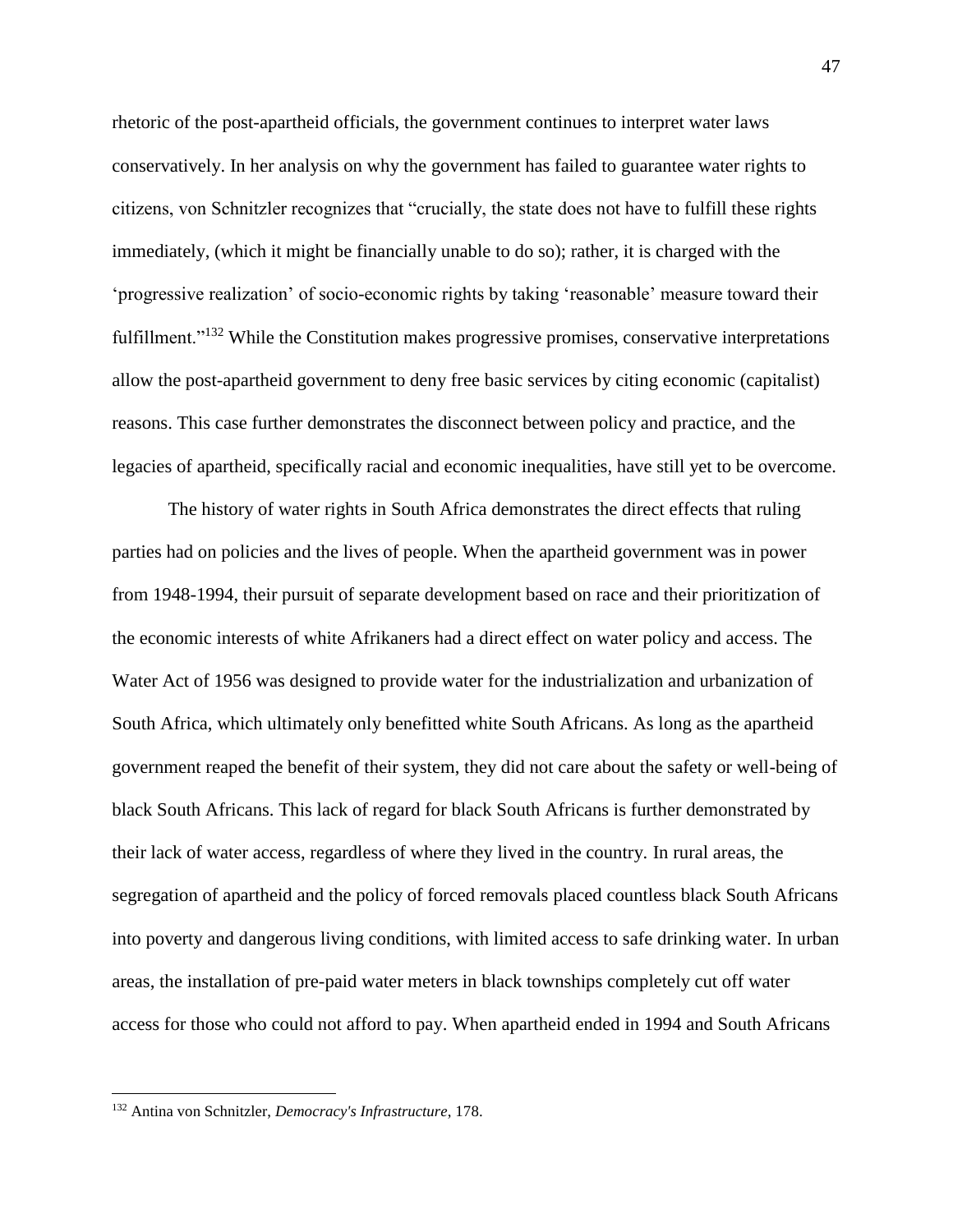elected an ANC-controlled government to power, the new democratic system clearly promoted "a fairer structure of water rights structure" that was designed to benefit all South Africans regardless of race.<sup>133</sup> However, the implementation of policy is only half of the story, because the geographic and infrastructural legacies of forced removals and pre-paid water meters continue to affect marginalized South Africans in the present day.

Despite such noble promises in the Constitution of South Africa, the National Water Act of 1998, and the Water Services Act of 1997, the political ideologies and economic principles of the apartheid era have become entrenched in society and continue to restrict access to water and sanitation according to racial and class lines. Instead of following through with socialist-leaning promises of redistribution, the democratic government, like those in charge during apartheid, ultimately pursued capitalist interests. As a result, black South Africans who suffered under apartheid continue to be oppressed under a new "class apartheid." Though they have gained hard-won political rights, for many black South Africans, their daily living conditions have not improved. People like Thulisile Manqele continue to remain stuck in the geographic locations and economic situations that apartheid placed them in. To make matters worse, the postapartheid government has failed to recognize the rights guaranteed to citizens by the South African Constitution, and instead of working to provide poor South Africans with basic services, they cut off water access when people simply cannot afford it.

The water rights guaranteed by the post-apartheid South African government can be characterized as a balancing act, with the government trying to promote equal access to water along with economic growth for the country and sustainability, goals that can easily conflict with each other. However, since investments in water and sanitation services promote valuable

<sup>&</sup>lt;sup>133</sup> D. D. Tewari, "A Detailed Analysis of Evolution of Water Rights in South Africa: An Account of Three and a Half Centuries from 1652 AD to Present," *Water S. A.* 35, no. 5 (10, 2009): 706.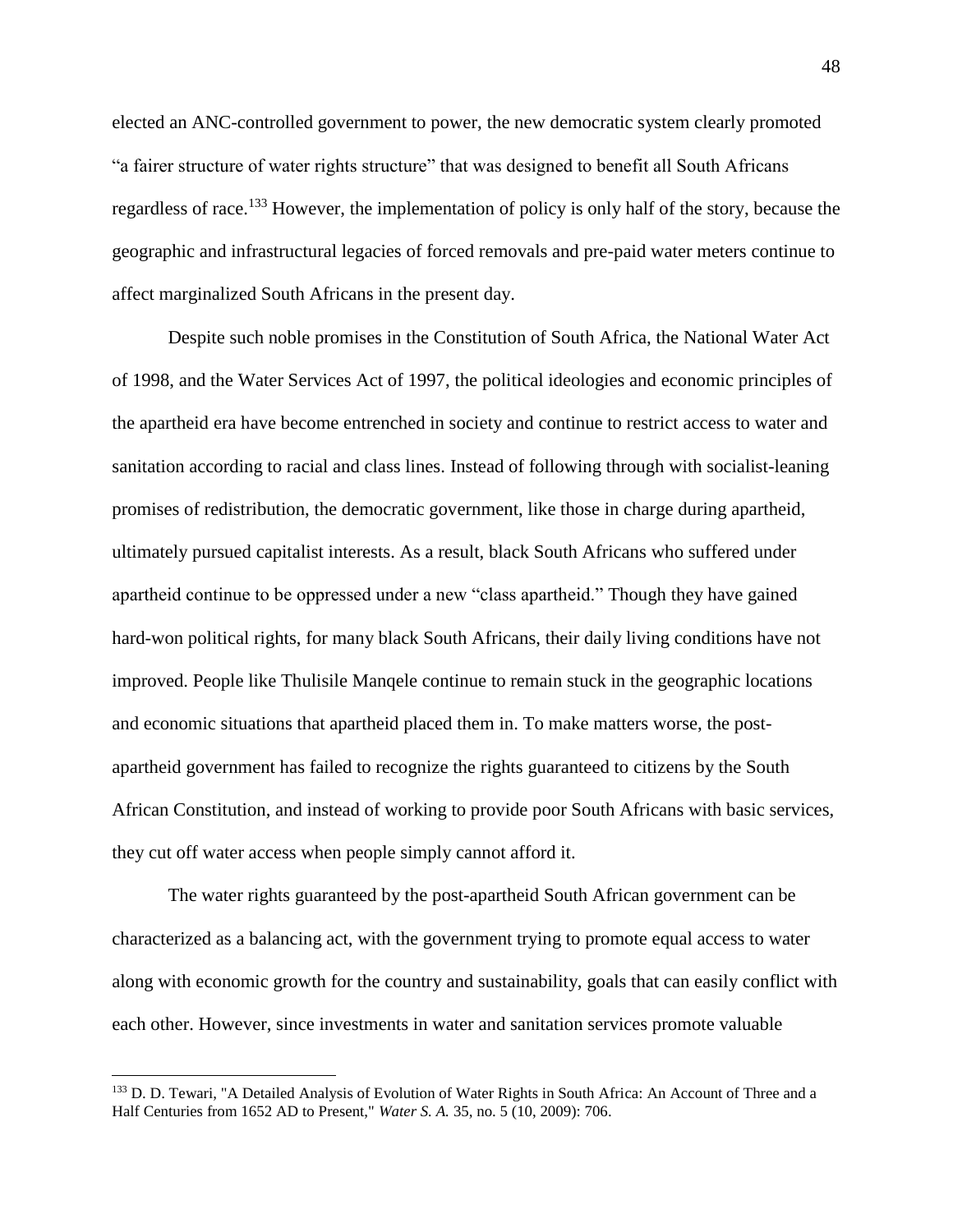economic gains in developing economies, and access to safe water and sanitation are precursors to opportunities for education and jobs, perhaps the objectives of the constitution are not as contradictory as they appear.<sup>134</sup> Although more time will be needed to dissolve the inequalities of the past, the solutions may lie in the distribution and management of earth's most valuable natural resource.

<sup>&</sup>lt;sup>134</sup> United Nations World Water Assessment Programme (WWAP), from "Water for a Sustainable World."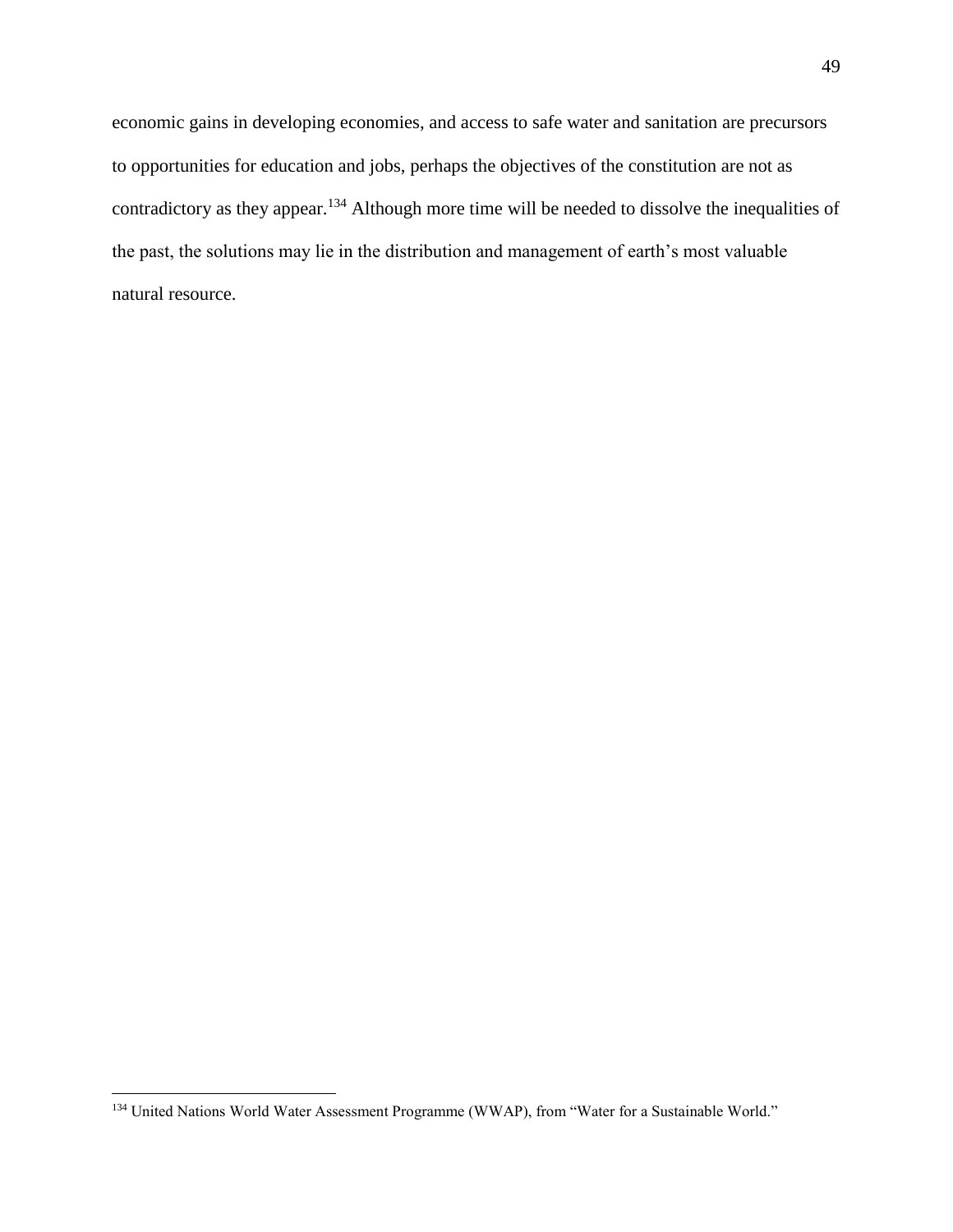Appendix A



Britannica, The Editors of Encyclopaedia. "Bantustan." Encyclopædia Britannica. January 20, 2017. Accessed December 2, 2018. https://www.britannica.com/topic/Bantustan/media/68315/ 129344.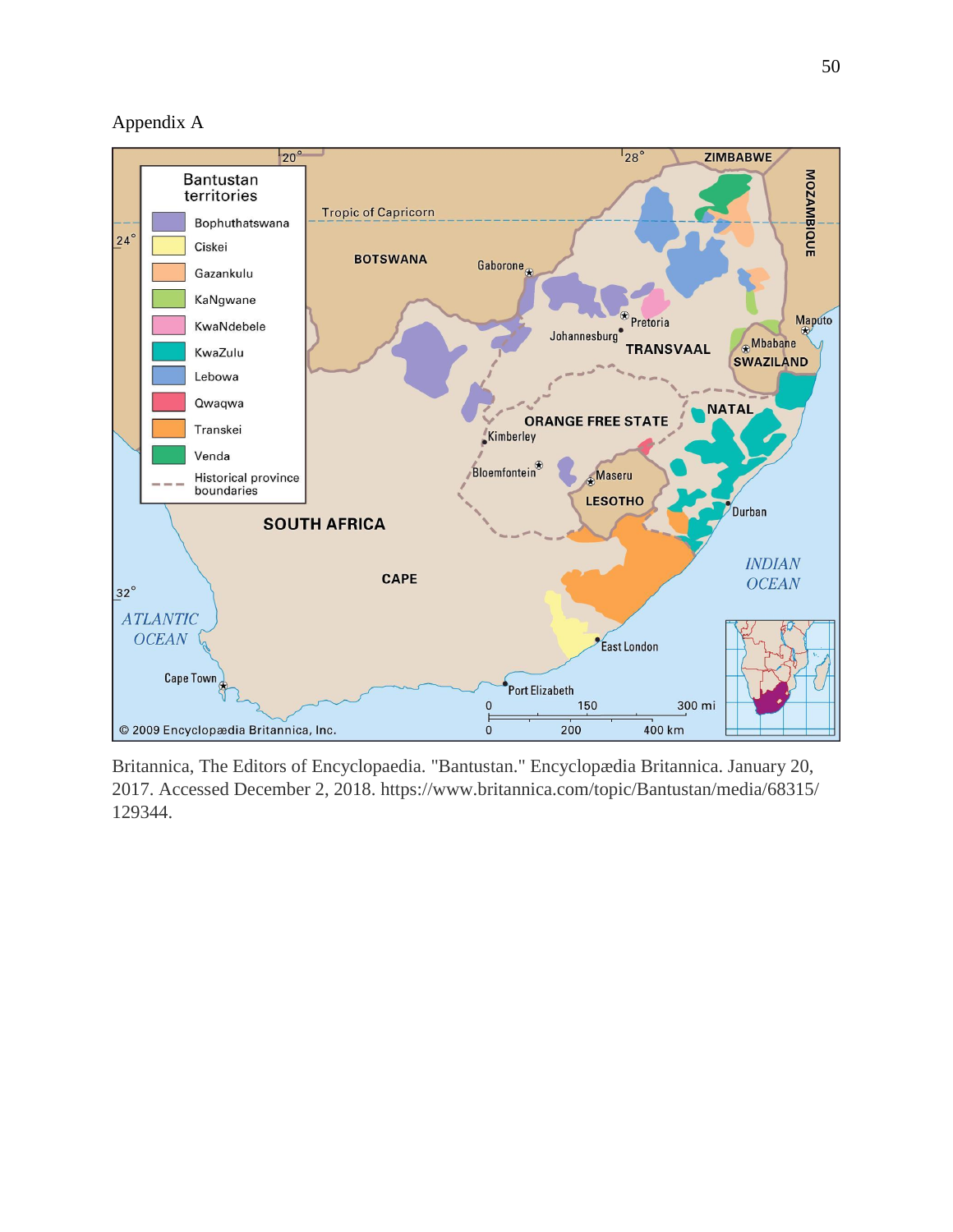#### References

#### **Primary Sources**

Desmond, Cosmas. *The Discarded People: An Account of African Resettlement*. (Harmondsworth, UK: Penguin, 1971).

Huddleston, Trevor. *Naught For Your Comfort*. Garden City, NY: Doubleday & Company, 1956.

Mahomo, Nana, Antonia Caccia, and Andrew Tsehlana. 1974. *Last Grave at Dimbaza*. Directed by Chris Curling, Morena Films, and Icarus Films. Distributed by Icarus Films.

*Rand Daily Mail* (Johannesburg, Undefined), January 15, 1983: 1. *Readex: Rand Daily Mail*.

*Rand Daily Mail* (Johannesburg, Undefined), November 15, 1984: 1. *Readex: Rand Daily Mail*.

*Rand Daily Mail* (Johannesburg, Undefined), September 3, 1984: 1. *Readex: Rand Daily Mail*.

Republic of South Africa. *The Constitution of the Republic of South Africa.* 1996.

- Republic of South Africa. *National Water Act (Act No. 36 of 1998).* 1998. FAOLEX Database, Food and Agriculture Organization of the United Nations. [http://www.fao.org/faolex/](http://www.fao.org/faolex/%20results/details/en/c/LEX-FAOC123836)  [results/details/en/c/LEX-FAOC123836.](http://www.fao.org/faolex/%20results/details/en/c/LEX-FAOC123836)
- Republic of South Africa. *Water Act (Act No. 54 of 1956)*. 1956. FAOLEX Database, Food and Agriculture Organization of the United Nations. [http://www.fao.org/faolex/results/details](http://www.fao.org/faolex/results/details%20/en/c/LEX-FAOC001272)  [/en/c/LEX-FAOC001272.](http://www.fao.org/faolex/results/details%20/en/c/LEX-FAOC001272)
- Republic of South Africa. Water Services Act 1997 (Act No. 108 of 1997). 1997. FAOLEX Database, Food and Agriculture Organization of the United Nations. [http://www.fao.org/](http://www.fao.org/%20faolex/results/details/en/c/LEX-FAOC015982)  [faolex/results/details/en/c/LEX-FAOC015982.](http://www.fao.org/%20faolex/results/details/en/c/LEX-FAOC015982)
- Surplus People Project (South Africa). 1983. *Forced removals in South Africa: Volumes 1-5 of the Surplus People Project report*. Cape Town: Surplus People Project.

#### **Secondary Sources**

Bond, Patirck. *Unsustainable South Africa: Environment, Development, and Social Protest* (University of KwaZulu-Natal Press, 2002).